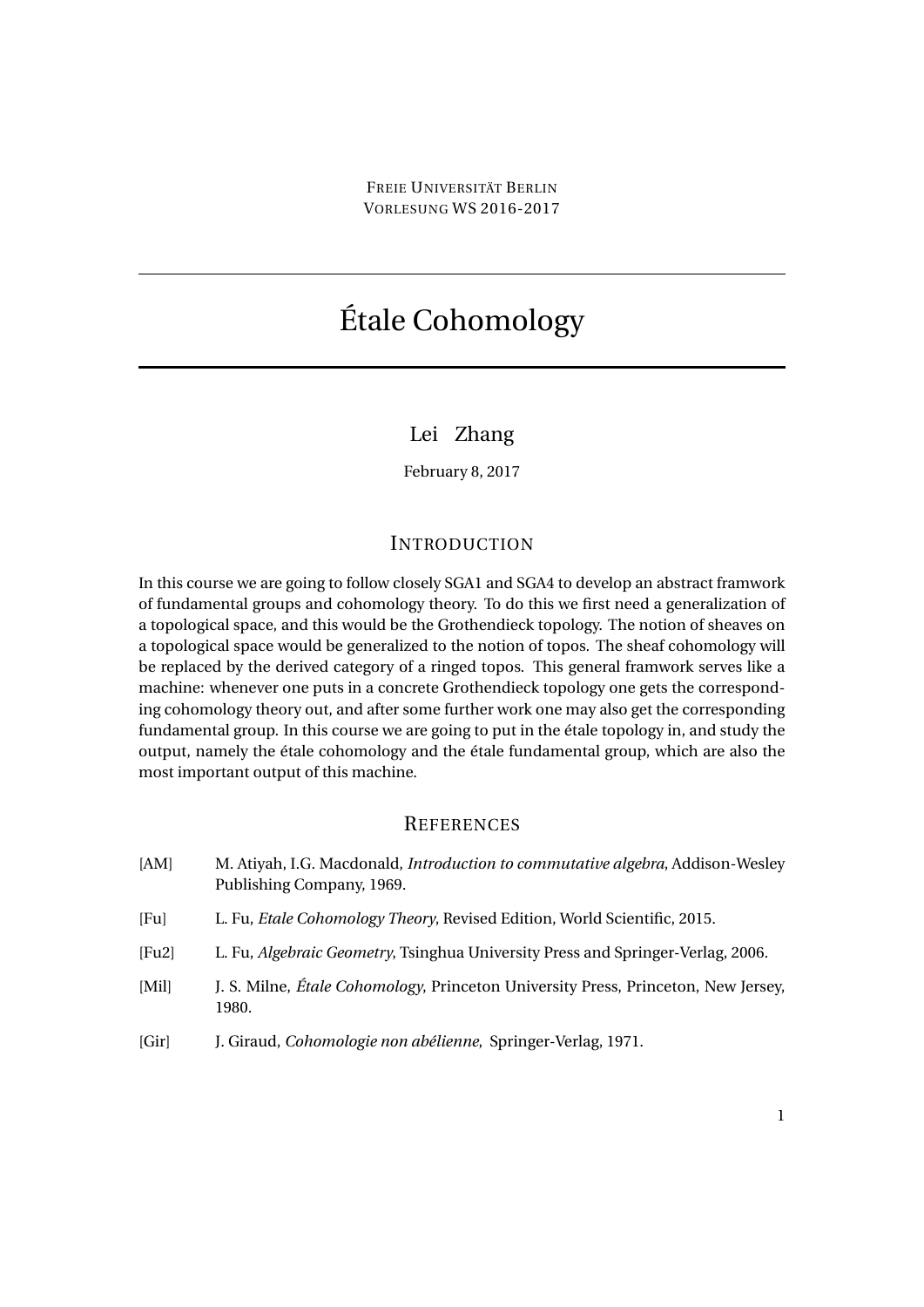- <span id="page-1-0"></span>[SGA1] A. Grothendieck, *Revêtements Étale et Groupe Fondamental*, Lecture Notes in Math 224, Springer-Verlag (1971).
- <span id="page-1-1"></span>[SGA4] A. Grothendieck, M. Artin, and J. L. Verdier, *Théorie des Topos et Cohomologie Étale des Schémas*, I, II, III, Lecture Notes in Math 269, 270, 305, Springer-Verlag (1972- 1973).

### 1 FINITE MORPHISMS OF SCHEMES (19/10/2016)

**Definition 1.** Let *A* be a commutative ring. We define Spec(*A*) to be the set of prime ideas of *A*. We equip Spec (*A*) with a topology (the Zariski topology) by defining a closed subset to be a subset of the form  $V(I)$ , where  $I \subseteq A$  is an ideal and  $V(I)$  is the collection of primes of *A* containing *I*. One can show that the subsets  $\{Spec(A_f)\}_{f \in A}$  form a topological basis of Spec (*A*). We define  $\mathscr{O}_{\text{Spec}(A)}$  to be the sheaf of rings sending each open of the form  $\text{Spec}(A_f)$ to *A<sup>f</sup>* . Note that to define a sheaf it is enough to define it on a open basis. By abuse of notation we often write  $Spec(A)$  for the pair  $(Spec(A), \mathcal{O}_{Spec(A)}).$ 

**Definition 2.** Let  $(X, \mathcal{O}_X)$  be a ringed space, i.e. a pair with *X* a topological space and  $\mathcal{O}_X$ a sheaf of rings on *X*. The ringed space  $(X, \mathcal{O}_X)$  is called a scheme if there exists an open covering  $\{U_i\}_{i\in I}$  of *X* such that  $(X, \mathcal{O}_X)|_{U_i} \cong (\text{Spec}(A), \mathcal{O}_{\text{Spec}(A)})$ . By abuse of notation we often write *X* for the pair  $(X, \mathcal{O}_X)$ .

**Definition 3.** Let *X*, *Y* be two schemes. A morphism of schemes  $f: X \rightarrow Y$  is just a morphism of ringed spaces  $(X, \mathcal{O}_X) \to (Y, \mathcal{O}_Y)$  such that for each  $x \in X$  the induced map of rings  $\mathcal{O}_{Y, f(x)} \to$  $\mathscr{O}_{X,x}$  is a local homomorphism, i.e. a morphism which sends the maximal ideal of  $\mathscr{O}_{Y,f(x)}$  to the maximal ideal of  $\mathcal{O}_{X,x}$ .

**Lemma 1.1.** *Let X be a scheme and let A be a commutative ring. We have*

$$
\mathrm{Hom}_{\mathsf{Sch}}(X,\mathrm{Spec}\,(A))=\mathrm{Hom}_{\mathsf{Ring}}(A,\Gamma(X,\mathcal{O}_X))
$$

*Proof.* We may assume that  $X = \text{Spec}(B)$  is an affine scheme. Giving a ring morphism  $h : A \rightarrow$ *B* we get a morphism of topological spaces  $f : \text{Spec}(B) \to \text{Spec}(A)$ . Also for any canonical open subset  $Spec(A_a) \subseteq Spec(A)$ . It is clear that  $f^{-1}(Spec(A_a)) = Spec(B_{h(a)})$ . The maps *A*<sup>*a*</sup> → *B*<sup>*h*</sup>(*a*) for all *a* ∈ *A* define a map  $\mathcal{O}_{Spec(A)}$  →  $f_*\mathcal{O}_{Spec(B)}$ , which together with *f* define a map of schemes  $Spec(B) \rightarrow Spec(A)$ .

On the other hand given a map of schemes  $f:Spec(B) \rightarrow Spec(A)$ , we take the global sections of the map of sheaves  $\mathcal{O}_{Spec(A)} \to f_* \mathcal{O}_{Spec(B)}$ . This gives us a map  $h : A \to B$ . Let  $y \in Spec(B)$ and let  $x := f(y) \in \text{Spec}(A)$ . Using the map of sheaves we get a commutative diagram



This shows that the map of topological spaces  $Spec(B) \rightarrow Spec(A)$  induced by *h* is precisely *f* . Using this and the universality of localization we can see easily that the map of sheaves  $\mathcal{O}_{\text{Spec}(A)} \to f_* \mathcal{O}_{\text{Spec}(B)}$  also coincides with the one given by f.  $\Box$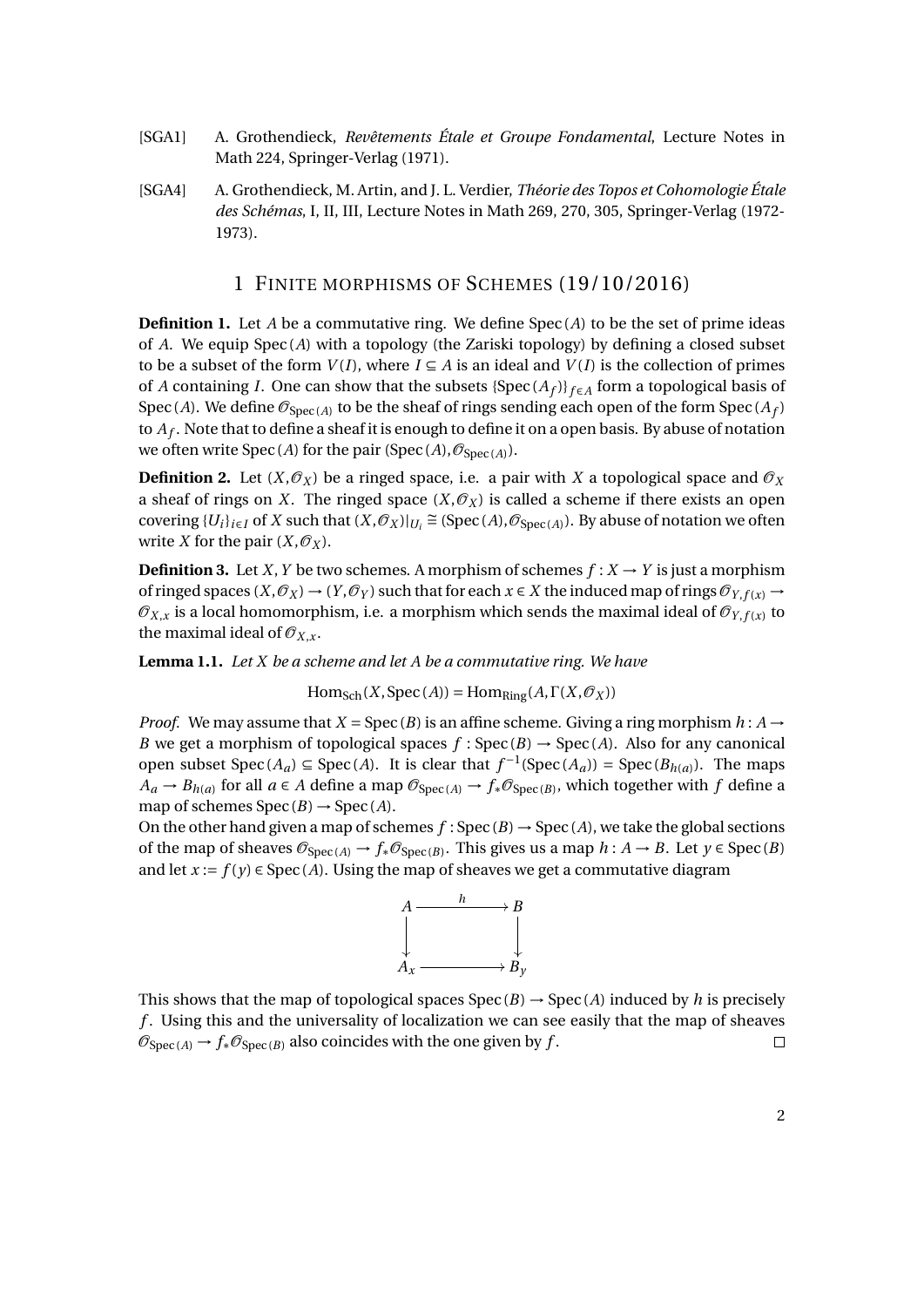**Definition 4.** Let  $f: X \to Y$  be a morphism of schemes. The map f is called affine if there is an open affine covering  ${V_i}_{i \in I}$  of *Y* such that the inverse image  $f^{-1}V_i$  is affine for each *i*.

**Lemma 1.2.** *A morphism of schemes*  $f : X \to Y$  *is affine iff for any open affine*  $V ⊆ Y$ *, f*<sup>-1</sup>*V is affine.*

*Proof.* One quickly reduces the problem to the case when *Y* = Spec (*A*) is affine. Suppose that  ${V_i}_{i \in I}$  is a covering of Y such that all  $U_i = f^{-1}V_i$  are affine, where  $V_i = \text{Spec}(A_{a_i})$  for  $a_i \in A$ . Let  $B = \Gamma(X, \mathcal{O}_X)$ . Then we have a commutative diagram



Since  $\Gamma(U_i, \mathcal{O}_X) = B_{a_i}$  and  $U_i$  is affine, we have  $U_i = \text{Spec}(B_{a_i})$ . At the same time  $g^{-1}V_i =$ Spec  $(B_{a_i})$ . Thus  $h|_{U_i}$  is an isomorphism for all *i*, and is therefore an isomorphism. So *X* is affine.

**Definition 5.** Let  $f: X \to Y$  be a morphism of schemes. The map f is called finite if there is an open affine covering  ${V_i = \text{Spec}(A_i)}_{i \in I}$  of *Y* such that the inverse image  $f^{-1}V_i = \text{Spec}(B_i)$ is affine for each  $i$ , and  $B_i$  is a finite  $A_i$ -module.

**Lemma 1.3.** *A morphism of schemes*  $f: X \to Y$  *is finite iff for any open affine*  $V = Spec(A) \subseteq Y$ *,*  $f^{-1}V = \text{Spec}(B)$  *is affine and B is a finite A-module.* 

*Proof.* Clearly we may assume that  $Y = Spec(A), X = Spec(B)$  are affine, and that there exist  ${a_i}$ <sub>1≤*i*≤*n*</sub> in *A* which generate the unit ideal of *A* and *B*<sub>*a*<sup>*i*</sup></sub> are finitely generated *A*<sub>*a*<sup>*i*</sup></sub>-modules. We have to show that *B* is a finitely generated *A*-module. Now for each *i* we choose a finite set of generators of  $B_a$  over  $A_a$  which are liftable to *B*. Then we let *i* vary, and collect all the lifts of the local generators to get a finite subset  ${b_i}_{i}$ <sub>1 $\le i \le m$ . We claim that this is a set of generators</sub> of *B* over *A*. Suppose  $x \in B$ , then set

*I* := {  $a \in A \mid ax$  is a linear combination of { $b_i$ }<sub>1≤*i*≤*m*</sub>}

Clearly *I* is an ideal of *A*, and it contains all  $a_i$ s, so it must be the unit ideal. Hence *x* is a linear combination of  ${b_i}_{1 \leq i \leq m}$ .  $\Box$ 

**Lemma 1.4.** *1. A closed immersion is finite;*

- *2. The composite of two finite (affine) morphisms is finite;*
- *3. Any base change of a finite (an affine) morphism is finite (affine);*

*Proof.* Let  $i: Y \hookrightarrow X$  be a closed embedding of schemes, i.e. a morphism  $(Y, \mathcal{O}_Y) \to (X, \mathcal{O}_X)$ in which the topological map embeds *Y* as a closed subspace of *X* and the map of sheaves  $\mathcal{O}_X \rightarrow i_* \mathcal{O}_Y$  is surjective. We have to show that *i* is finite. To do this we may assume that *X* = Spec (*A*) is affine. Since the open subsets  $X_a$  = Spec ( $A_a$ )  $\subseteq$  *Y*, with *a* run over all elements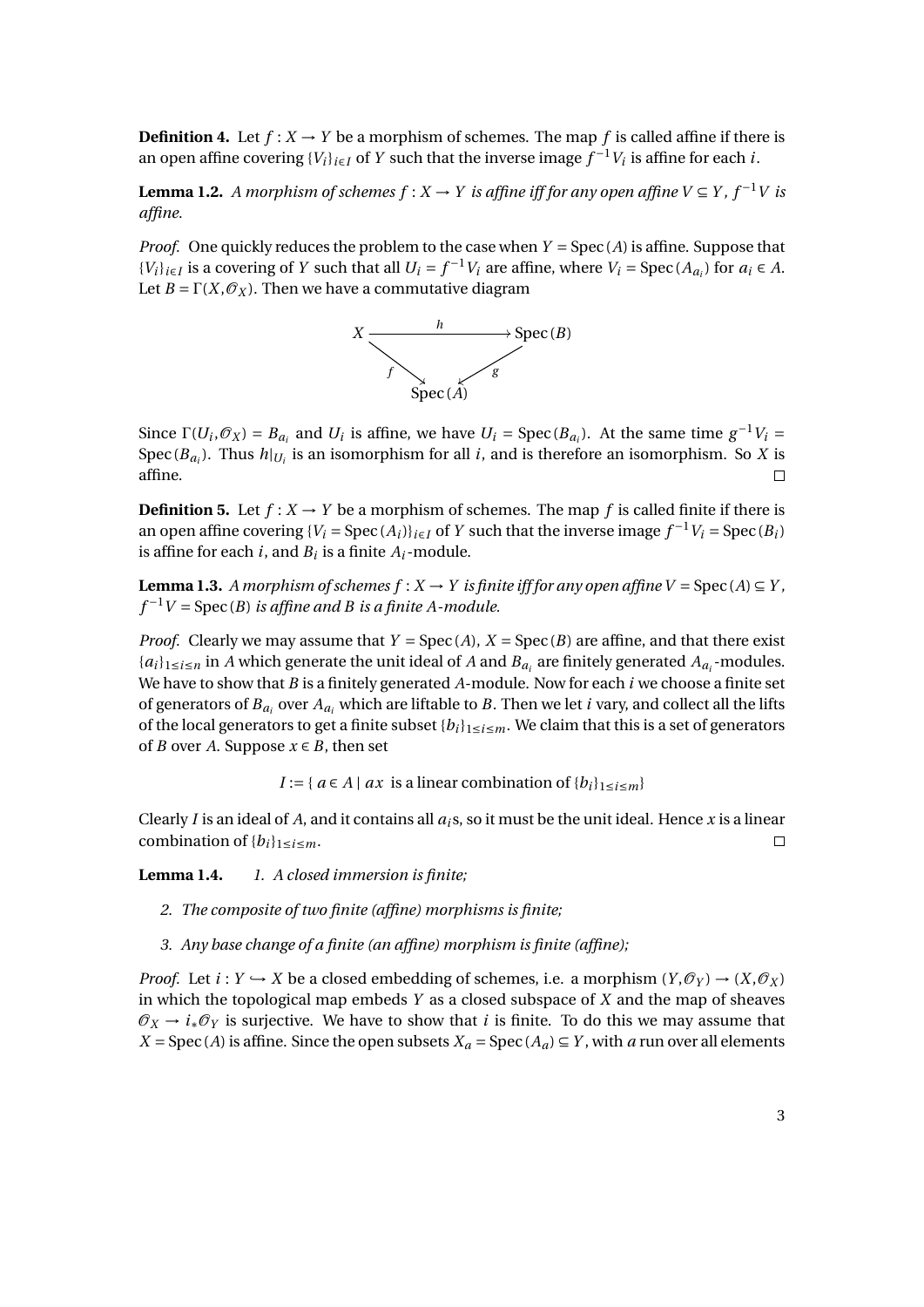in *A*, form a topological basis of *X*,  $X_a \cap Y$  also form an open basis of *Y*. As *Y* is a scheme, it is covered by open affine subsets  $\{U_i\}_{i \in I}$ . Now each  $U_i = \bigcup_{1 \leq t_i \leq n_i} Y \cap X_{a_{t_i}}$ . Since  $U_i \to X$  is affine and  $Y \cap X_{a_{t_i}}$  is the inverse image of  $X_{a_{t_i}}$  in  $U_i$ ,  $Y \cap X_{a_{t_i}}$  is affine. Thus  $\{X_{a_{t_i}}\}_{i \in I, 1 \le t_i \le n_i}$  is a covering of *X* whose inverse images are affine. This means *i* is affine. Let *Y* = Spec (*B*). The condition that  $\mathcal{O}_X \to i_* \mathcal{O}_Y$  is surjective implies that  $A \to B$  is surjective. Thus *B* is a finitely generated *A* module. The rest claims are completely trivial.  $\Box$ 

**Definition 6.** A morphism  $f : X \to Y$  is called separated if the diagonal  $\Delta : X \to X \times_Y X$  is a closed embedding.

**Example 1.5.** If *f* is affine, then *f* is separated. To see this one just have to reduce the problem to the case that *Y* = Spec(*A*) and *X* = Spec(*B*) are affine. In this case  $\Delta$  corresponds to the surjective ring map  $B \otimes_A B \rightarrow B$ , so it is a closed embedding.

**Remark 1.6.** The notion of separated in algebraic geometry corresponds to that of Hausdorff space in topology. Let *X* be a topological space then *X* is Hausdorff if and only if the diagonal  $X \rightarrow X \times X$  is a closed subspace.

**Definition 7.** A morphism  $f: X \to Y$  is called closed if for any closed subset  $D \subseteq X$ ,  $f(D)$  is closed. The map *f* is called universally closed if for any morphism  $T \rightarrow Y$  the base change map  $X \times_Y T \to T$  is a closed morphism.

**Definition 8.** A morphism  $f: X \rightarrow Y$  is called proper if it is separated, of finite type and universally closed.

**Lemma 1.7.** *Any finite*  $f: X \rightarrow Y$  *morphism is proper.* 

*Proof.* We know that *f* is separated and of finite type. We only have to show that it is universally closed. Since base change of a finite morphism is still finite, we only have to show that finite morphisms are closed. For this we may assume that  $Y = Spec(A), X = Spec(B)$ and *f* corresponds to a morphism  $\phi$  :  $A \rightarrow B$ . Since  $\phi$  factors as  $A \rightarrow A' \rightarrow B$  and Spec  $(A') \rightarrow$ Spec (*A*) is a closed embedding, replacing Spec (*A*) by Spec (*A'*) we may assume that  $\phi$  is in*jective.* Now let *I* ⊆ *B* be an ideal, it is enough to show that  $f(V(I)) = V(I ∩ A)$ . Clear that *f* (*V*(*I*)) ⊆ *V*(*I* $\cap$  *A*), so we have to show the converse. Let *p* ∈ *V*(*I* $\cap$  *A*). Consider the following diagram

$$
A \xrightarrow{a} A/(I \cap A)
$$
  
\n
$$
\downarrow^{b} \qquad \qquad \downarrow^{b}
$$
  
\n
$$
B \xrightarrow{c} B/I
$$

Let  $\bar{p}$  be the ideal of  $A/(I\cap A)$  such that  $a^{-1}(\bar{p}) = p$ . As *b* is integral there is an ideal  $\bar{q} \in B/I$ such that  $b^{-1}(\bar{q}) = \bar{p}$ . Then  $q := c^{-1}(\bar{q})$  is an ideal in  $V(I)$  such that  $\phi^{-1}(q) = p$ .  $\Box$ 

**Lemma 1.8.** Let k be a field. Let  $X \to \text{Spec}(k)$  be a morphism of finite type. The the following *statements are equivalent.*

*1. X is affine and*  $\Gamma(X, \mathcal{O}_X)$  *is an artinian local ring*;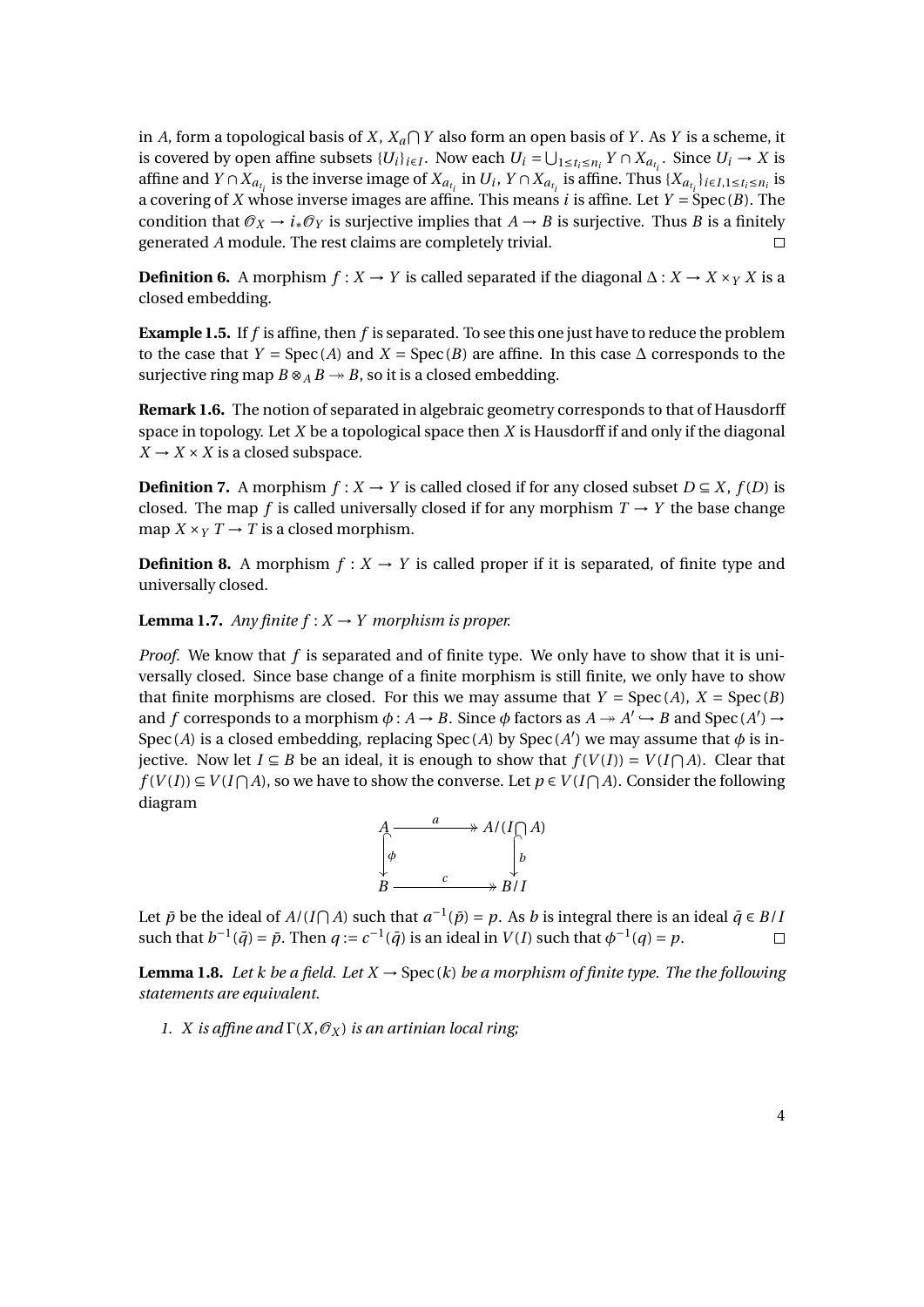- 2.  $X \rightarrow \text{Spec}(k)$  *is finite*;
- *3. The underlying topological space of X is discrete.*

*Proof.* Clear!

**Definition 9.** A morphism of schemes  $f: X \to Y$  is called quasi-finite if it is of finite type and for any  $y \in Y$  the fibre  $f^{-1}(y)$  is finite as a set.

**Example 1.9.** A finite morphism is quasi-finite.

**Theorem 1.10.** Let  $f: X \to Y$  be a morphism of noehterian schemes. Then the following con*ditions are equivalent.*

- *1. f is finite;*
- *2. f is proper and affine;*
- *3. f is proper and quasi-finite.*

*Proof.* 1⇒2 and 1⇒3 are clear. 2⇒1 and 3⇒1 goes as follows. For any proper morphism *f* we have that  $f_*\mathcal{O}_X$  is a coherent  $\mathcal{O}_Y$ -module. This gives us a diagram



where  $\mathcal{O}_X' \to a_* \mathcal{O}_X$  is an isomorphism,  $b_* \mathcal{O}_{X'} = f_* \mathcal{O}_X$  and  $b$  is finite. For example, if  $f$  is affine, then *a* is an isomorphism. So *f* is finite.

### 2 FLAT MORPHISMS (26/10/2016)

**Definition 10.** Let  $f: A \rightarrow B$  be a morphism of commutative rings. We say that f is flat if *B* is a flat *A*-module, i.e. for any injective map of *A*-modules  $M \hookrightarrow M'$  the induced map  $M \otimes_A B \to M' \otimes_A B$  is injective. A map of schemes  $f : X \to Y$  is called flat if for any point  $x \in X$ the induced map  $\mathcal{O}_{X,x} \to \mathcal{O}_{Y,f(x)}$  is flat.

**Example 2.1.** Let *S* be a multiplicative subset of *A* then the localization map  $A \rightarrow S^{-1}A$  is flat.

**Lemma 2.2.** *Let M be an A-module. Then the following are equivalent.*

- *1. The module M is a flat A-module;*
- *2. The module*  $M_p$  *is a flat*  $A_p$ *-module for all*  $p \in Spec(A)$ *;*
- *3. The module*  $M_m$  *is a flat*  $A_m$ -module for all maximal ideals  $m$  in A.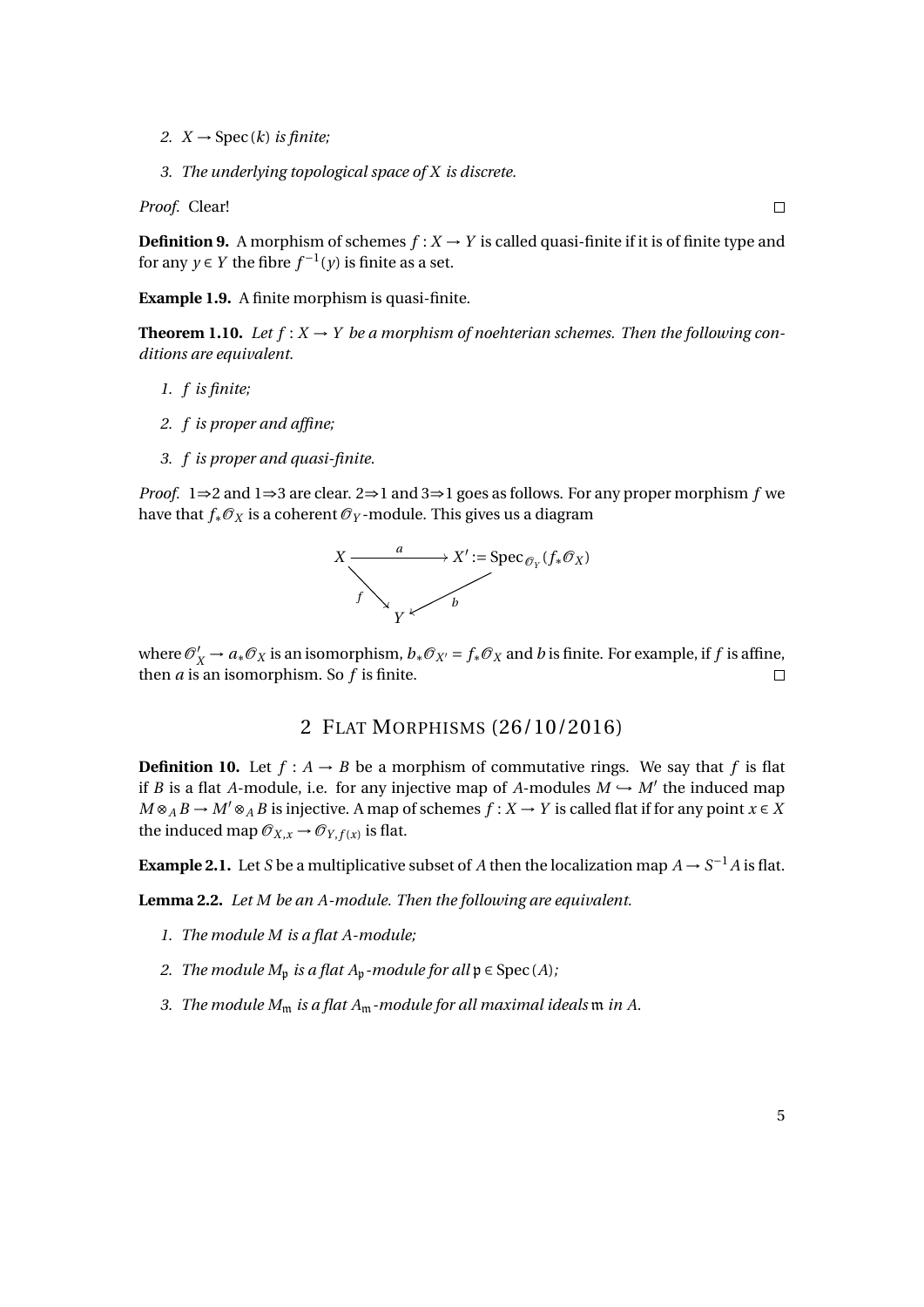*Proof.* The point is that a module *M* is 0 if and only if  $M_m = 0$  for all maximal ideal m of *A*. So if we have an injective *A*-linear map  $N \hookrightarrow N'$  then  $N \otimes_A M \to N' \otimes_A M$  is injective if and only if  $N_{\mathfrak{m}} \otimes_{A_{\mathfrak{m}}} M_{\mathfrak{m}} \hookrightarrow N'_{\mathfrak{m}} \otimes_{A_{\mathfrak{m}}} M_{\mathfrak{m}}$  is injective for all maximal ideal  $\mathfrak{m}$  in  $A$ .  $\Box$ 

<span id="page-5-0"></span>**Lemma 2.3.** Let  $f : A \rightarrow B$  be a morphism of commutative rings. Then the following are equiv*alent.*

- *1. The map f is flat.*
- *2. For any prime ideal*  $q ∈ B$ *,*  $A_p → B_q$  *is flat, where*  $p := f^{-1}(q)$ *.*
- 3. For any maximal ideal  $\mathfrak{m} \in B$ ,  $A_{\mathfrak{n}} \to B_{\mathfrak{m}}$  is flat, where  $\mathfrak{n} := f^{-1}(\mathfrak{m})$ .

*Proof.* The point is that a *B*-module *M* is 0 if and only if  $M_m = 0$  for all maximal ideal m of *B*. So if we have an injective A-linear map  $N \hookrightarrow N'$  then  $N \otimes_A B \hookrightarrow N' \otimes_A B$  is injective if and only if  $N_n \otimes_{A_n} B_m \hookrightarrow N'_n \otimes_{A_n} B_m$  is injective for all maximal ideal  $\mathfrak m$  in  $A$ .  $\Box$ 

In light of [2.3,](#page-5-0) we have the following:

**Lemma 2.4.** *A map of commuative rings*  $A \rightarrow B$  *is flat if and only if the corresponding map*  $Spec(B) \rightarrow Spec(A)$  *is flat.* 

**Lemma 2.5.** *Let*  $f: X \to Y$  *be a morphism of schemes. Then* 

- *1. The map f is flat;*
- *2. There exists an affine open covering*  ${U_i}_{i \in I}$  *of X such that for each*  $U_i = \text{Spec}(A_i)$  *there is an affine open*  $Spec(B_i) = V_i \subseteq Y$  *satisfying*  $f(U_i) \subseteq V_i$  *and*  $A_i \rightarrow B_i$  *is flat.*
- *3. For any open affine*  $Spec(A) = U \subseteq X$  *and any open affine*  $Spec(B) = V \subseteq Y$  *with*  $f(U) \subseteq Y$ *V* the corresponding map  $A \rightarrow B$  is flat.

*Proof.* " $1 \Leftrightarrow 2 \Leftrightarrow 3$ " follows from the definition.

**Lemma 2.6.** *1. An open immersion is flat.*

- *2. The composite of flat morphisms is flat.*
- *3. base change of flat morphisms is still flat.*

*Proof.* Leave as an exercise.

<span id="page-5-1"></span>**Theorem 2.7.** *Let A be a commuative ring, and let M be an A-module of finite presentation. The following statements are equivalent:*

- *1. M is a flat A-module;*
- *2. M is a projective A-module;*
- *3. M*<sub>p</sub> *is a free*  $A_p$ *-module for each*  $p \in Spec(A)$ *;*

 $\Box$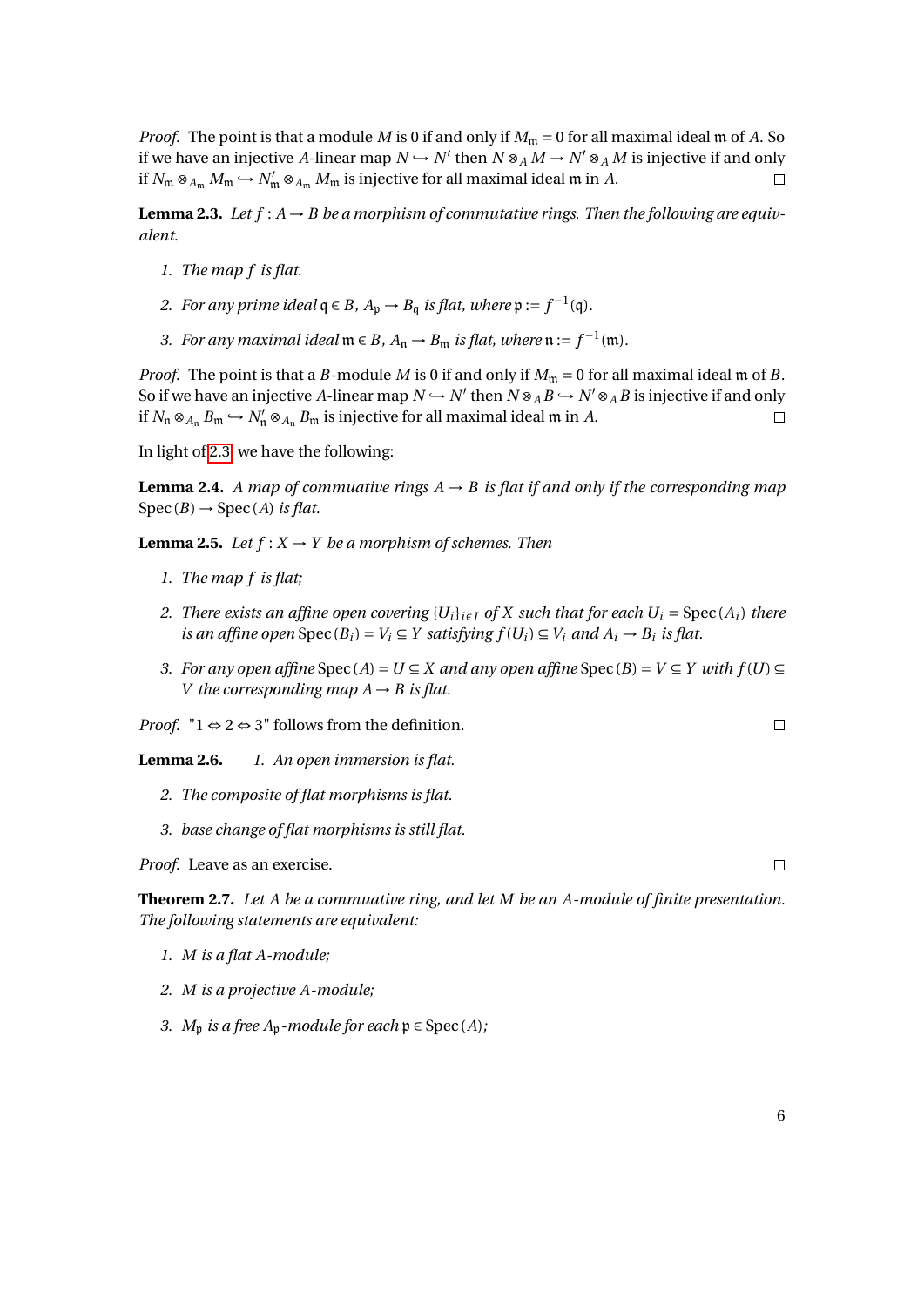*4. There exist*  $\{a_i\}_{i\in I} \subseteq A$  *with*  $\langle a_i \rangle_{i\in I} = A$  *such that*  $M_{a_i}$  *is a free*  $A_{a_i}$ *-module*;

*Proof.* 4⇒3⇒2⇒1 is easy, maybe the only point to think about is that a finitely generated module is projective if and only if it so at each prime ideal. 1⇒2 too technical therefore omitted. 2⇒3: For this we may assume that *A* is local with maximal ideal p and *M* is an *A*-module of finite presentation. Since *M*/p*M* is a finite dimensional *A*/p-vector space. Lifting a basis of  $M/\mathfrak{p}M$  to  $M$  we get a surjection  $\phi: A^{\oplus n} \to M$  whose mod  $\mathfrak{p}$  reduction is an isomorphism. Since *M* is projective, we get a split exact sequence

$$
0\to N\to A^{\oplus n}\xrightarrow{\phi} M\to 0
$$

Thus  $N = A^{\oplus n}/M$  is finitely generated. But we have  $N/\mathfrak{p}N = 0$  (because  $\phi \otimes_A A/\mathfrak{p}$  is an isomorphism). By Nakayma's lemma  $N = 0$ . So  $\phi$  is an isomorphism. 3⇒4: The point is that if *N* is a finitely generated *A* module then  $N_p = 0$  for some  $p \in Spec(A)$  implies that there exists  $a \in A$ such that  $N_a = 0$ . Now choose a morphism  $\phi : A^{\oplus n} \to M$  so that the induced map  $A^{\oplus n}_p \to M_p$ is an isomorphism. Since the cokernel is finitely generated, after some localization we may assume that  $\phi$  is surjective. Since *M* is projective Ker( $\phi$ ) is finitely generated. Thus  $\exists a \in A$ such that  $\phi_a$  is an isomorphism.  $\Box$ 

**Theorem 2.8.** Let  $f: X \to Y$  be a flat morphism locally of finite presentation, then f is open, *i.e. it sends open subsets of X to open subsets of Y .*

*Proof.* The proof uses Chevalley's theorem on constructible sets. We leave it as an exercise.  $\Box$ 

**Corollary 2.9.** Let  $\mathcal F$  be a coherent sheaf on a Noetherian scheme X. Then  $\mathcal F$  is locally free, i.e. *there is an open covering*  $\{U_i\}_{i\in I}$  *of* X such that  $\mathcal{F}|_{U_i}$  *is a free*  $\mathcal{O}_{U_i}$ -module, if and only if  $\mathcal F$  is *flat, i.e.*  $\mathcal{F}_x$  *is a flat*  $\mathcal{O}_{X,x}$ *-module for each*  $x \in X$ *.* 

**Definition 11.** Let  $f: A \rightarrow B$  be a morphism of commutative rings. We say that f is faithfully flat if *B* is a faithfully flat *A*-module, i.e. for any map of *A*-modules  $M \hookrightarrow M'$  the induced map  $M \otimes_A B \to M' \otimes_A B$  is injective if and only if  $M \hookrightarrow M'$  is injective.

<span id="page-6-0"></span>**Lemma 2.10.** *Let*  $f : A \rightarrow B$  *be a morphism of commutative rings. The following statements are equivalent.*

- *1. The map f is faithfully flat;*
- *2. The map f is flat and for any non-zero A-module M, M* ⊗*<sup>A</sup> B is non-zero;*
- *3. The map f is flat and the induced map*  $Spec(B) \rightarrow Spec(A)$  *is surjective*;
- *4. The map f is flat and any maximal ideal* p ∈ Spec (*A*) *is an inverse image of a maximal*  $ideal \neq$  Spec  $(B)$ ;
- *5. The map f is flat injective and B*/*f* (*A*) *is a flat A-module.*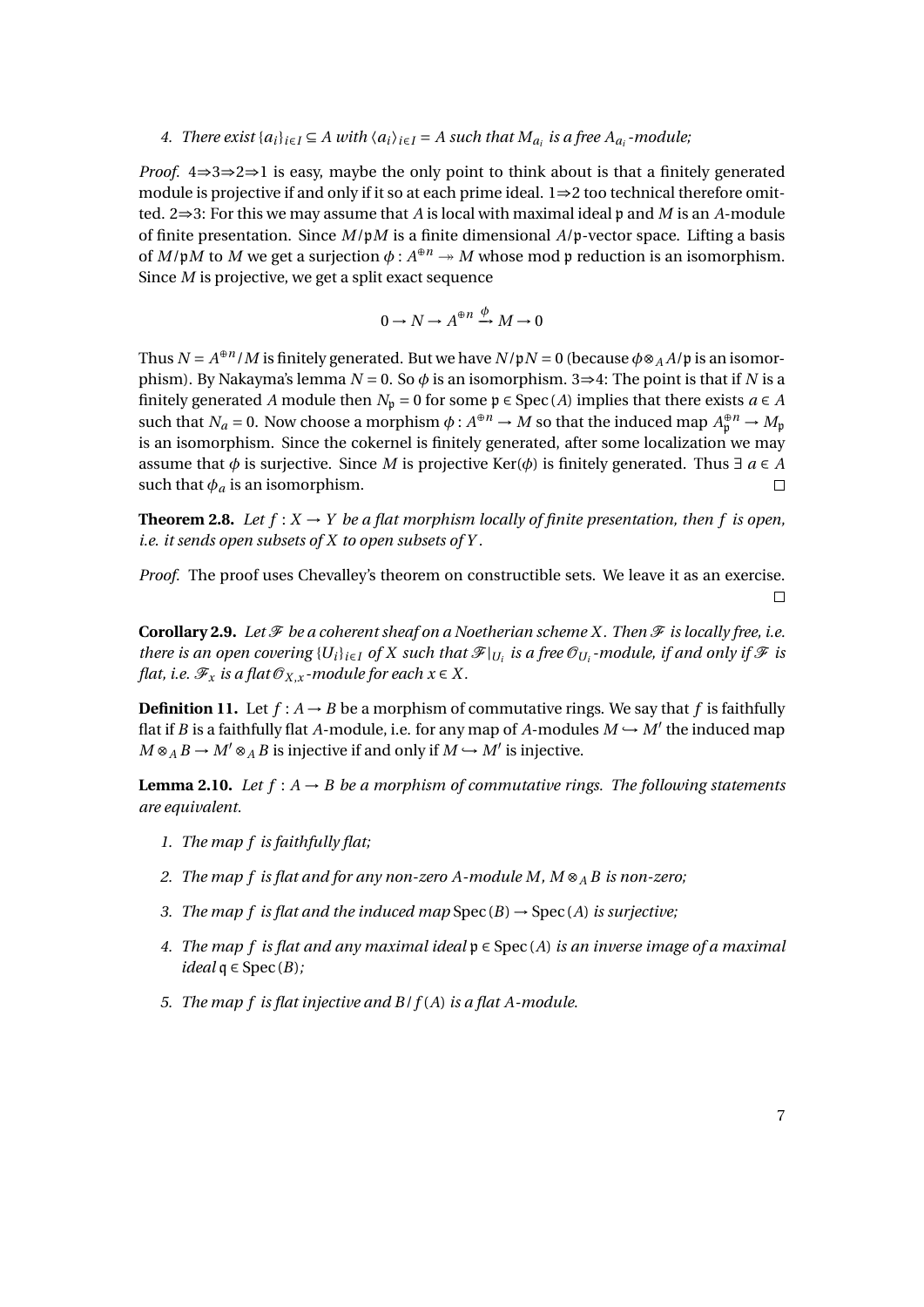*Proof.* (1)  $\Rightarrow$  (2)  $M = 0 \Leftrightarrow 0 \rightarrow M \rightarrow 0$  is exact  $\Leftrightarrow 0 \rightarrow M \otimes_A B \rightarrow 0$  is exact  $\Leftrightarrow M \otimes_A B = 0$  (2)  $\Rightarrow$  (1) Let  $M' \xrightarrow{f} M \xrightarrow{g} M''$  be a sequence of *A*-modules such that  $M' \otimes_A B \to M \otimes_A B \to M'' \otimes_A B$  is exact. This means that knowing that the two submodules  $Ker(g)$  and  $Im(f)$  of *M* are equal after tensoring with *B* we have to show that Ker(*g*) = Im(*f*). Since Im(*f*)  $\otimes_A B$  = Ker(*g*)  $\otimes_A B$ , we have that  $(Ker(g) + Im(f)/Im(f)) \otimes_A B = 0$ . By (2) we see that  $Ker(g) + Im(f)/Im(f) = 0$ , i.e. Ker(*g*) + Im(*f*) = Im(*f*). So Ker(*g*) ⊆ Im(*f*). (2)  $\Rightarrow$  (3) Take  $\mathfrak{p} \in \text{Spec}(A)$ . Since  $\mathfrak{p} A_{\mathfrak{p}} \subsetneq A_{\mathfrak{p}} \Leftrightarrow$  $A_p/\mathfrak{p} A_p \neq 0 \Leftrightarrow A_p/\mathfrak{p} A_p \otimes_A B \neq 0 \Leftrightarrow B_p/\mathfrak{p} B_p \neq 0 \Leftrightarrow \mathfrak{p} B_p \subsetneq B_p$ . Now we take any maximal ideal q ∈ *B*<sup>p</sup> containing p*B*p. Then the inverse image of q under *B* → *B*<sup>p</sup> is a maximal ideal lying over  $p \in A$ . (3)  $\Rightarrow$  (4) Trivial. (4)  $\Rightarrow$  (2) Let *N*  $\neq$  0 be an *A*-module. Then  $\exists x \in N$  such that  $x \neq 0$ . Consider the exact sequence  $0 \to I \to A \xrightarrow{g} N$ , where *g* is the map sending  $1 \to x$ . We have  $A/I \subseteq N$  and  $I \subseteq A$ . But  $A/I \otimes_A B \subseteq N \otimes_A B$ . It is enough to show that  $A/I \otimes_A B \neq 0$ , i.e.  $IB \neq B$ . Take any maximal ideal  $A \supsetneq \mathfrak{p} \supseteq I$ . Then there exists  $\mathfrak{q} \in \text{Spec}(B)$  such that  $f^{-1}(\mathfrak{q}) = \mathfrak{p}$ . Thus we have  $IB \subseteq pB \subseteq q \subseteq B$ . (1)  $\Rightarrow$  (5) Claim: For any *A*-module *M* the sequence  $0 \rightarrow M \rightarrow B \otimes_A M$ is exact. To check this one just has to check the exactness for the pullback

$$
0 \to B \otimes_A M \to B \otimes_A B \otimes_A M
$$

But the pullback has a retraction, namely the map  $B \otimes_A B \otimes_A M \to B \otimes_A M$  sending  $b_1 \otimes b_2 \otimes m \mapsto$  $b_1b_2 \otimes m$ . This shows the injectivity. To show that  $B/f(A)$  is flat we consider the following diagram



where *I* is any ideal of *A*. Since the upper vertical arrows are all injective, we have that  $I \otimes_A I$  $B/f(A) \rightarrow B/f(A)$  is injective. Thus  $B/f(A)$  is flat. (5)  $\Rightarrow$  (1) If  $B/f(A)$  is flat, then the left arrow in the above diagram is injective, so it follows that  $I \otimes_A B \to B$  is injective. Thus f is flat. But this also implies that  $A/I \rightarrow A/I \otimes_A B$  is injective. So  $A/I \neq 0$  implies that  $B/IB \neq 0$ . Thus *f* is faithfully flat.  $\Box$ 

**Definition 12.** A morphism of schemes  $f: X \rightarrow Y$  is called faithfully flat if it is flat and surjective.

**Example 2.11.** The inclusion  $\mathbb{Z} \to \mathbb{Q}$  is flat but not faithfully flat. In fact a localization map  $A \rightarrow S^{-1}A$  is faithfully flat if and only if it is an isomorphism. The reason is that if the map is faithfully flat then *S* is not contained in any maximal ideal of *A*, thus elements in *S* are invertible. Also open embeddings are faithfully flat if and only if they are isomorphisms. Any morphism from a non-empty scheme *X* to a spectrum of a field *k* is faithfully flat.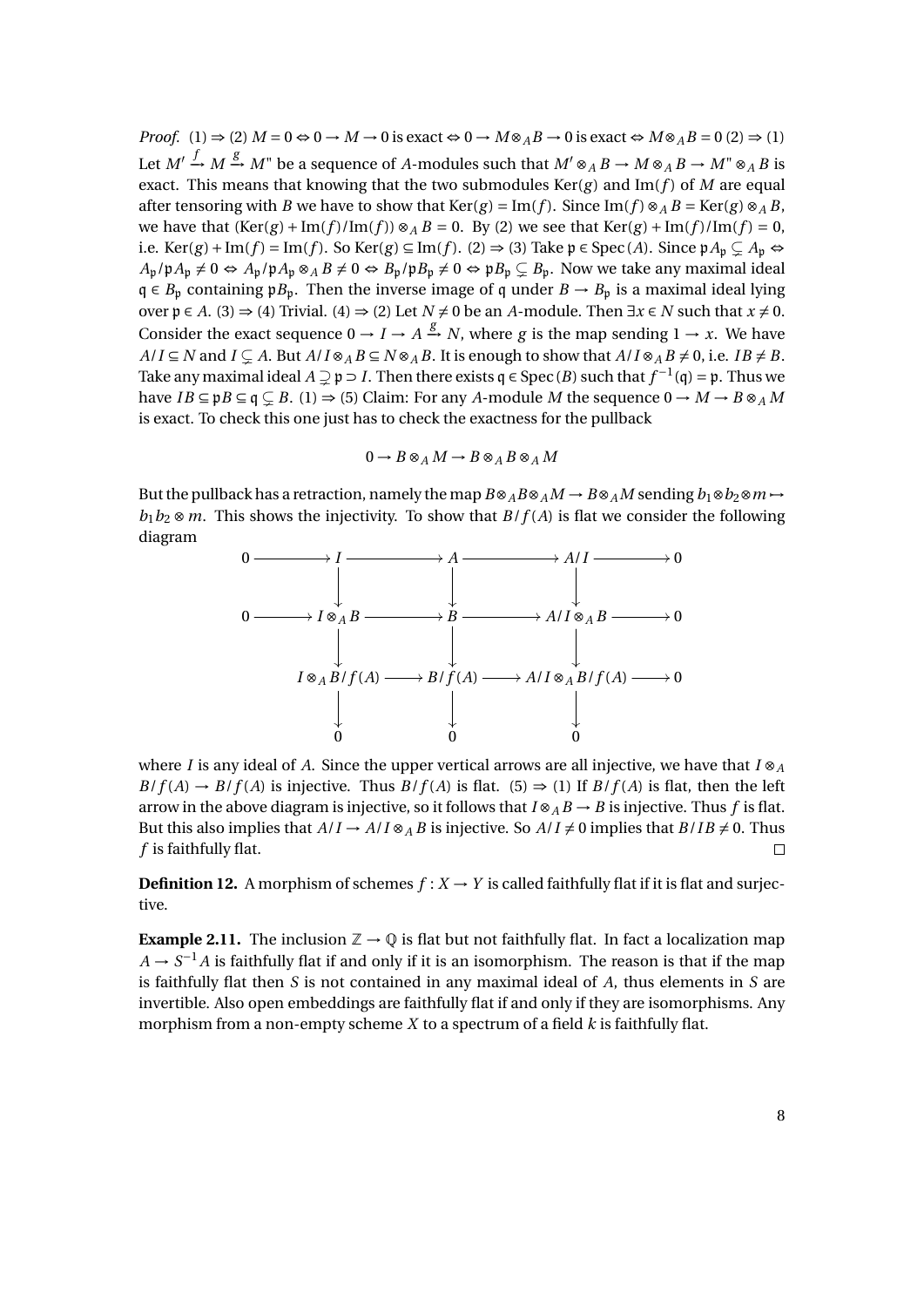**Definition 13.** Let *X* be a scheme. A sheaf  $\mathcal F$  of  $\mathcal O_X$ -modules is called quasi-coherent if only if for any point  $x \in X$  there is an open neighborhood *U* of *x* and an exact sequence

$$
\mathcal{O}_U^{\oplus I} \to \mathcal{O}_U^{\oplus J} \to \mathcal{F}|_U \to 0
$$

A sheaf  $\mathcal F$  of  $\mathcal O_X$ -modules is called of finite type (resp. of finite presentation) if only if for any point  $x \in X$  there is an open neighborhood *U* of *x* and an exact sequence

$$
\mathcal{O}_U^{\oplus n} \to \mathcal{F}|_U \to 0 \qquad (\text{ resp. } \mathcal{O}_U^{\oplus m} \to \mathcal{O}_U^{\oplus n} \to \mathcal{F}|_U \to 0)
$$

We denote the category of quasi-coherent sheaves by Qcoh(*X*) and the category of sheaves of finite type by Coh(*X*).

**Definition 14.** Let  $f: X \to Y$  be a morphism of schemes. Let  $Qcoh(f)$  be the category whose objects are pairs  $(\mathscr{F}, \phi)$ , where  $\mathscr{F}$  is in Qcoh(*X*),  $\phi$  is an isomorphism  $p_1^* \mathscr{F}$  $\stackrel{\cong}{\rightarrow} p_2^* \mathcal{F}$  satisfying the cocycle condition  $p_{23}^* \phi \circ p_{12}^* \phi = p_{13}^* \phi$ , where  $p_1, p_2, p_{12}, p_{23}, p_{13}$  are the projection maps:

$$
X \times_Y X \times_Y X \xrightarrow{p_{12}, p_{23}, p_{13}} X \times_Y X \times_Y \xrightarrow{p_1} X \xrightarrow{f} Y
$$

The morphisms in  $Qcoh(f)$  are morphisms in  $Qcoh(X)$  which are compatible with the given isomorphisms in a natural way. The isomorphism  $\phi$  with the cocycle condition is called descent data of  $\mathcal{F}$ .

<span id="page-8-0"></span>**Theorem 2.12.** Let  $f: X \to Y$  be a faithfully flat and quasi-compact or faitfhully flat and *locally of finite presentation morphism of schemes. Then there is a canonical equivalence be* $tween Qcoh(Y)$  *and*  $Qcoh(f)$ *.* 

*Proof.* By some general non-sense, for example in [Notes on Grothendieck topologies, fibered](http://homepage.sns.it/vistoli/descent.pdf) [categories and descent theory,](http://homepage.sns.it/vistoli/descent.pdf) Chapter 4, Lemma 4.25, pp. 89, we may assume that  $X =$ Spec (*B*) and *Y* = Spec (*A*) are affine. In this case Qcoh(*f*) is equivalent to the category Mod<sub>*A*→*B*</sub> of *B*-modules with descent data. Given *M* ∈ Mod<sub>*A*</sub> we get a *B*-module *B* ⊗<sub>*A</sub>M* with an iso-</sub> morphism  $\phi$  : ( $B \otimes_A M$ )  $\otimes_A B \to B \otimes_A (B \otimes_A M)$  sending  $b_1 \otimes m \otimes b_2 \mapsto b_1 \otimes b_2 \otimes m$ . It is an easy calculation that  $\phi$  satisfies cocycle condition. In this way we get a functor  $F : Mod_A \rightarrow$ Mod<sub>*A*→</sub>*B*. Conversely given a pair  $(N, \phi)$ , where *N* is a *B*-module and  $\phi : N \otimes_A B \to B \otimes_A N$ is a  $B \otimes_A B$ -linear isomorphism, we define  $N^\phi$  to be the kernel of  $N \xrightarrow{\phi \circ \lambda_1 - \lambda_2} B \otimes_A N$ , where  $\lambda_1: N \to N \otimes_A B$  sends  $n \to n \otimes 1$  and  $\lambda_2: N \to B \otimes_A N$  sends  $n \to 1 \otimes n$ . This defines a functor  $G: Mod_{A\rightarrow B} \rightarrow Mod_A$ . Then one can check that *F* and *G* are quasi-inverse to each other. For details see [Notes on Grothendieck topologies, fibered categories and descent theory,](http://homepage.sns.it/vistoli/descent.pdf) Chapter 4, Theorem 4.21, pp. 80.  $\Box$ 

**Corollary 2.13.** Let  $f: X \to Y$  be a faithfully flat and quasi-compact or faitfhully flat and *locally of finite presentation morphism of schemes. Then the pullback functor F* :  $Qcoh(Y) \rightarrow$ Qcoh(*f* ) *induces an equivalence between* Coh(*Y* ) *and* Coh(*f* )*.*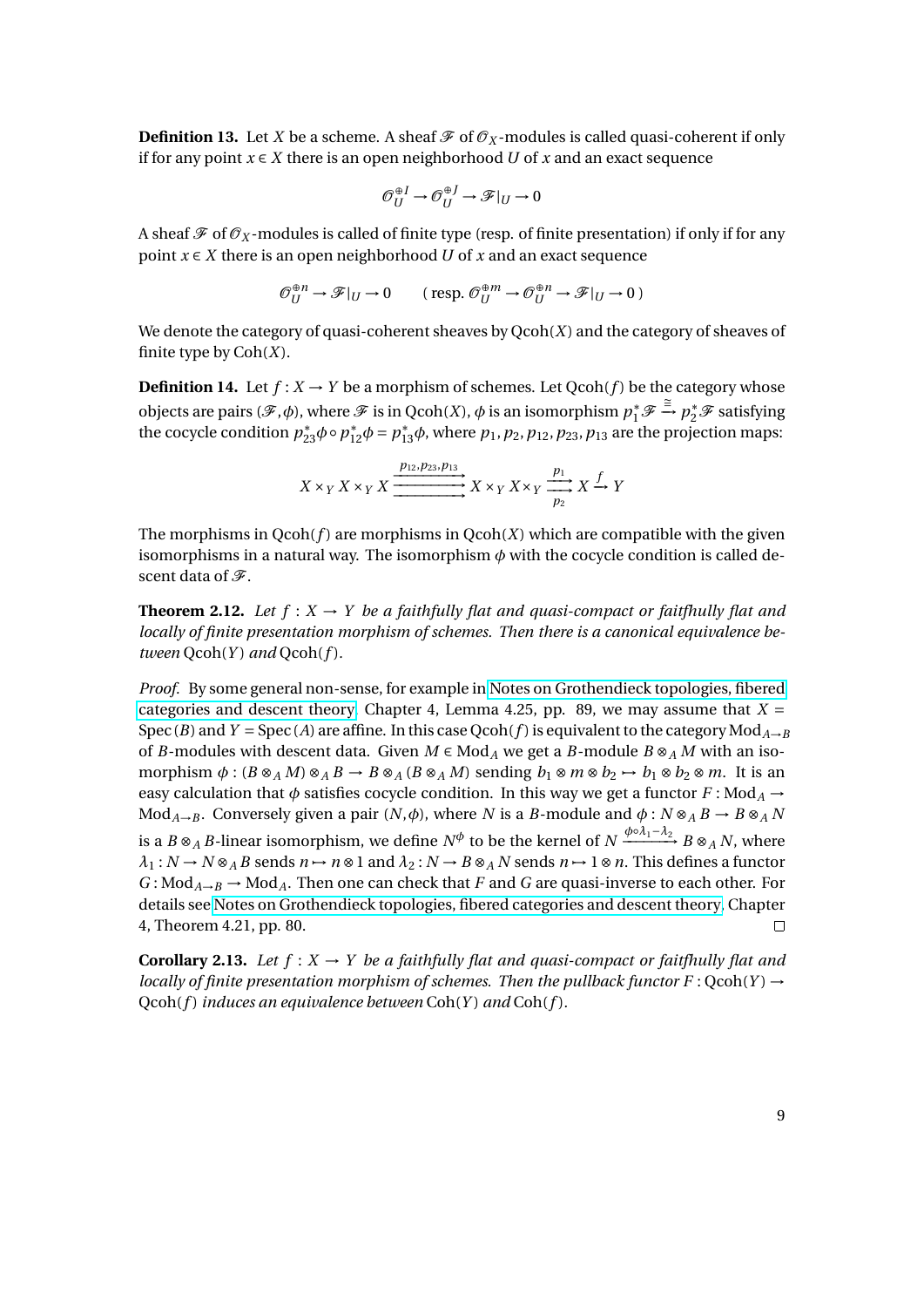*Proof.* Clearly *F* sends the full subcategory Coh(*Y*) to Coh(*f*). We have to show that if  $\mathcal{F} \in$ Qcoh(*Y*) and if  $F(\mathcal{F}) \in \text{Coh}(f)$ , then  $\mathcal{F} \in \text{Coh}(f)$ . For this we may assume that  $Y = \text{Spec}(A)$ and *X* = Spec(*B*). Suppose *M* is an *A*-module and  $M \otimes_A B$  is finitely generated, say by a family  $\{n_i = \sum_{j \in J} m_{ij} \otimes b_{ij}\}_{i \in I}$ , where *I*, *J* are finite sets. Then  $\{m_{ij} \otimes 1\}_{i \in I, j \in J}$  also generates  $M \otimes_A B$ . Let  $\lambda : A^{\oplus I \times J} \to M$  be a map sending the free basis  $e_{ij} \mapsto m_{ij}$ . Then we have  $\phi \otimes_A B$ is surjective. Thus  $\phi$  is also surjective, so  $M$  is finitely generated.  $\Box$ 

**Corollary 2.14.** Let  $f: X \to Y$  be a faithfully flat and quasi-compact or faitfhully flat and *locally of finite presentation morphism of schemes. Then the pullback functor f* <sup>∗</sup> *induces an*  $equivalence$   $between$   $Aff(Y)$   $(resp.$   $Fin(Y))$   $and$   $Aff(f)$   $(resp.$   $Fin(Y))$ *, where*  $Aff(Y)$   $(resp.$   $Fin(Y))$ *is the category of affine (resp. finite) schemes on Y and* Aff(*f* ) *(resp.* Fin(*Y* )*) is the category of affine (resp. finite) schemes on X equipped with descent data.*

**Remark 2.15.** The category  $Aff(Y)$  (resp.  $Fin(Y)$ ) is defined to be the category of affine (resp. finite) morphisms with target *Y*. The category  $Aff(f)$  (resp. Fin(*f*)) is the category of pairs  $(X' \rightarrow X, \phi)$ , where  $X' \rightarrow X$  is an affine (resp. finite) morphism and  $\phi : p_1^*$  $p_1^* X' \to p_2^*$  $\sum_{2}^{8} X'$  is a morphism of  $X \times_Y X$ -schemes satisfying cocycle condition. One can check that Aff(*Y*) is equivalent to the category of quasi-coherent  $\mathcal{O}_Y$ -algebras (see the exercise). This is the starting point of the proof of this corollary.

*Proof.* Since we have that Aff(*Y*) is equivalent to the category of quasi-coherent  $\mathcal{O}_Y$ -algebras, i.e. the category with the following data { $\mathscr{A} \in \text{Qcoh}(Y)$ ,  $\mathscr{A} \otimes \mathscr{A} \xrightarrow{m_A} \mathscr{A}$ ,  $\mathscr{O}_Y \xrightarrow{u_A} \mathscr{A}$ }, where  $m_A, u_A \in \text{Qcoh}(Y)$  satisfies obvious conditions which make  $\mathscr A$  an  $\mathscr O_Y$ -algebra. By the equivalence between  $Qcoh(Y)$  and  $Qcoh(f)$  we see that  $\{\mathscr{A} \in Qcoh(Y), \mathscr{A} \otimes \mathscr{A} \xrightarrow{m_A} \mathscr{A}, \mathscr{O}_Y \xrightarrow{u_A} \mathscr{A}\}$ is equivalent to the category { $\mathscr{B} \in {\rm Qcoh}(X)$ ,  $\mathscr{B} \otimes \mathscr{B} \xrightarrow{m_B} \mathscr{B}$ ,  $\mathscr{O}_Y \xrightarrow{u_B} \mathscr{A}$ } with  $m_B, u_B \in {\rm Qcoh}(f)$ satisfies obvious conditions which make  $\mathscr{B}$  an  $\mathscr{O}_X$ -algebra. Now one checks that the category  $\{\mathscr{B} \in \text{Qcoh}(X), \mathscr{B} \otimes \mathscr{B} \xrightarrow{m_B} \mathscr{B}, \mathscr{O}_Y \xrightarrow{u_B} \mathscr{A}\}$  is literally the written up version of Aff(*f*).  $\Box$ 

<span id="page-9-0"></span>**Theorem 2.16.** *Let*  $f: X \to Y$  *be a morphism of schemes, and let*  $Y' \to Y$  *be a faithfully flat and quasi-compact or faitfhully flat and locally of finite presentation morphism of schemes. If the base change*  $f' : X' = X \times_Y Y' \rightarrow Y'$  *has one of the following properties.* 

- *1. separated;*
- *2. quasi-compact;*
- *3. locally of finite presentation;*
- *4. proper;*
- *5. affine;*
- *6. finite;*
- *7. flat;*
- *8. smooth;*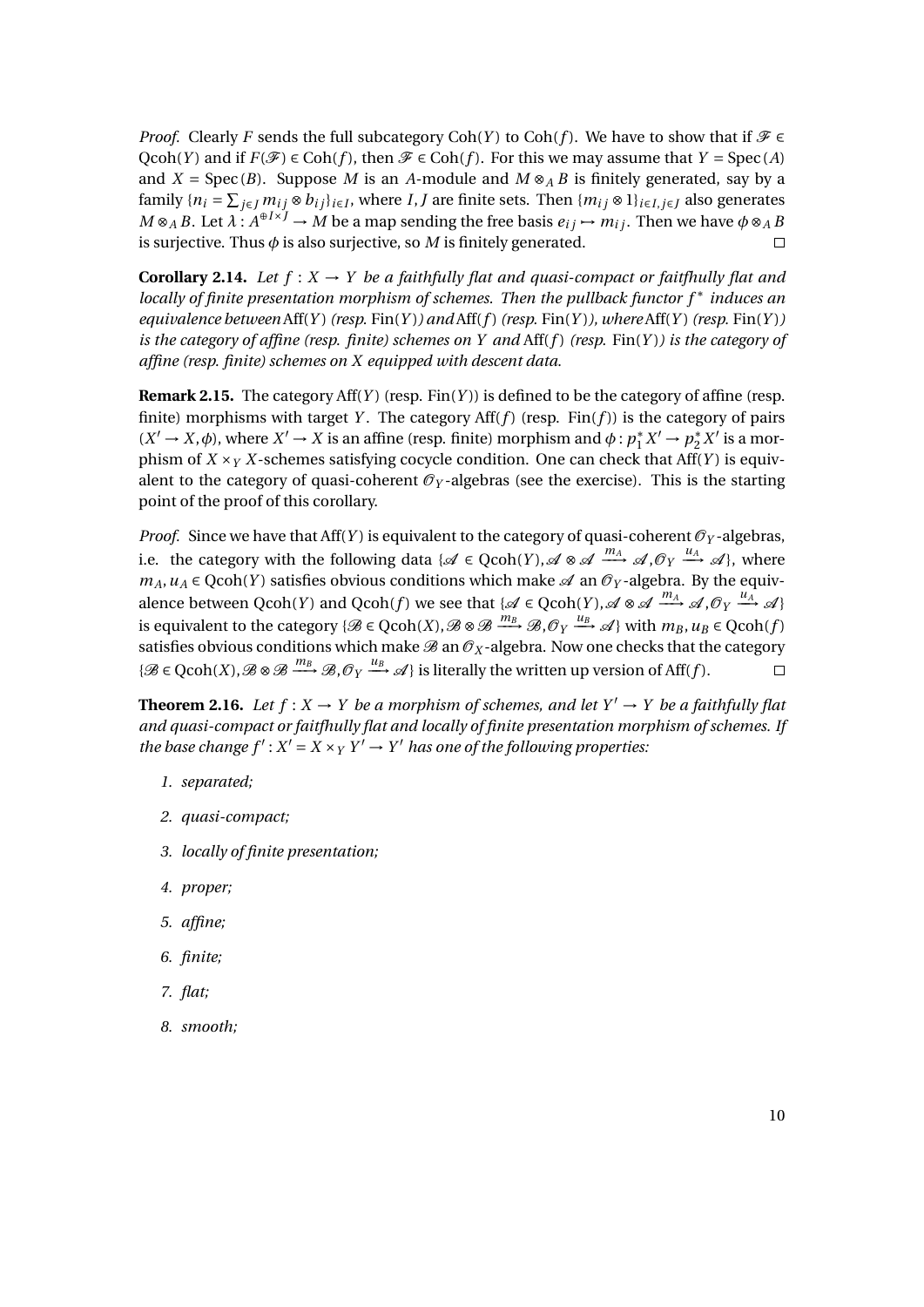- *9. unramified;*
- *10. étale;*
- *11. an open embedding;*
- *12. a closed embedding;*
- *13. injective;*
- *14. surjecgtive,*

*then f has the same property.*

*Proof.* You can find the proof in *EGA IV2, Proposition 2.7.1*. Assuming 3, let's do 1,2,4,7 11, 12, 13, 14 as examples. First a small lemma:

<span id="page-10-0"></span>**Lemma 2.17.** *For any some subset*  $T \subseteq X$ *, we have*  $g^{-1}(f(T)) = f'(h^{-1}(T))$  *inside*  $Y'$ *.* 



*Proof.* Clearly  $g(f'(h^{-1}(T))) \subseteq f(T)$ . This implies that  $f'(h^{-1}(T)) \subseteq g^{-1}(f(T))$ . Suppose that  $y' \in g^{-1}(f(T))$ ,  $t \in T$  such that  $y' = f(t)$ . We have to show that  $\exists x' \in X'$  such that  $f'(x') = y'$ and  $h(x') = t$ . We have maps Spec ( $\kappa(t)$ )  $\rightarrow X$ , Spec ( $\kappa(y')$ )  $\rightarrow Y$ . Now

$$
Spec(\kappa(t)) \times_Y Spec(\kappa(y')) = Spec(\kappa(t)) \times_{\kappa(y)} Spec(\kappa(y')) \neq \emptyset
$$

Thus any point  $x' \in \text{Spec}(\kappa(t)) \times_Y \text{Spec}(\kappa(y'))$  would do the job.

Let's prove 13: Take  $x_1, x_2 \in X$  and assume that  $f(x_1) = f(x_2) = y$ . Choose  $y' \in Y'$  so that  $g(y') = y$ . If we take *T* to be {*x*<sub>1</sub>}, then we get  $y' \in f'(h^{-1}(T))$ , i.e. there exists *x*<sup>1</sup>  $\frac{1}{1} \in X'$  such that  $y' = f'(x_1')$  $n'_1$ ) and  $h(x'_1)$  $x_1'$ ) =  $x_1$ . To the same for  $x_2$ , we find  $x_2'$  $y' = f'(x'_2)$  $\binom{1}{2}$  and  $h(x)$  $x_2'$ ) =  $x_2$ . Since  $f'$  is injective, we must have  $x'_1 = x'_2$ <sup>2</sup>. Therefore we have  $x_1 = h(x_1)$  $\hat{h}'_1$ ) =  $\hat{h}(x)$  $x_2'$ ) =  $x_2$ .

14 is a direct check:  $g \circ f'$  is surjective implies that  $f$  is surjective.

Let's show that  $f'$  is universally closed implies that  $f$  is universally closed. Clearly, to prove that it is enough to show that *f'* is closed implies that *f* is closed. Let  $T \subseteq X$  be a closed subset. By [2.17](#page-10-0) we have  $f'(h^{-1}(T)) = g^{-1}(f(T))$ . By the continuity of *h* and the assumption that *f'* is closed, we have that  $g^{-1}(f(T)) = f'(h^{-1}(T))$  is closed in *Y'*. We have  $Y \setminus f(T) =$  $g(g^{-1}(Y \setminus f(T))) = g(X \setminus g^{-1}(f(T)))$ . Since *g* is flat, by *EGA IV2, Proposition 2.4.6* and our Ex 2.3, we see that  $Y \setminus f(T)$  is open, i.e.  $f(T)$  is closed.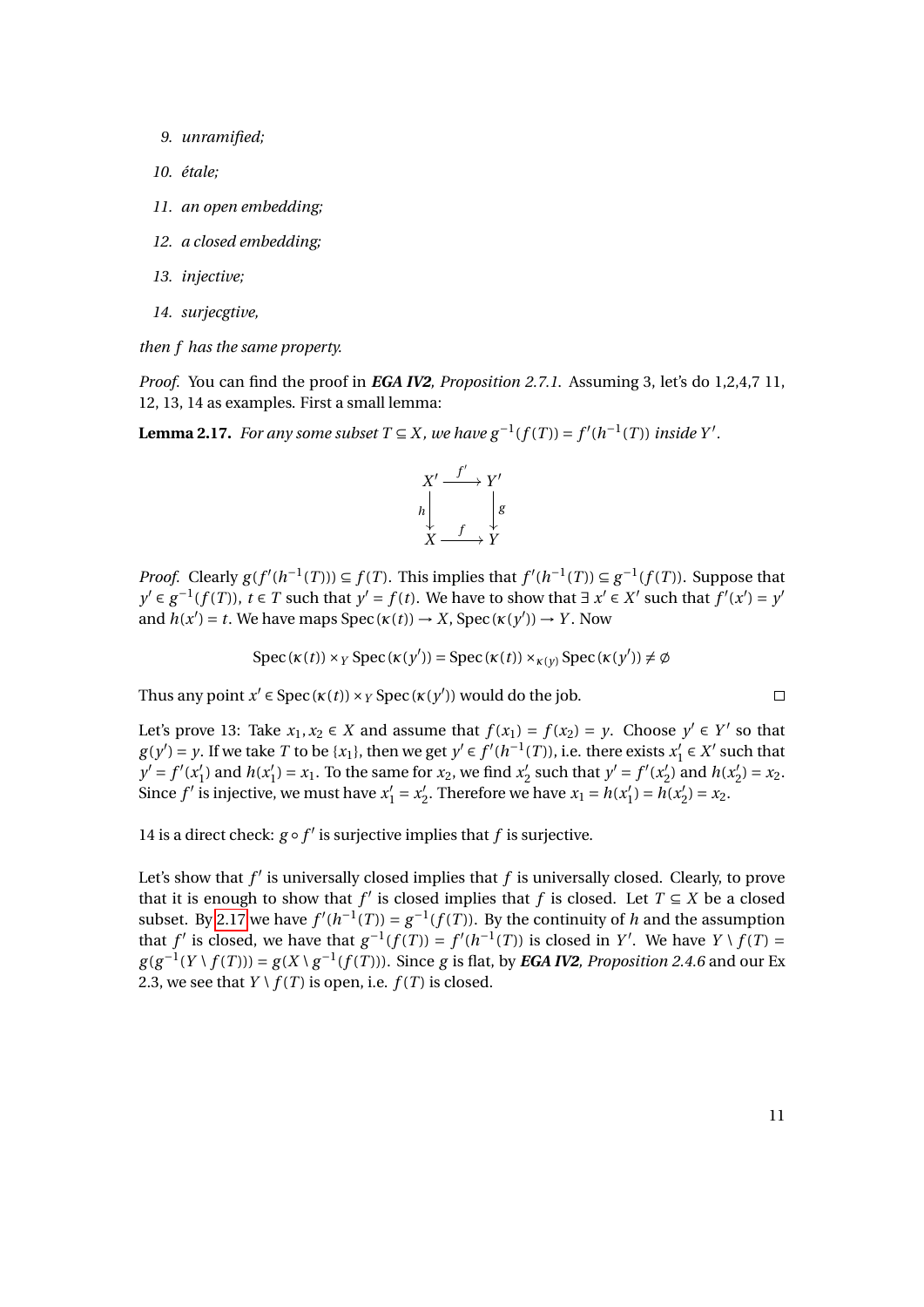Let's show 7. For this we only need to show that if we have successive maps  $X' \stackrel{h}{\rightarrow} X \stackrel{f}{\rightarrow} Y$ , and if we know that *h* is faithfully flat and  $f \circ h$  is flat then *f* is flat. For this we may assume that  $X' = \text{Spec}(B')$ ,  $X = \text{Spec}(B)$  and  $Y = \text{Spec}(A)$ . Let  $0 \to M' \to M$  be an exact sequence of *A*-modules. Then  $0 \to M' \otimes_A B' \to M' \otimes_A B'$  is exact. But  $M \otimes_A B' = M \otimes_A B \otimes_B B'$  $(M \otimes_A B' = M \otimes_A B \otimes_B B')$ , and  $B \to B'$  is faithfully flat, thus  $0 \to M' \otimes_A B \to M' \otimes_A B$  is exact.

Now we are in the position to prove 11 (resp. 12). Since by 3 and 7 (resp. by the proof for universally closed morphisms) *f* is an open map (resp. a closed map). As *f* is injective by 13, *f* embeds *X* as an open (resp. a closed) subset of *Y* . So we only have to show that for each point  $x \in X$ , the map  $\mathcal{O}_{Y, f(x)} \to \mathcal{O}_{X, y}$  is an isomorphism (resp. surjective). The problem is local, we may assume that  $Y = \text{Spec}(A)$ ,  $X = \text{Spec}(B)$ , and  $Y' = \text{Spec}(A')$ . Assume further that  $A, B, A'$ are local rings. Now the claim follows as  $A \rightarrow B$  is an isomorphism (resp. surjective) if and only if  $A' \to A' \otimes_A B$  is an isomorphism (resp. surjective).

Let's show 1: For this we just have to consider the cartesian diagram



Using 12 we see that  $\Delta'$  is a closed embedding implies that  $\Delta$  is a closed embedding.

4 follows from 1, 3 and the proof for univerally closed maps.

Let's show 2: For this we may assume that  $Y = \text{Spec}(A)$  is affine. We can also take a finitely many open affines  ${U_i}_{1 \le i \le n}$  of  $Y'$  so that  $\bigcup_{0 \le i \le n} g(U_i) = Y$ . Since quasi-compact maps are stable under base change, replacing *Y'* by  $\prod_{0 \le i \le n} U_i$  we may assume that *Y'* is affine. Then by Ex 3.2  $X'$  is quasi-compact. But  $X' \rightarrow X$  is surjective, so  $X$  is quasi-compact.

**Corollary 2.18.** Let  $f: X \to Y$  be a morphism of S-schemes. Let  $S' \to S$  be a faithfully flat and *quasi-compact or faitfhully flat and locally of finite presentation morphism of schemes. Then*  $f': X \times_S S' \to Y \times_S S'$  is an isomorphism if and only if f is an isomorphism.

*Proof.* The problem is local on *Y* , we may assume that *S*,*Y* are affine. Then by [2.16](#page-9-0) we see that *X* is also affine. Then the claim follows from [2.12.](#page-8-0)  $\Box$ 

# 3 ÉTALE MORPHISMS (02/11/2016)

**Definition 15.** A morphism  $f: X \to Y$  is called unramified if it is locally of finite presentation and if for any  $x \in X$ ,  $\mathcal{O}_{X,x}/\mathfrak{m}_{Y,f(x)}\mathcal{O}_{X,x}$  is a field, where  $\mathfrak{m}_{Y,f(x)} \subseteq \mathcal{O}_{Y,f(x)}$  is the maximal ideal, and the residue field extension  $\kappa(\gamma) \subseteq \kappa(x)$  is a separable field extension.

**Remark 3.1.** In other words a locally of finite presentation morphism *f* is unramified iff  $m_{Y, f(x)} \mathcal{O}_{X, x} = m_{X, x}$  and  $\kappa(y) \subseteq \kappa(x)$  is a separable field extension. By Hilbert's Nullstellensatz  $\kappa(y) \subseteq \kappa(x)$  is automatically a finite field extension.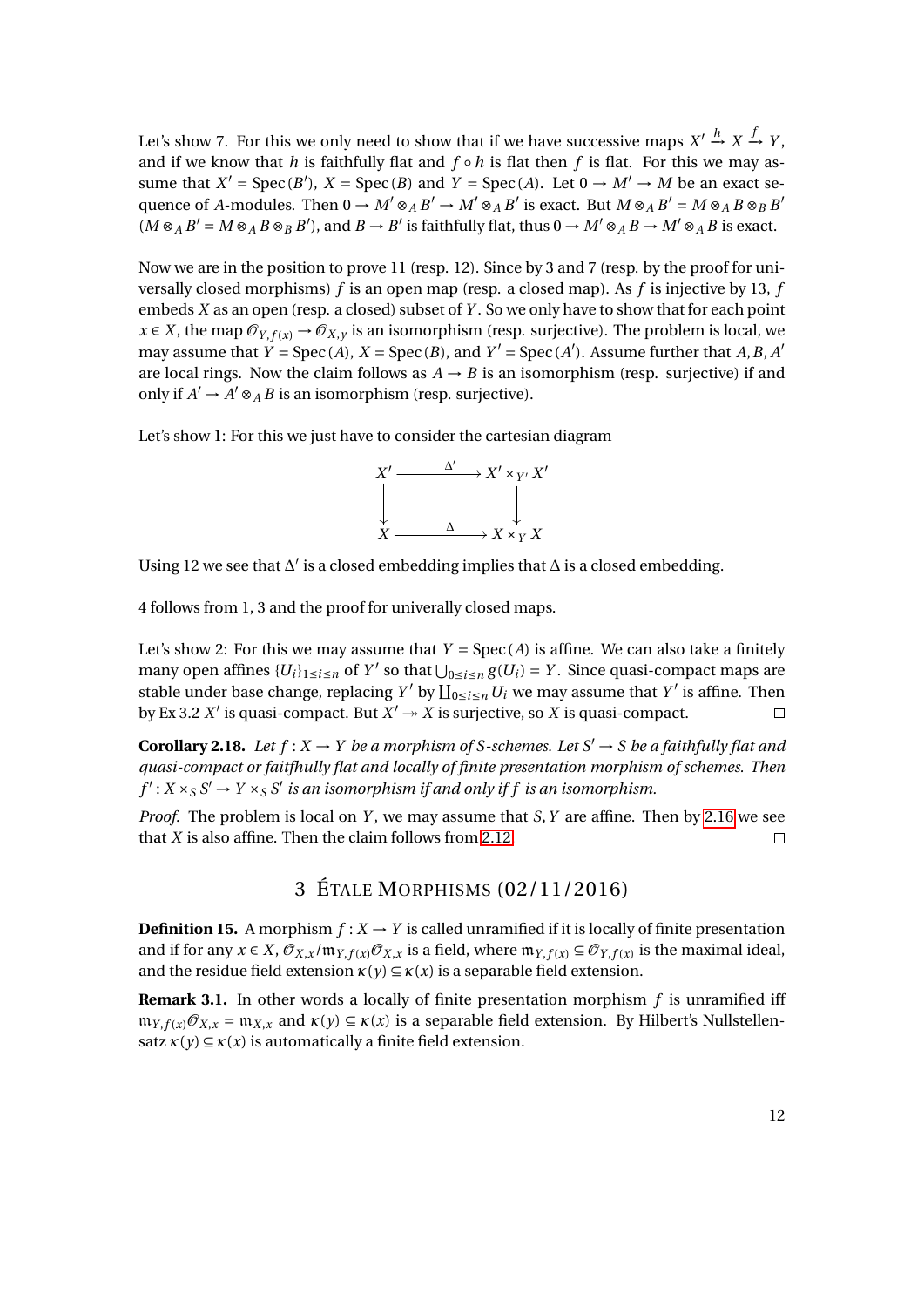<span id="page-12-0"></span>**Proposition 3.2.** Let  $f: X \to Y$  be a locally of finite presentation morphism of schemes. Then *the following are equivalent.*

- *1. The map f is unramified;*
- *2. For all*  $y \in Y$ ,  $f^{-1}(y) \rightarrow \text{Spec}(\kappa(y))$  *is unramified*;
- *3. For all*  $y \in Y$ ,  $f^{-1}(\bar{y}) \rightarrow \text{Spec}(\overline{\kappa(y)})$  *is unramified*;
- *4.* For all  $y \in Y$ ,  $f^{-1}(y)$  is a disjoint union of Spec( $K_i$ ) where  $K_i/k$  is a finite separable *extension;*
- *5. For all*  $y \in Y$ ,  $f^{-1}(\bar{y})$  *is a disjoint union of* Spec  $(\overline{\kappa(y)})$ *.*

*Here*  $f^{-1}(y)$  := Spec ( $\kappa(y)$ ) × *Y X* and  $f^{-1}(\bar{y})$  := Spec ( $\overline{\kappa(y)}$ ) × *Y X*.

*Proof.* Step 1: We first reduce to the case when  $X = \text{Spec}(B)$  and  $Y = \text{Spec}(A)$ .

Step 2: Assume that *A* is a local ring with maximal ideal p.

Step 3: Replacing *A* by *A*/p and *B* by *B*/p*B* we may assume that *A* is a field.

Step 4: In this case we have: *f* is unramified  $\Leftrightarrow$  the localization at each maximal ideal m of *B* is a field which is a field separable extension of  $k \Leftrightarrow B$  is a reduced Artinian ring all of whose residue fields are finite separable extensions of  $k \Leftrightarrow (2)$ , (3), (4), (5). Everything follows from Ex 1.5.

**Proposition 3.3.** Let  $f: X \to Y$  be a morphism locally of finite presentation. Then the following *are equivalent.*

- *1. f is unramified;*
- 2.  $\Omega^1_{X/Y} = 0$ ;
- *3.*  $\Delta$  *: X* → *X* × *y X is an open embedding.*

*Proof.* 1  $\Rightarrow$  2 Step 1. Assume *X* = Spec(*B*) and *Y* = Spec(*A*). We can do this because unramified is a local property and  $\Omega^1_{X/Y}$  can be computed locally, i.e. for  $V \subseteq Y$ ,  $U \subseteq X$  such that  $f(U) \subseteq Y$  we have  $\Omega^1_{X/Y}|_U = \Omega^1_{U/Y}$ .

Step 2. Assume that *A* is a local ring with maximal ideal m. We can do this because for any  $\mathfrak{pSpec}(A)$ , we have  $(\Omega_{B/A})_{\mathfrak{p}} = \Omega_{B_{\mathfrak{p}}/A_{\mathfrak{p}}}$ .

Step 3. Assume that *A* is a field. We can do this because for any *A*-algebra *C* we have  $\Omega_{B/A} \otimes_A$  $C = \Omega_{B\otimes C/C}$ . If *C* is chosen to be *A*/m, then  $\Omega_{B\otimes C/C} = 0$  would imply that  $\Omega_{B/A} = \mathfrak{m}\Omega_{B/A}$ . Since *B* is finitely generated over *A*,  $\Omega^1_{B/A}$  is of finite type, thus by Nakayama  $\Omega_{B/A} = 0$ .

Step 4. Assume that *B* is a field. We can do this because in this case by [3.2](#page-12-0) *B* is a finite product of fields which are finite separable extensions of *A*.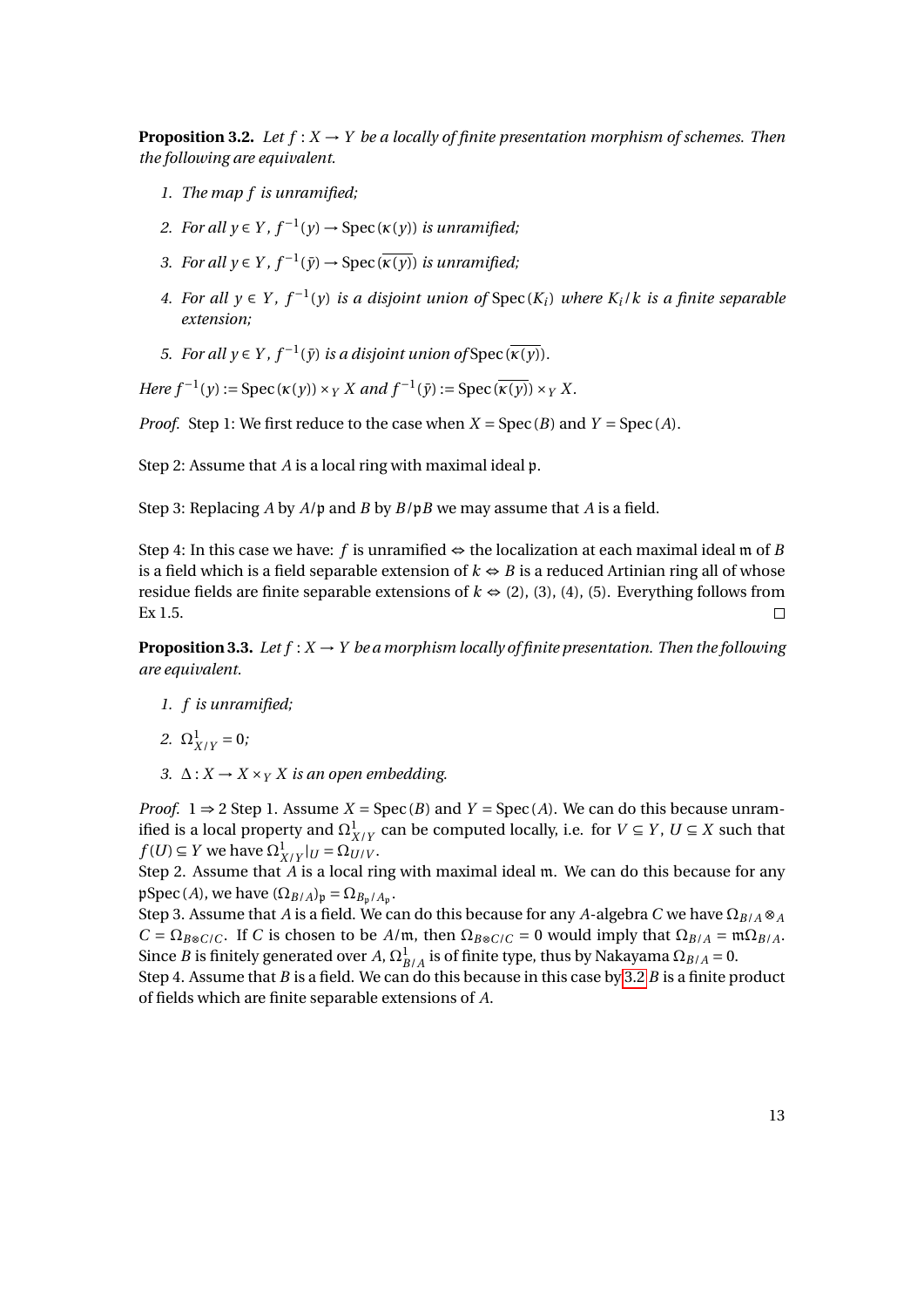Step 5. We have  $\Omega^1_{K/k} = 0$  if  $K/k$  is finite separable. Suppose that  $K = k[X]/(f(X))$  with  $f(X)$ a separable polynomial. We have the following exact sequence

$$
(f(X))/(f(X))^2 \to K \otimes_{k[X]} \Omega^1_{k[X]/k} \to \Omega^1_{K/k} \to 0
$$

Here  $K \otimes_{k[X]} \Omega^1_{k[X]/k}$  is a 1-dimensional  $K$ -vector space generated by  $dX.$  The image of  $f(X)$ in  $K \otimes_{k[X]} \Omega^1_{k[X]/k}$  is  $f'(X)dX$ , so the image of  $(f(X))/(f(X))^2$  is the subspace of  $KdX$  generated by  $f'(X)dX$ . But  $f'(X)$  is invertible in  $K = k[X]/(f(X))$ , as  $f'(X)$  is a separable polynomial. Thus  $(f(X))/(f(X))^2 \to K \otimes_{k[X]} \Omega^1_{k[X]/k}$  is surjective and  $\Omega^1_{K/k}$  is therefore 0 by the exact sequence.

 $2$  ⇒ 3 Recall the definition of  $Ω^1_{X/Y}$ . We have the exact sequence

$$
0 \to \mathcal{I} \to \Delta^{-1} \mathcal{O}_{X \times_Y X} \to \mathcal{O}_X \to 0
$$

Since  $f: X \to Y$  is finitely presented,  $\mathcal{I}$  is finitely generated. By Nakayama  $\mathcal{I}/\mathcal{I}^2 = 0$  implies that  $\mathcal{I} = 0$ . This implies that for any  $x \in X$ ,  $\mathcal{O}_{X \times_Y X, \Delta(x)} \to \mathcal{O}_{X, x}$  is an isomorphism. In particular ∆ is flat. The claim now follows from the following general phenomenon:

**Lemma 3.4.** *If A is a ring, and if*  $I \subseteq A$  *is a finitely generated ideal, then*  $A → A/I$  *is flat iff*  $Spec (A/I) \rightarrow Spec (A)$  *is an open embedding.* 

*Proof.* Consider the sequence  $0 \rightarrow I \rightarrow A$ . Since  $A \rightarrow A/I$  is flat,  $0 \rightarrow I/I^2 \rightarrow A/I$  is exact. Since  $I/I^2 \to A/I$  is the 0 map,  $I = I^2$ . Thus for any  $\mathfrak{p} \in \text{Spec}(A/I)$ , we have  $I_{\mathfrak{p}} = I_p p^2$ . Thus  $I_{\mathfrak{p}} = 0$ . If  $\mathfrak{p} \notin \text{Spec}(A/I)$  then *I*<sub>p</sub> = *A*. But Spec(*A*/*I*) = { $\mathfrak{p} \in \text{Spec}(A)|I_{\mathfrak{p}} = 0$ } is also open as *I* is finitely generated. Thus  $Spec (A/I) \subseteq Spec (A)$  is an open embedding.

3  $\Rightarrow$  1 We may assume that *Y* = Spec(*k*) and *k* =  $\overline{k}$  is algebraically closed. We need to show that *X* is a disjoint union of Spec (*k*). Replacing *X* by a connected component, we may assume that *X* is connected. Now take  $x:Spec(k) \rightarrow X$  a point, and consider the following cartesian diagram

$$
\begin{array}{ccc}\n\text{Spec}(k) & \xrightarrow{x} & X \\
x & \downarrow & \downarrow \\
X & \xrightarrow{\Delta} & X \times_k X\n\end{array}
$$

This diagram implies that *x* is an open embedding. Since *X* is connected and the point *x* is both open and closed, *X* is a one point scheme. Thus *x* : Spec  $(k) \rightarrow X$  is an isomorphism.  $\Box$ 

**Definition 16.** A morphism  $f: X \to Y$  is called étale if  $f$  is unramified and flat.

- **Example 3.5.** 1. A closed embedding with a finitely generated ideal sheaf is unramified and not étale in general.
	- 2. An open embedding is étale.
	- 3. A disjoint union:  $\prod_{i \in I} X \to X$  is étale.
	- 4. A finite separable field extension is étale.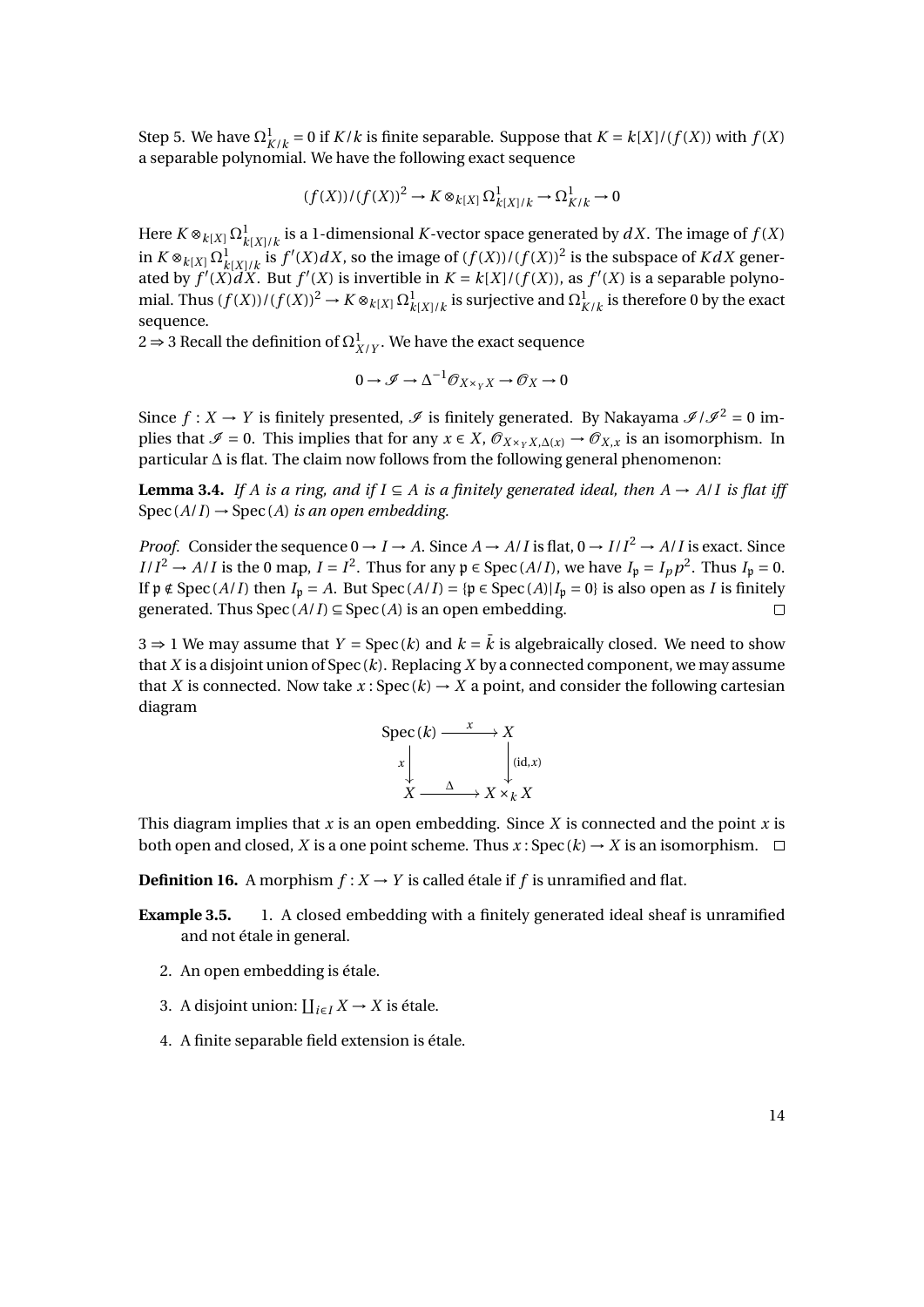**Lemma 3.6.** *1. The composition of unramified (resp. étale) morphisms is unramified (resp. étale).*

- *2. The base change of an unramified (resp. étale) is still unramified (resp. étale).*
- *3. Let*  $f$  :  $X$  →  $Y$ ,  $g$  :  $Y$  →  $X$  *be morphisms of schemes. If*  $g \circ f$  *is unramified (resp. étale) and g is arbitrary (resp. unramified), then f is unramified (resp. étale).*

*Proof.* See exercises.

 $\Box$ 

 $\Box$ 

**Lemma 3.7.** *Any finite étale surjective morphism*  $f : X \rightarrow Y$  *there is a finite étale surjective*  $Y' \to Y$  such that  $X' := X \times_Y Y'$  is isomorphic to  $\coprod_{1 \le i \le n} Y'$  as an Y'-scheme.

*Proof.* See the exercise.

**Lemma 3.8.** Let  $f, g: X \to Y$  be two morphisms between two S-schemes. If X is connected and *Y* /*S is étale separated, then f* = *g if and only if* ∃ *a geometric point x* : Spec (*k*) → *X such that the two compositions*

$$
\text{Spec}(\bar{k}) \xrightarrow{x} X \xrightarrow{f} Y
$$

*are equal.*

*Proof.* Consider the following diagram

*X*  $f$  (resp. *g*)  $\frac{\Gamma_f(\text{resp. }\Gamma_g)}{X \times_S Y}$  $\downarrow$  *Y* →  $\qquad$   $\qquad$   $\qquad$   $\downarrow$  *Y* × *S Y Y* → *S Y* 

Since  $\Delta$  is a both open and closed embedding,  $\Gamma_f$  (resp.  $\Gamma_g$ ) is also a both open and closed embedding. The point *x* ensures that  $\Gamma_f(X) = \Gamma_g(X)$  as two connected components of  $X \times_S Y$ . Let  $\Gamma$  denote  $\Gamma_f(X) = \Gamma_g(X)$ . Since  $\Gamma_f$  is an isomorphism from  $X \to \Gamma$ , the restriction map  $\phi: \Gamma \subseteq X \times_S Y \to X$  is an isomorphism, and it is also the inverse of  $\Gamma_f$ . The same holds for  $\Gamma_g$ . Thus  $\Gamma_f = \Gamma_g$  as they are both the inverse of  $\phi$ . Finally  $f = g$  because they are all compositions of  $\Gamma_f = \Gamma_g$  with the second projection  $X \times_S Y \to Y$ .  $\Box$ 

**Definition 17.** Let  $f: X \to Y$  be a morphism of schemes. We call f an étale cover or a cover if it is finite étale and surjective.

**Remark 3.9.** If *Y* is connected and *f* is finite étale, then *f* is a cover if and only if *X* is nonempty.

**Lemma 3.10.** *Let*  $f : X \to Y$  *be a finite étale morphism of schemes, and let*  $Y$  *be a connected scheme. Then for each two geometric point*  $y_1, y_2$ *: Spec*  $(\Omega) \rightarrow Y$  *with*  $\Omega$  *algebraically closed field, we have*

$$
\#(f^{-1}(y_1)) = \#(f^{-1}(y_2)) = \dim_{\Omega} H^0(\mathcal{O}_{f^{-1}(y_1)}) = \dim_{\Omega} H^0(\mathcal{O}_{f^{-1}(y_2)}) = \text{rank}_{\mathcal{O}_Y}(f_*\mathcal{O}_X)
$$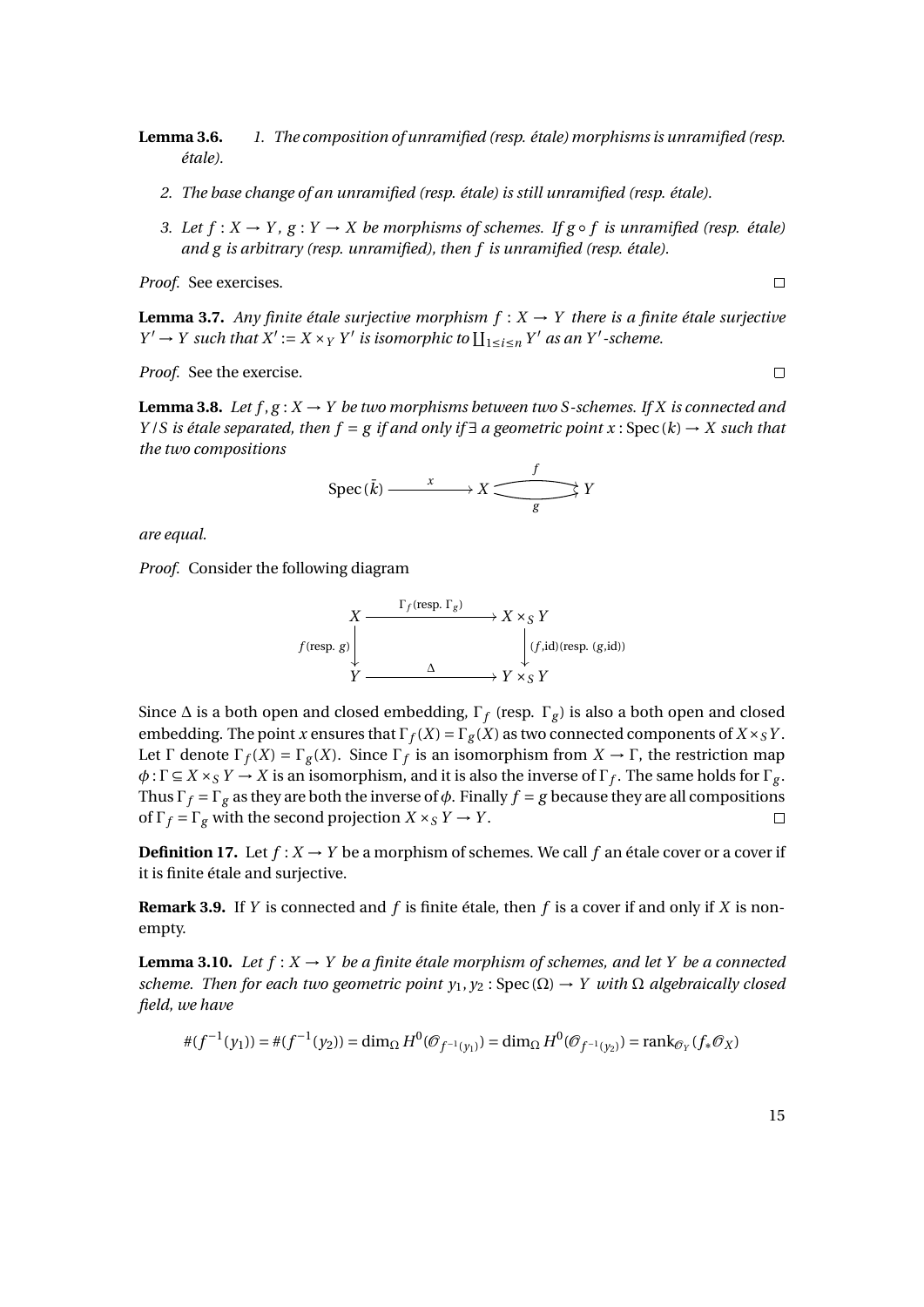**Remark 3.11.** Since *f* is finite,  $f_*\mathcal{O}_X$  is a finite  $\mathcal{O}_Y$ -module. As *f* is flat and locally of finite presentation, by [2.7,](#page-5-1)  $f_*\mathcal{O}_X$  is a locally free  $\mathcal{O}_Y$ -module of finite rank. Since *Y* is connected, the rank is constant.

*Proof.* It is enough to show that  $\dim_{\Omega}(H^0(\mathcal{O}_{f^{-1}(y_1)})) = \text{rank}_{\mathcal{O}_Y}(f_*\mathcal{O}_X)$ . Now consider the following cartesian diagram



We have a canonical morphism  $y_1^*$  $\int_{1}^{*} f_* \mathcal{O}_X \to h^* f_* \mathcal{O}_X$ , and it is an isomorphism because  $f$  is affine. But then

$$
\operatorname{rank}_{\mathcal{O}_Y}(f_*\mathcal{O}_X) = \operatorname{rank}_{\Omega}(y_1^* f_*\mathcal{O}_Y) = \dim_{\Omega}(y_1^* f_*\mathcal{O}_Y) = \dim_{\Omega}(h^* f_*\mathcal{O}_X) = \dim_{\Omega}(H^0(\mathcal{O}_{f^{-1}(y_1)}))
$$

**Definition 18.** A finite étale morphism  $f: X \to Y$  is called of degree  $n \in \mathbb{N}$  if all its geometric fibres have cardinality *n*.

**Remark 3.12.** A finite étale morphism of degree 0 is the empty morphism. A degree 1 morphism  $f: X \to Y$  is an isomorphism: Assume that  $Y = \text{Spec}(A)$  then  $Y = \text{Spec}(B)$ . Since f is faithfully flat we know that  $A \to B$  is injective. But by the assumption, i.e.  $\text{rank}_{\mathcal{O}_Y}(f_*\mathcal{O}_X)$  we know that *B* is generated by  $1 \in B$  as an *A*-module, so  $A \rightarrow B$  is also surjective.

<span id="page-15-0"></span>**Corollary 3.13.** *Let Y be a connected locally Noetherian scheme, and let y* : Spec ( $\Omega$ )  $\rightarrow$  *Y be a geometric point. Suppose that we have a commutative diagram*



*where f*, *f'* are étale covers. If g induces an isomorphism  $f^{-1}(y) \to f'^{-1}(y)$ , then g is an iso*morphism.*

*Proof.* We may assume that  $X'$  is connected. In this case  $g$  is also finite étale and the degree is 1 (because  $f^{-1}(y) \to f'^{-1}(y)$  is an isomorphism). Therefore *g* is an isomorphism.  $\Box$ 

**Definition 19.** A morphism  $f: X \to Y$  is called formally unramified (resp. formally étale) if and only if for any diagram



where  $T_0$ ,  $T$  are schemes affine over  $Y$  and  $i$  is closed embedding whose ideal sheaf is square 0, there exists at most one (resp. exactly one) broken arrow which makes all the triangles commutative.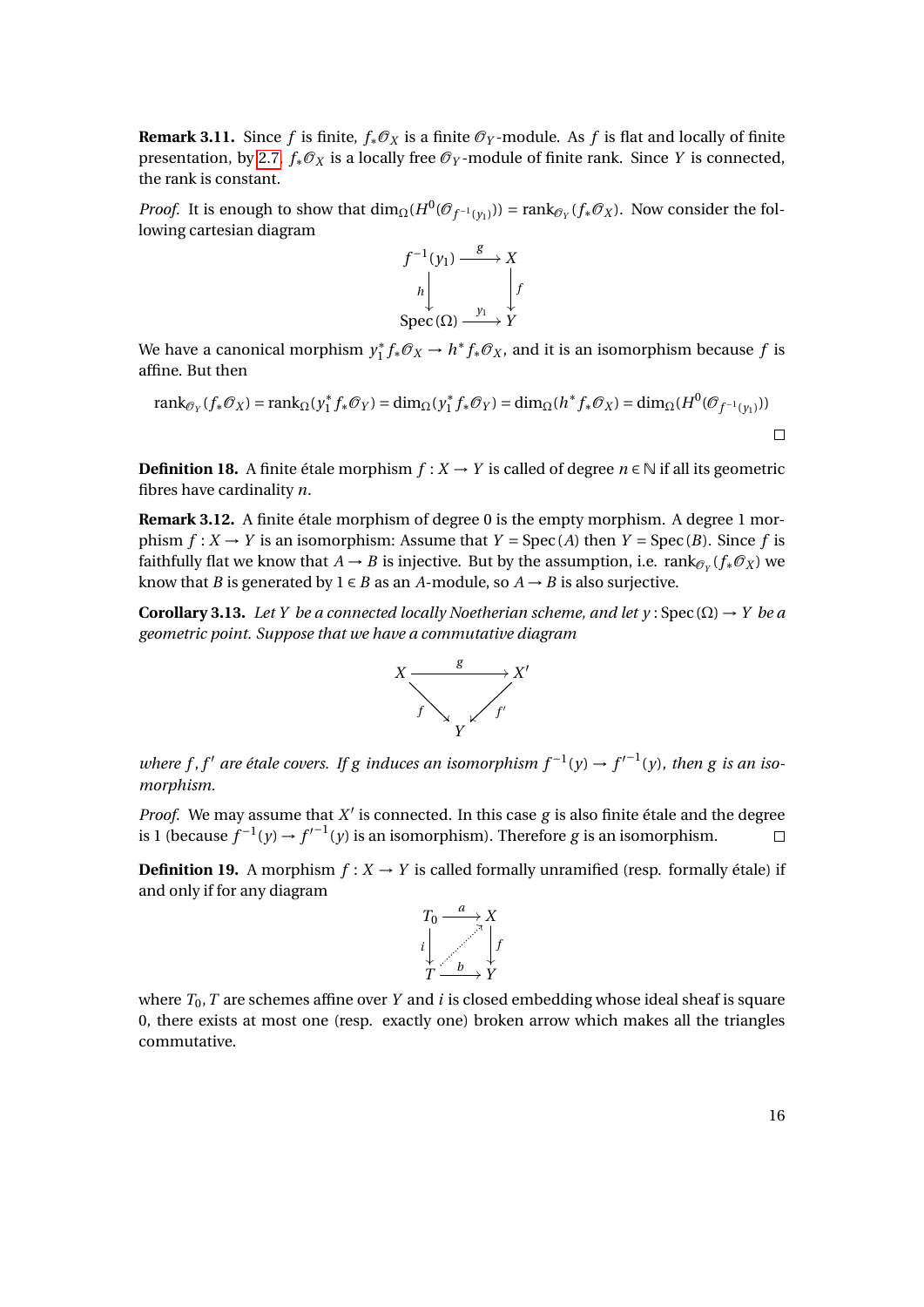<span id="page-16-0"></span>**Remark 3.14.** It is easy to see that formally unramified and formally étale are locally properties of morphisms, that is  $f: X \to Y$  is formally unramified or formally étale if and only if for an open covering  $\{U_i \subseteq X\}_{i \in I}$  and  $\{V_j \subseteq Y\}_{j \in J}$ , with the property that each  $f(U_i)$  is contained in some  $V_j$ , the restriction  $U_i \rightarrow V_j$  is formally unramified or formally étale.

**Theorem 3.15.** *Let*  $f : X \to Y$  *be a morphism locally of finite presentation. Then f is formally unramified (resp. formally étale) if and only if f is unramified (resp. étale).*

*Proof.* By [3.14](#page-16-0) we may assume that  $Y = \text{Spec}(A)$ ,  $X = \text{Spec}(B)$ . Let's first look at formally unramified:

Consider the following diagram



We have to show that the following are equivalent:

- 1. There exists at most one the broken arrow in the middle making everything commutative.
- 2. The module  $\Omega_{B/A}^1 = 0$

 $1 \Rightarrow 2$ : Take *C* := *B* ⊗<sub>*A</sub> B*/*I*<sup>2</sup>, where *I* := Ker(*B* ⊗<sub>*A*</sub> *B* → *B*), and take *N* := Ker(*B* ⊗<sub>*A*</sub> *B*/*I*<sup>2</sup> → *B*).</sub> Let  $b: B \to B$  be the identity. There are two broken arrows  $\lambda_1, \lambda_2: B \to B \otimes_A B/I^2$  sending  $b$  to *b* ⊗ 1 and 1 ⊗ *b* respectively. By the assumption  $d = \lambda_1 - \lambda_2 = 0$ . But  $d : B \to B \otimes_A B/I^2$  factors through  $\Omega^1_{B/A} \subseteq B \otimes_A B/I^2$ , and  $d : B \to \Omega^1_{B/A}$  is by definition the derivation map. Since  $\Omega^1_{B/A}$ is generated by  $\{dx | x \in B\}$ ,  $\Omega^1_{B/A} = 0$  as desired.

2 ⇒ 1: Suppose that  $\lambda_1, \lambda_2$  are two broken arrows. Let  $\lambda := \lambda_1 - \lambda_2$ . Clearly  $\lambda : B \to C$  is an *A*-linear map which factors through  $N \subseteq C$  and which kills *A*. The  $B \otimes_A B$ -module *N* is also a *B*-module defined by  $bn = \lambda_1(b)n$  for all  $b \in B$  and  $n \in N$ . Note that since  $N^2 = 0$ , we have  $\lambda_1(b)n = \lambda_2(b)n$ . We will show that  $\lambda$  also satisfies the Leibniz rule, so  $\lambda$  is an *A*-derivation, which is necessarily 0 as  $\Omega_{B/A}^1 = 0$ .

Now  $\lambda(bb') = (\lambda_1 - \lambda_2)(bb') = \lambda_1(b)\lambda_1(b') - \lambda_2(b)\lambda_2(b') = \lambda_1(b')(\lambda_1(b) - \lambda_2(b)) + \lambda_2(b)(\lambda_1(b') \lambda_2(b')$ ) =  $b'\lambda(b) + b\lambda(b')$  as desired.

If *f* is étale, then for any diagram



we have to show that the broken arrow exists uniquely. Replacing *X* by  $X \times T$ *Y* we may assume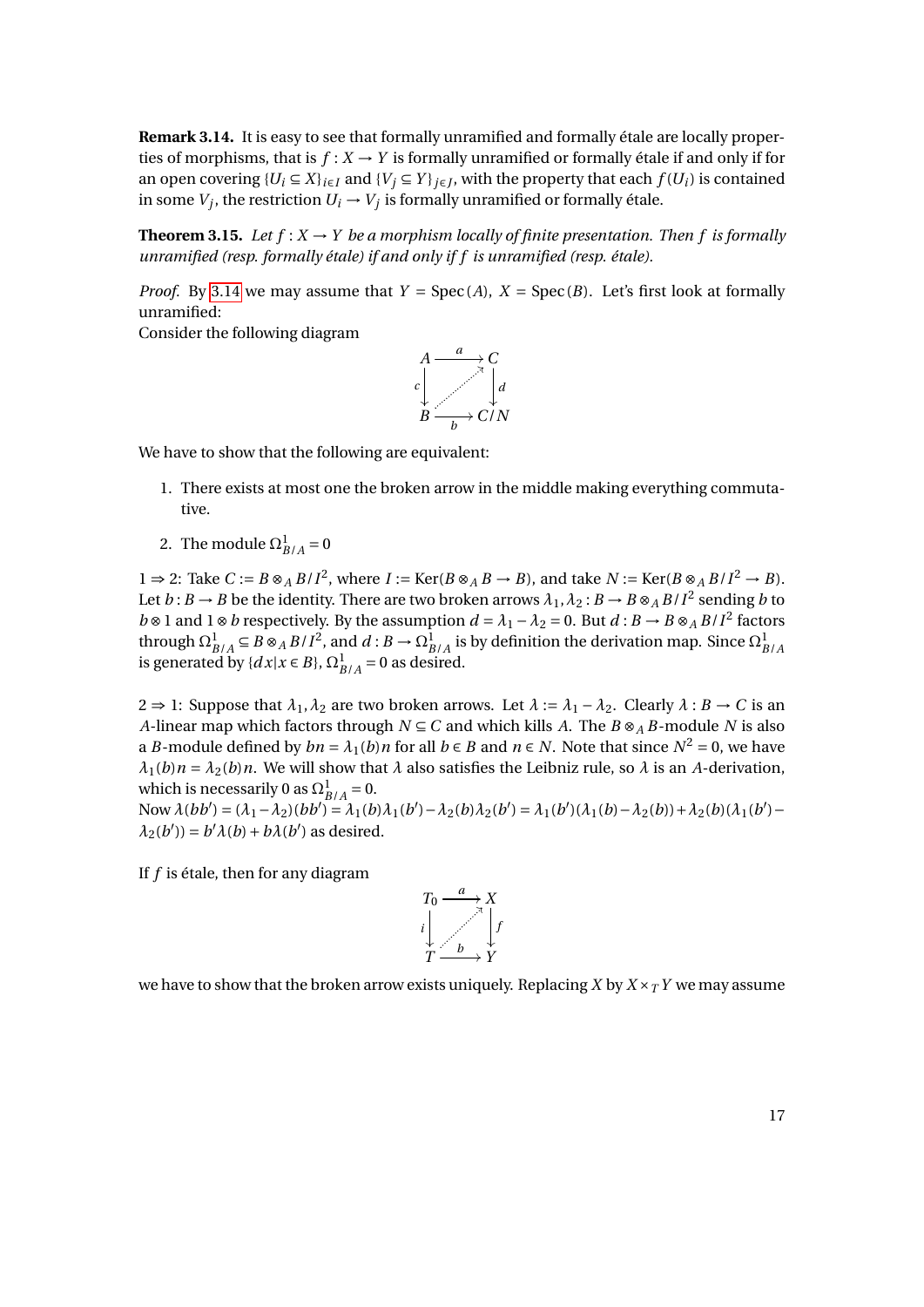that  $Y = T$  and *b* is the identity. Now consider the diagram

$$
T_0 \xrightarrow{\Gamma_a} X \times_T T_0 \xrightarrow{\text{(id, } i)} X \times_T T = X
$$
  
\n
$$
a \downarrow \qquad \qquad \downarrow \text{(id, } a)
$$
  
\n
$$
X \xrightarrow{\Delta} X \times_T X
$$

From the diagram it is clear that  $\Gamma_a$  is an open embedding and (id, *i*) is a square 0 closed embedding. Let  $\Gamma := (\text{id}, i) \circ \Gamma_a(T_0)$ . This is an open subset of *X* and we equip it with the open subscheme structure. Now Γ → *X* → *T* becomes a degree 1 étale morphism, so it is an isomorphism. We take the broken arrow to be the inverse of this isomorphism. The other direction is a little technique, we omit it.  $\Box$ 

**Lemma 3.16.** *Let k be a field. Let*  $P(X) \in k[T]$ *. then the following statements are equivalent:* 

- *1. The k-algebra k*[ $T$ ]/( $P(T)$ ) *is étale.*
- 2. The polynomial  $P(T)$  has no multiple roots in  $\overline{k}$ .
- 3. The formal derivative  $P'(T)$  is coprime to  $P(T)$ , i.e.  $P(T)$  and  $P'(T)$  generates the trivial  $i$ *deal*  $k[T]$ *.*
- *4. There exist u(T),*  $v(T)$  *and an equation*  $u(T)P(T) + v(T)P'(T) = 1$ *.*
- 5. *The element*  $P'(T)$  *is invertible in*  $k[T]/(P(T))$ *.*

*Proof.* 2,3,4,5 are clearly equivalent. We just have to show  $1 \Leftrightarrow 2$ . For this we just have to assume it in the case when  $k = k$  is algebraically closed. In this case everything follows from [3.2.](#page-12-0)  $\Box$ 

**Definition 20.** Let *A* be a ring. Let  $P(T) \in A[T]$  be a polynomial. We say that  $P(T)$  is separable if  $P(T)$  and  $P'(T)$  generated the unit ideal  $A[T]$ .

**Lemma 3.17.** *The following are equivalent:*

- *1. The polynomial P*(*T* ) *is separable.*
- 2. *There exist u(T),*  $v(T)$  *and an equation*  $u(T)P(T) + v(T)P'(T) = 1$ *.*
- *3. The element*  $P'(T)$  *is invertible in*  $A[T]/(P(T))$ *.*

*Proof.* This is obvious.

<span id="page-17-0"></span>**Lemma 3.18.** Let  $g(T), P(T) \in A[T]$ . Then  $P'[T]$  is invertible in  $A[T]_{g(T)}/(P(T))$  if and only if *it is so seeing as a polynomial in*  $A_p/pA_p[T]$  *for all*  $p \in Spec(A)$ *. In particular if*  $g(T) = 1$ *, then P*(*T*) *is separable if and only if it is so seeing as a polynomial in*  $A_p/pA_p[T]$  *for all*  $p \in Spec(A)$ *.*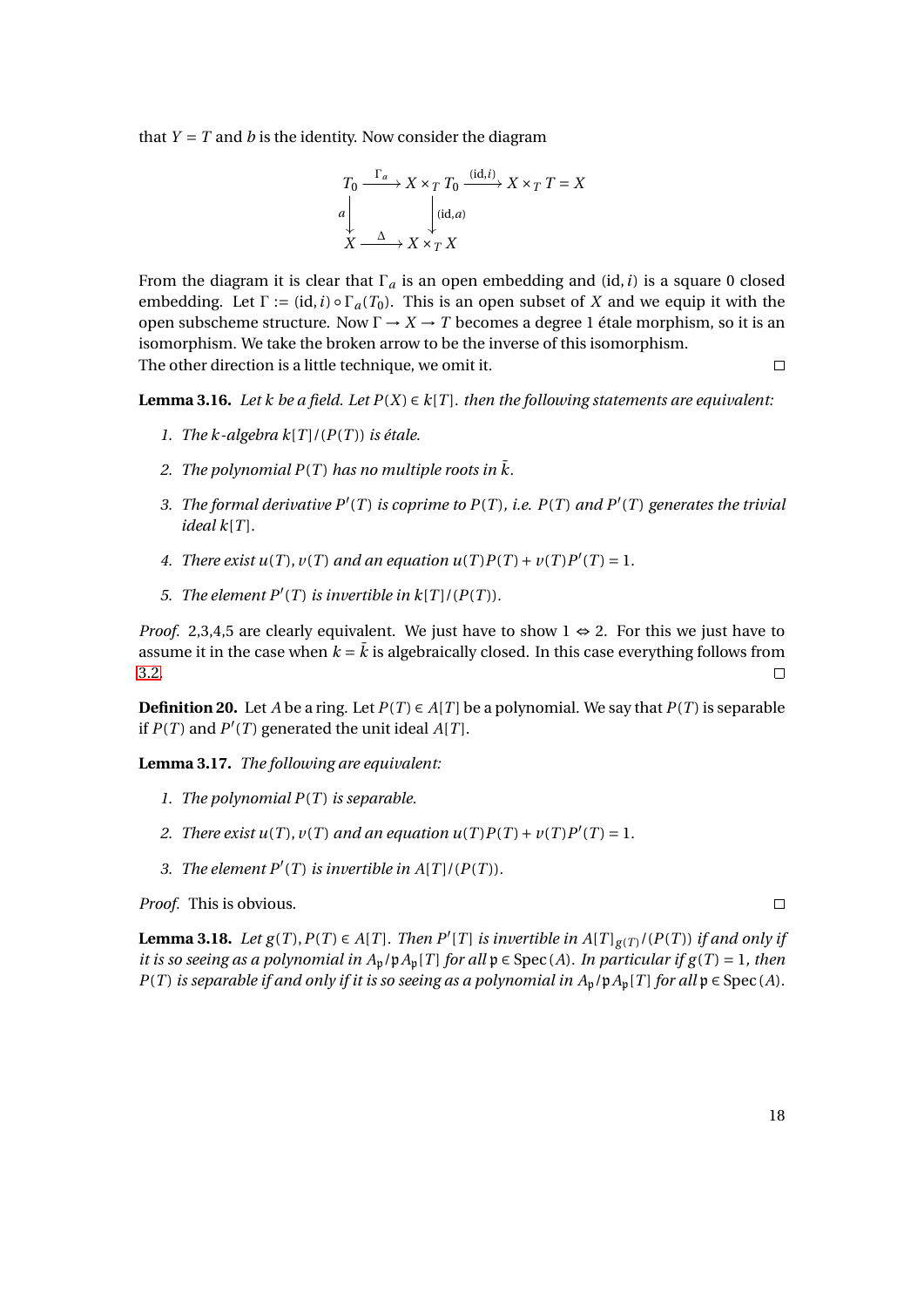*Proof.* If we have a relation  $u(T)P(T) + v(T)P'(T) = 1$  then the relation still holds when we go to  $A_p/pA_p$ . Conversely let  $I := (P(T), P'(T))$ . If  $I \neq A[T]_{g(T)}$ , then take a maximal ideal  $P \supseteq I$ of  $A[T]_{g(T)}$ . Consider the diagram



where the broken arrows exist uniquely by the universal property. Now the relation  $\phi(u(T))\phi(P(T))+\phi(v(T))$  $\phi(v(T))\phi(P'(T)) = 1$  provides an equation  $0 = 1$  in  $A[T]/P$  which is a contradiction.  $\Box$ 

**Lemma 3.19.** Let  $g(T), P(T) \in A[T]$ . Then  $P'[T]$  is invertible in  $A[T]_{g(T)}/(P(T))$  if and only if  $A[T]_{g(T)}$ /( $P(T)$ ) *is étale over A.* 

*Proof.* In light of [3.18](#page-17-0) we may assume that  $A = k$  is a field. Let  $I := (P(T), P'(T)) \subseteq A[T]_{g(T)}/(P(T))$ . By Lemma [2.10](#page-6-0) (2)  $I = A[T]_{g(T)}/(P(T))$  if and only if  $I \otimes_k \bar{k} = A[T]_{g(T)}/(P(T)) \otimes_k \bar{k}$ . Thus we may assume that  $k = \bar{k}$ . In this case  $g(T)$ ,  $P(T)$  split into linear factors. Let  $Q(T) \in k[T]$  be the factor of  $P(T)$  removing all the factors  $(T - a_i)$  where  $a_i$  is a root of  $g(T)$ . Then  $A[T]_{g(T)}/(P(T))$  =  $A[T]/(Q(T))$ . In this case the statement is clear.  $\Box$ 

**Definition 21.** Let  $f: X \to Y$  be an étale morphism of schemes. We call  $f$  a standard étale morphism if  $Y = \text{Spec}(A), X = \text{Spec}(A[T]_{g(T)}/(P(X)))$  and  $f$  is the canonical projection.

<span id="page-18-0"></span>**Theorem 3.20.** *Let*  $f: X → Y$  *be a morphism of schemes. Let*  $x ∈ X$  *be a point which is étale over Y. Then there is an open affine U* =  $Spec(B) \subseteq X$  *containing x and an open affine V* = Spec  $(A) \subseteq Y$  containing  $f(x)$ , such that  $f(U) \subseteq V$  and  $f|_U : U \to V$  is standard étale.

*Proof.* See [Stack Project, Lemma 28.34.14.](http://stacks.math.columbia.edu/tag/02GH)

<span id="page-18-1"></span>**Corollary 3.21.** *Let*  $f : X \to Y$  *be a morphism of schemes. Let*  $x \in X$  *be a point which is étale over Y. Then there is an open affine U* =  $Spec(B) ⊆ X$  *containing x and an open affine V* = Spec(*A*) ⊆ *Y* containing  $f(x)$ , such that  $f(U) ⊆ V$  and B as an A-algebra is of the form  $A[T_1,\cdots,T_n]/(P_1,\cdots,P_n)$  *with the property that*  $\det(\frac{\partial P_i}{\partial T_j})_{ij}$  *is invertible in B*.

*Proof.* " ⇒ " By [3.20](#page-18-0) we get  $B = A[T]_{g(T)}/(P(T)) = A[T, S]/(P(T), Sg(T) - 1)$  with  $P'(T)$  being invertible in *B*. Compute the determinant of the matrix we get  $\det(\frac{\partial P_i}{\partial T_j})_{ij} = g(T)P'(T)$  which is clearly invertible in *B*.

"  $\Leftarrow$  " Let *I* :=  $(P_1, P_2, \cdots, P_n)$ . Look at the exact sequence of *B*-modules:

$$
I/I^2 \to \Omega^1_{A[T_1,\cdots,T_n]/A} \otimes_{A[T_1,\cdots,T_n]} B \to \Omega^1_{B/A} \to 0
$$

We see that  $\Omega_{B/A}^1$  is the free module  $\langle T_1,\cdots,T_n\rangle$  devided by the relation

$$
\langle \sum_{1 \le j \le n} \frac{\partial P_1}{\partial T_j}, \cdots, \sum_{1 \le j \le n} \frac{\partial P_n}{\partial T_j} \rangle
$$

19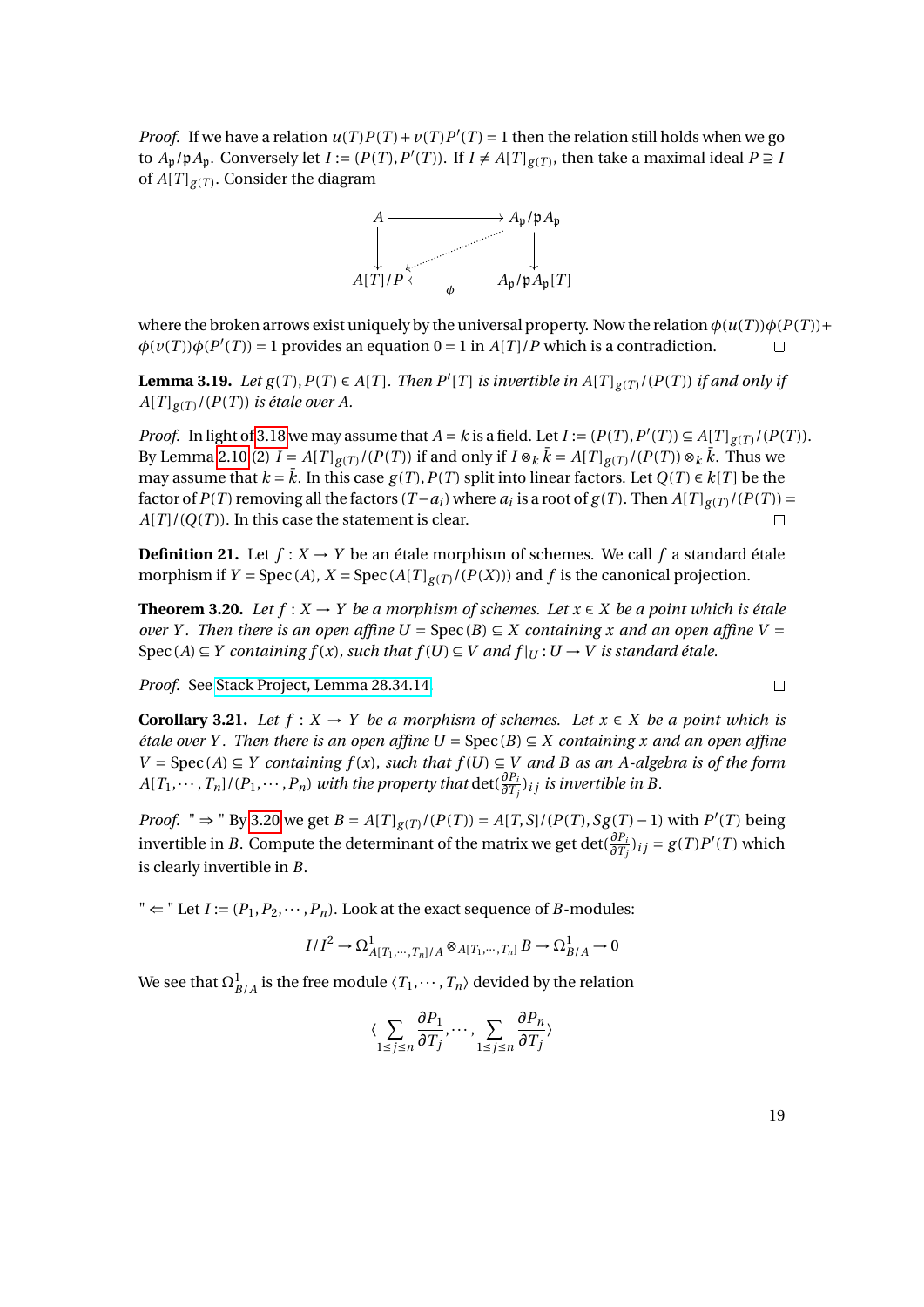This means that  $\Omega^1_{B/A} = 0$  if and only if  $\det(\frac{\partial P_i}{\partial T_j})_{i,j}$  is invertible in *B*. The algebra *B* is always flat over *A* [\(24.6.G, 24.6.7\)](http://math.stanford.edu/~vakil/216blog/FOAGjun1113public.pdf), so *f* being étale is equivalent to  $\Omega^1_{B/A} = 0$ , whence the proof.

**Corollary 3.22.** *Let i* :  $X_0 \rightarrow X$  *be a nilpotent closed embedding, i.e. a closed embedding which is a homeomorphism on the topological spaces. The the pullback functor sending*  $Y \rightarrow X$  to *Y* ×*X*<sup>0</sup> *X induces an equivalence between the category of étale X -schemes and the category of étale X*0*-schemes.*

*Proof.* We first show the fully faithfulness. In fact to give a morphism in  $\text{Hom}_X(Y, Z)$  is equivalent to giving a morphism  $\text{Hom}_Y(Y, Y \times_X Z)$ . The correspondence is just taking a morphism to its graph. Since  $Y \times_X Z$  is étale over *Y*, any element in  $\text{Hom}_Y(Y, Y \times_X Z)$  is étale. This plus the fact that any element in  $\text{Hom}_Y(Y, Y \times_X Z)$  is a locally closed embedding allow us to conclude that any element in  $\text{Hom}_Y(Y, Y \times_X Z)$  is an open embedding. Thus  $\text{Hom}_X(Y, Z)$  is in one to one correspondence with open subschemes of  $Y \times_X Z$  which map isomorphically to *Z* via the second projection.

Let  $Y_0 := Y \times_X X_0$  and  $Z_0 := Z \times_X X_0$ . Given an open subscheme  $U_0 \subseteq Y_0 \times_{X_0} Z_0$  which maps isomorphically to  $Z_0$  we get an open subscheme  $U \subseteq Y \times_X Z$  such that the second projection induces a universal homeomorphism  $U \rightarrow Z$ . By Exercise 5.5 we see that  $U \rightarrow Z$  is an isomorphism. This means that the open subschemes of  $Y \times_X Z$  which map isomorphically to *Z* via the second projection is in one-to-one correspondence with the open subschemes of  $Y_0 \times_{X_0} Z_0$  which map isomorphically to  $Z_0$  via the second projection. Hence we have  $\text{Hom}_X(Y, Z) = \text{Hom}_{X_0}(Y_0, Z_0).$ 

Thanks to the fully faithfulness, to prove the essential surjectivity it is enough to work Zariski locally. Now suppose  $Y_0 \to X_0$  is an étale morphism of schemes we want to find  $Y \to X$  étale such that its restriction to  $X_0$  is  $Y_0$ . Since we can work Zariski locally, we may assume that *X* = Spec (*A*), *X*<sub>0</sub> = Spec (*A*<sub>0</sub>) and *Y*<sub>0</sub> = Spec (*B*<sub>0</sub>). Assume further that *B*<sub>0</sub> = *A*<sub>0</sub>[*T*]<sub>*g*<sub>0</sub>(*T*)</sub>/(*P*<sub>0</sub>(*T*)) is the standard étale algebra. Now we can lift  $g_0(T)$  (resp.  $P_0(T)$ ) to a polynomial (resp. monic polynomial) in *A*[*T*]. In this case *Y* := Spec (*A*[*T*]<sub>*g*(*T*)</sub>/(*P*(*T*)) would be a lift of *Y*<sub>0</sub>, and it is easy to see that *Y* is a standard étale algebra, i.e.  $P'(T)$  is invertible in Spec (*A*[*T*]<sub>*g*(*T*)</sub>/(*P*(*T*)).  $\Box$ 

### 4 HENSELIAN RINGS (09/11/2016)

In this section let  $(R, m, \kappa)$  be a local ring with m the maximal ideal and  $\kappa := R/m$  the residue field.

- **Definition 22.** 1. We say *R* is *henselian* if for every monic  $f \in R[T]$  and every root  $a_0 \in \kappa$ of  $\bar{f}$  such that  $\bar{f}'(a_0) \neq 0$  there exists an  $a \in R$  such that  $f(a) = 0$  and  $a_0 = \bar{a}$ .
	- 2. We say that *R* is *strictly henselian* if *R* is henselian and its residue field is separably closed.

**Theorem 4.1.** *The following are equivalent.*

*1. The ring R is henselian.*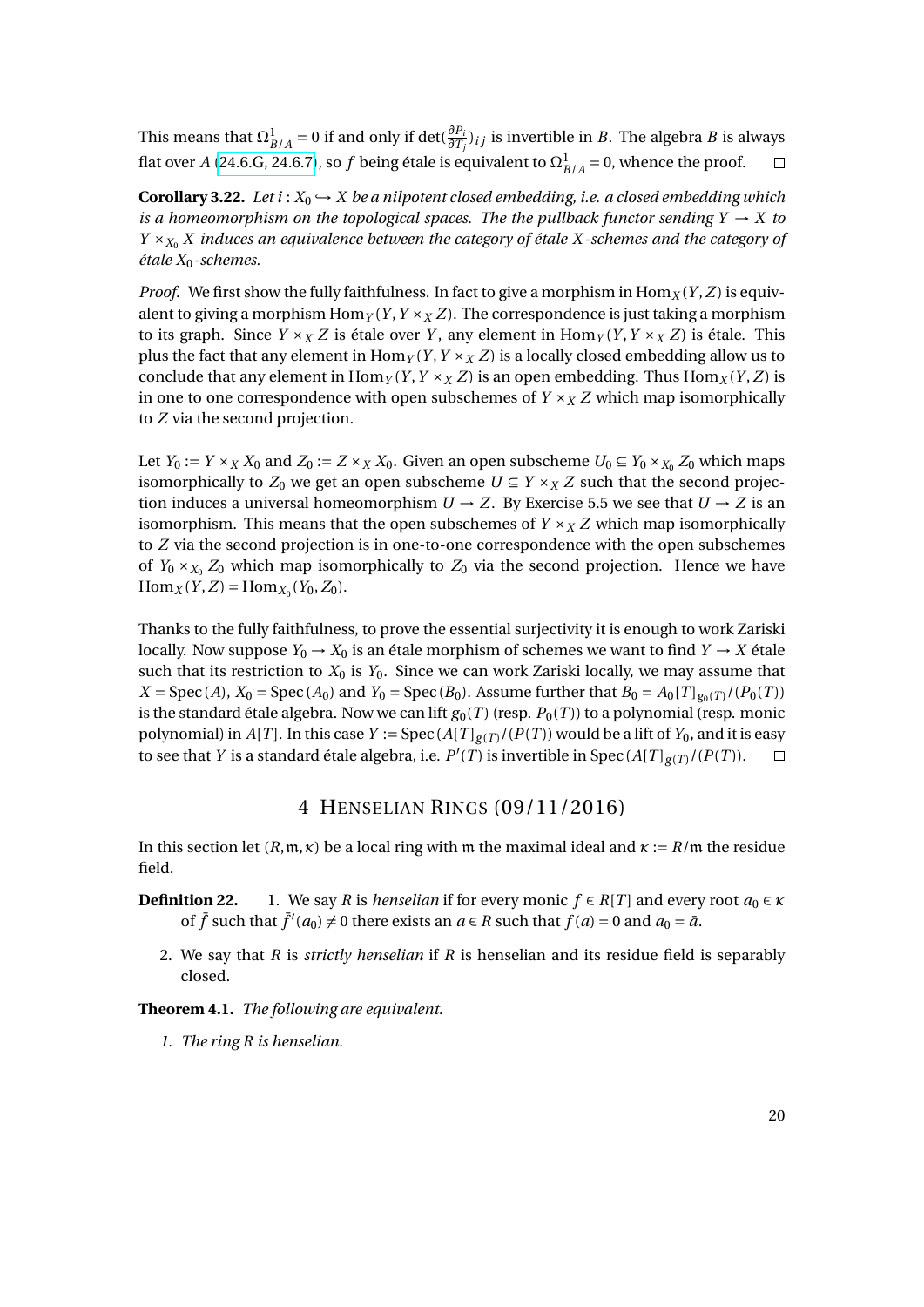- *2.* For any étale morphism  $f: Y \rightarrow \text{Spec}(R)$  with a  $\kappa$ −*point*  $\gamma \in Y$  such that  $f(\gamma)$  corre*sponds to the maximal ideal*  $m \in Spec(R)$ *.*
- *3. For any monic*  $f$  ∈  $R[T]$  *and any factorization*  $\bar{f}$  =  $g_0h_0$  *with*  $g_0$ ,  $h_0$  *coprime, there exists monic polynomials g, h such that*  $f = gh$  *and*  $\bar{g} = g_0$ ,  $\bar{h} = h_0$ .
- 4. Any finite R-algebra A is of the form  $\prod_{1 \le i \le n} A_i$  where  $A_i$  are local R-algebras.

*Proof.* 1  $\Rightarrow$  2 We may assume that *Y* = Spec(*A*) equipped with a maximal ideal  $m' \subseteq A$  (i.e. *y*  $\in$ *Y*) lying over m with residue field  $A/\mathfrak{m}' = \kappa$ . By [3.20](#page-18-0) we may assume that  $A = R[T]_{g(T)}/(P(T))$ is standard étale over *R*. Consider the commutative diagram



where a, b are mod m reduction maps,  $\bar{\phi}$  is the mod m' reduction map, and  $\lambda$  is the unique map induced by  $\bar{\phi}$ . We need to find the *R*-algebra map  $\phi$  which is indicated by the broken arrow in the above diagram. But the map  $\lambda$  provides an element  $\bar{x} \in \kappa$  satisfying  $\bar{P}(\bar{x}) = 0$ ,  $g(\bar{x}) \neq 0$ . Since *A* is standard étale we know that  $u(T)P(T) + v(T)P'(T) = g(T)^n$ . Thus  $\bar{P}'(\bar{a}) \neq 0$ 0. By 1 we can find an element  $x \in R$  lifting  $\bar{x}$  with the property that  $P(x) = 0$ . Since  $\bar{g}(\bar{x}) \neq 0$ ,  $g(x)$  is invertible in *R*. Thus we get the desired map  $\phi$  defined by *x*.

 $2 \Rightarrow 3$  Follows readily from [4.3.](#page-22-0)

 $3 \Rightarrow 1$  Trivial.

 $4$  ⇒ 3 Let *A* := *R*[*T*]/(*f*(*T*)). Then *A* is a free *R* module whose rank is equal to the degree of  $f(T)$ . By 4,  $A = A_1 \times A_2 \times \cdots \times A_n$  where  $A_i$  are finite local *R*-algebras. Since  $A/mA =$  $\kappa[T]/(\bar{f}(T)) = \kappa[T]/(g_0(T)) \times \kappa[T]/(h_0(T))$ . Since  $A_i/\mathfrak{m}A_i$  are connected components of  $A/\mathfrak{m}A$ , after reordering we may assume that

$$
\kappa[T]/(g_0(T)) = \prod_{1 \le i \le r} A_i / \mathfrak{m} A_i \quad \text{and} \quad \kappa[T]/(h_0(T)) = \prod_{r+1 \le i \le n} A_i / \mathfrak{m} A_i
$$

By [2.7](#page-5-1)  $\prod_{1\leq i\leq r} A_i$  is a free *R*-module of rank equal to  $\deg(g_0(T))$ . Let  $g(T)$  be the characteristic polynomial of the *R*-linear map

$$
T_0\colon \prod_{1\leq i\leq r}A_i\to \prod_{1\leq i\leq r}A_i
$$

where  $T_0$  is the image of *T* under  $R[T]/(f(T)) = A \rightarrow \prod_{1 \le i \le r} A_i$ . Clearly we have  $g(T)$  is monic,  $\bar{g}(T) = g_0(T)$ , and  $g(T_0) = 0$  by Hamilton-Cayley. Thus there is a surjective morphism

$$
R[T]/(g(T)) \to \prod_{1 \leq i \leq r} A_i
$$

21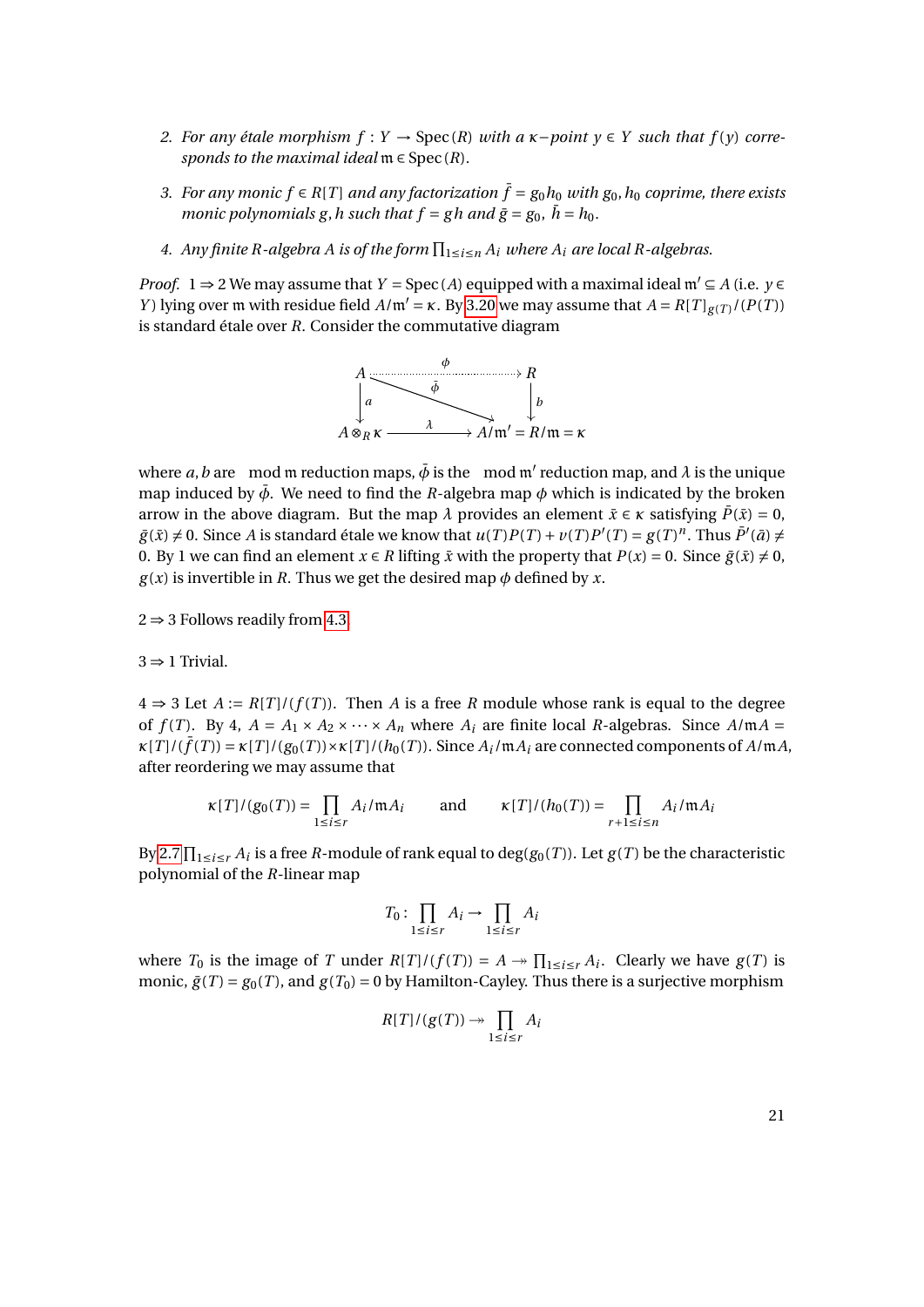sending  $T \mapsto T_0$ , which is also an isomorphism because both sides are free *R*-modules of rank equal to  $deg(g_0(T)) = deg(g(T))$ . Now the commutative diagram



tells us that  $f(T)$  is 0 in  $R[T]/(g(T))$ , i.e.  $f(T) = g(T)h(T)$ . Clearly  $h(T)$  is monic and  $\bar{h}(T) =$  $h_0(T)$ .

3 ⇒ 4 First suppose that  $A = R[T]/(f(T))$  where  $f(T) \in R[T]$  is a monic polynomial. In this case we use induction on the degree of  $f(T)$ . If *A* is not local, then  $A/\mathfrak{m} = \kappa[T]/(\bar{f}(T))$  is not local either, as all maximal ideals of *A* lie over m (because *A* is finite over *R*). But then  $\bar{f}(T)$  is not irreducible, so  $\bar{f}(T) = g_0(T)h_0(T)$  for non-trivial monic polynomials  $g_0(T)$ ,  $h_0(T) \in$ *κ*[*T*]. By 4 we are able to lift  $g_0(T)$ ,  $h_0(T)$  to monic polynomials  $g(T)$ ,  $h(T) \in R[T]$  so that  $f(T) = g(T)h(T)$ . But  $g(T)$ ,  $h(T)$  generate the unit ideal in *A* (If not then there is a maximal ideal *P* ⊆ *A* which contains  $g(T)$ ,  $h(T)$  and which lies over  $m \subseteq R$ . Then we would have 0 =  $(A/P) \times_R \kappa = A/P$ .), so by Chinese reminder theorem  $A = R[T]/(g(T)) \times R[T]/(h(T))$ . Now we can apply the induction hypothesis. If *A* is arbitrary finite *R*-algebra, and if *A* is not local, then Spec ( $A$ /m) is not connected. Take a non-trivial idempotent  $\bar{b} \in A$ /m. We can lift  $\bar{b}$  to *b* ∈ *A*. As *A* is finite over *R* we can find a monic polynomial  $f(T) \in R[T]$  such that  $f(b) = 0$ . Now consider the following diagram



where *B* is the image and  $\phi$  is the map which sends  $T \rightarrow b$ . Applying what we just discussed we get  $R[T]/(f(T)) = C_1 \times C_2 \times \cdots \times C_n$  and  $\kappa[T]/(f(T)) = C_1/mC_1 \times C_2/mC_2 \times \cdots \times C_n/mC_n$ where  $C_i$  (and hence  $C_i$ /m $C_i$ ) are all local rings. Now the non-trivial idempotent  $\bar{b} \in A/\mathfrak{m}$  is contained in *B* as it is the image of  $T \in \kappa[T]/(f(T))$ . By Chinese reminder theorem we have  $B = B/\bar{b} \times B/(1 - \bar{b})$ . Since Spec (*B*)  $\hookrightarrow$  Spec (*κ*[*T*]/(*f*(*T*))) is a closed embedding, we have surjections (after a reodering)  $C_1 \times \cdots \times C_r \to B/\bar{b}$  and  $C_{r+1} \times \cdots \times C_n \to B/(1-\bar{b})$ . Thus we find  $a \in R[T]/(f(T))$  an idempotent which maps to  $\bar{b}$ , so  $\phi(a) \in A$  is also an idempotent. Applying Chinese reminder theorem we get  $A = A/\phi(a) \times A/(1 - \phi(a))$ . Now we can use induction on the *κ*-dimension of *A*/m.  $\Box$ 

<span id="page-21-0"></span>**Lemma 4.2.** *Let n, m*  $\geq$  1 *be integers. Consider the ring map:* 

$$
R = \mathbb{Z}[A_1, \cdots, A_{n+m}] \longrightarrow A = \mathbb{Z}[B_1, \cdots, B_n, C_1, \dots, C_m]
$$

*which sends*  $A_k \mapsto A_k(B_i, C_j) := \sum_{i+j=k} B_i C_j$ . Clearly we have A as an R-algebra can be written *as*

$$
A = R[B_1, \cdots, B_n, C_1, \ldots, C_m]/(A_k(B_i, C_j) - A_k)_{1 \le k \le m+n}
$$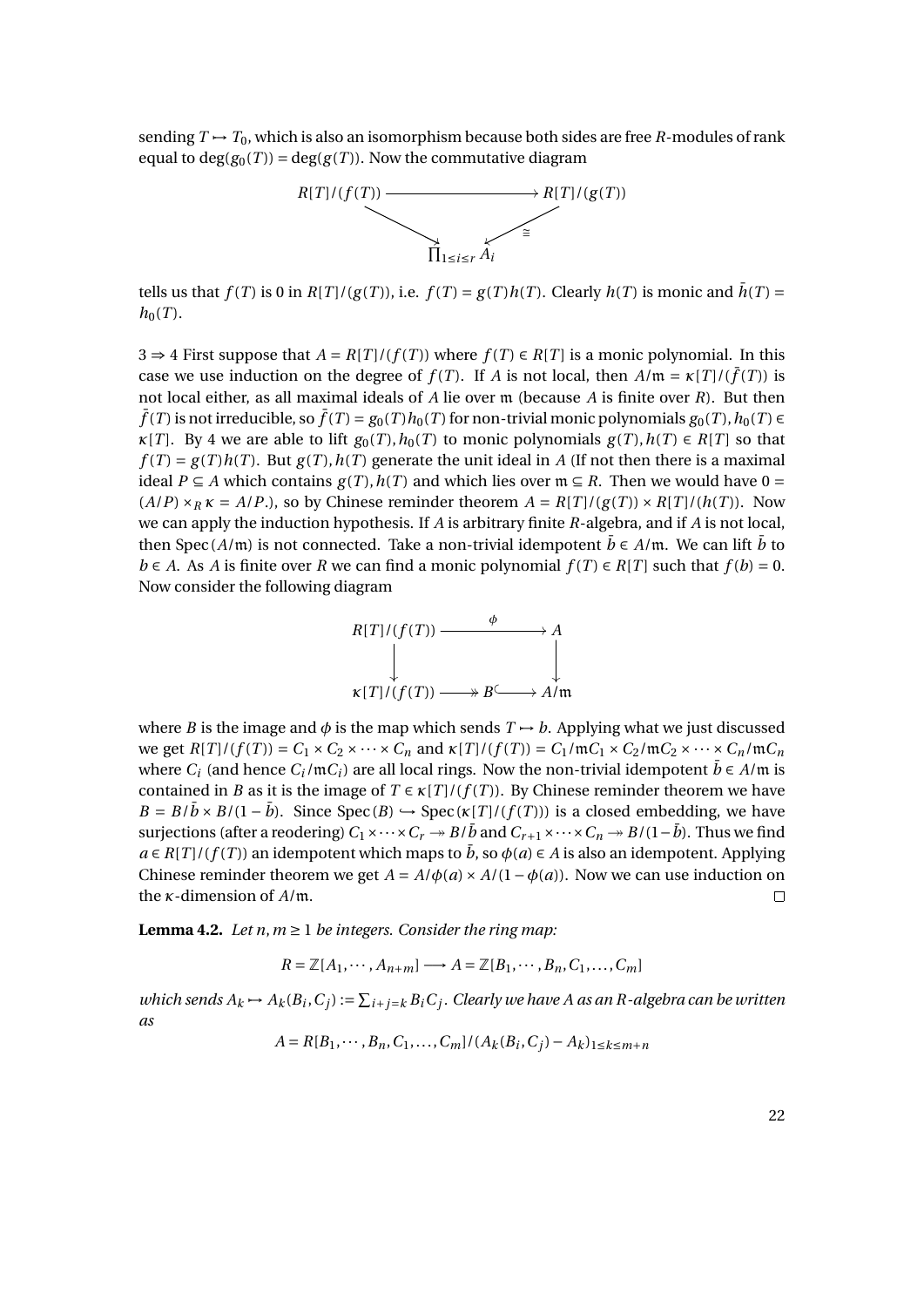*Then we have a matrix*

$$
M := (\frac{\partial (A_k(B_i, C_j) - A_k)}{\partial T_l})_{kl}
$$

*where*  $T_l = B_l$  *when*  $1 \leq l \leq n$  *and*  $T_l = C_{l-n}$  *if*  $1 + n \leq l \leq m+n$ *. Let* 

 $g(T) := T^n + B_1 T^{n-1} + \dots + B_n$  *and*  $h(T) := T^m + C_1 T^{m-1} + \dots + C_m$ 

*The determinant of M is usually denoted by* ∆ *or* Res(*g* ,*h*) *and called the resultant of g* ,*h. Now suppose that* q ⊆ *A is a prime ideal. Then the following statements are equivalent:*

- *1. The map*  $R \rightarrow A$  *is étale at* q.
- 2. *The element*  $\Delta$  ∈ *A is not contained in* q.
- *3. The polynomials*  $\bar{g}(T)$ ,  $\bar{h}(T)$  *as reductions of*  $g(T)$ ,  $h(T)$  *in*  $\kappa$ (q) *have no common factor.*

*Proof.* By [3.21](#page-18-1) we have 1 ⇔ 2. For 1 ⇔ 2 one just have to notice that *M* is the transpose the matrix of the *A*-linear map

$$
\lambda: A[T]_{\leq m} \bigoplus A[T]_{\leq n} \longrightarrow A[T]_{\leq m+n}
$$

sending  $a[T] \oplus b[T]$  to  $a[T]g[T] + b[T]h[T]$ . But  $\Delta \notin \mathfrak{q} \Leftrightarrow M \otimes_A \kappa(\mathfrak{q})$  is invertible  $\Leftrightarrow \lambda \otimes_A \kappa(\mathfrak{q})$ is an isomorphism  $\Leftrightarrow \lambda \otimes_A \kappa(\mathfrak{q})$  is an injective  $\Leftrightarrow \bar{g}(T), \bar{h}(T)$  have no common factor.

<span id="page-22-0"></span>**Lemma 4.3.** *Let R be a ring. Let*  $f(T) \in R[T]$  *be a monic polynomial. Let* p *be a prime ideal of R. Let*  $\bar{f} = g_0 h_0$  *be a factorization of monic polynomials in*  $\kappa(\mathfrak{p})[T]$ *. If*  $g_0(T)$  *and*  $h_0(T)$  *are coprime, then there exist*

- *1. an étale ring map*  $R \rightarrow R'$ ,
- 2. *a* prime  $p' \subseteq R'$  lying over  $p$ , and
- *3. a factorization*  $f(T) = g(T)h(T) \in R'[T]$

*such that*

$$
1. \ \kappa(\mathfrak{p}) = \kappa(\mathfrak{p}'),
$$

- *2.*  $\bar{g}(T) = g_0(T), \bar{h}(T) = h_0(T)$  and
- 3. The polynomials  $g(T)$ ,  $h(T)$  generate the unit ideal in  $R'[T]$ .

*Proof.* Suppose that  $g_0(T) = T^n + \overline{b}_1 T^{n-1} + \cdots + \overline{b}_n$  and  $h_0(T) = T^m + \overline{c}_1 T^{m-1} + \cdots + \overline{c}_m$  with  $\bar{b}_i, \bar{c}_j \in \kappa(\mathfrak{p})$ . Write  $f(T) = T^{m+n} + a_1 T^{m+n-1} + \cdots + a_{m+n}$  with  $a_k \in R$ . Now define

$$
S := R \otimes_{\mathbb{Z}[A_1, \cdots, A_{n+m}]} \mathbb{Z}[B_1, \cdots, B_n, C_1, \ldots, C_m]
$$

where  $\mathbb{Z}[A_1,\dots, A_{n+m}] \to R$  sends  $A_i$  to  $a_i$  and  $\mathbb{Z}[A_1,\dots, A_{n+m}] \to \mathbb{Z}[B_1,\dots, B_n, C_1,\dots, C_m]$  is the map defined in [4.2.](#page-21-0) By the assumption we have a map

$$
\lambda: S = R[B_1, \cdots, B_n, C_1, \ldots, C_m]/(A_k(B_i, C_j) - a_k)_{1 \leq k \leq m+n} \rightarrow \kappa(\mathfrak{p})
$$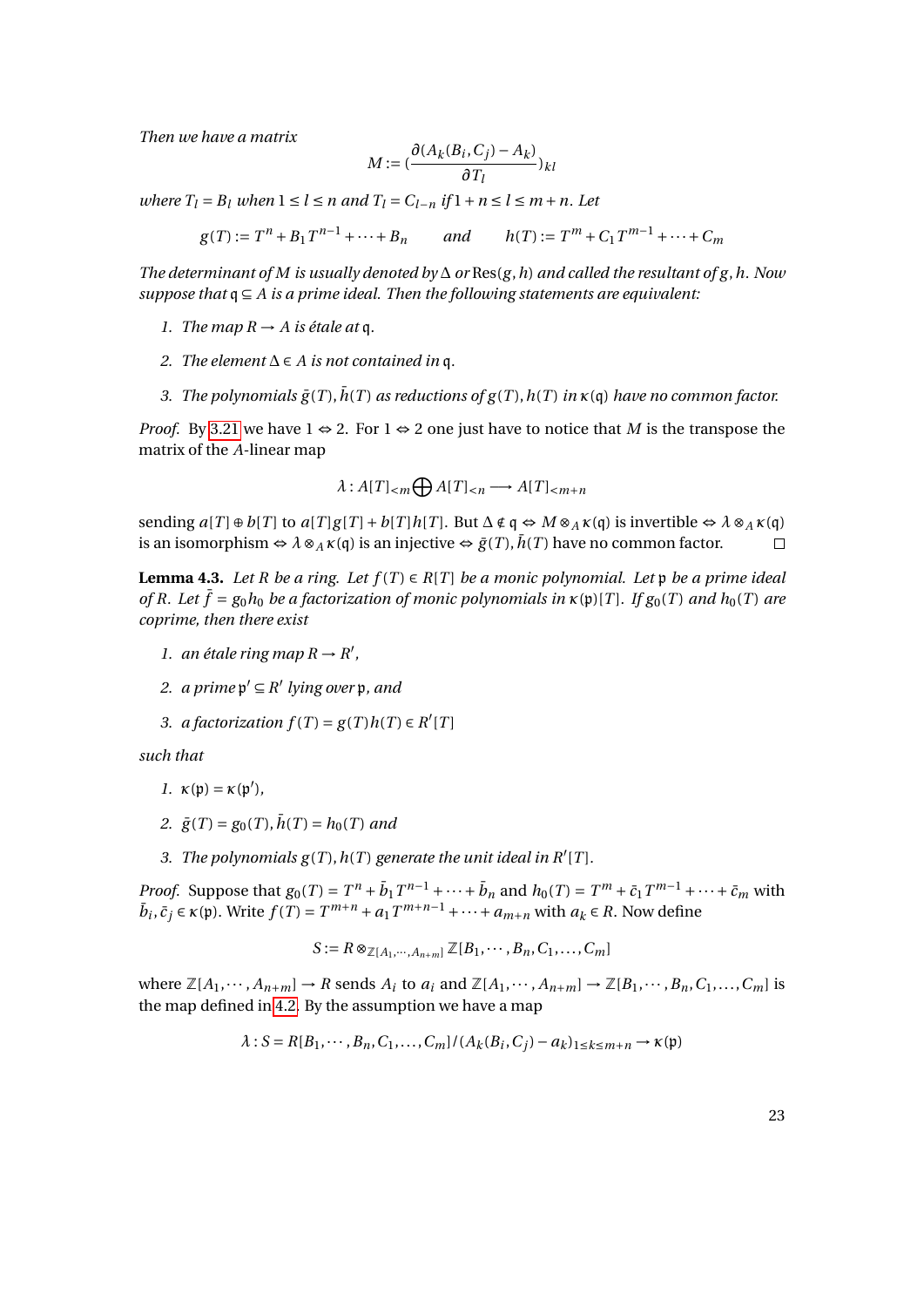sending  $B_i \mapsto \bar{b}_i$  and  $C_j \mapsto \bar{c}_j$ . Let  $\mathfrak{p}' \subseteq S$  be the kernel of  $\lambda$ , which is the prime ideal. Let  $g(T) := T^n + B_1 T^{n-1} + \cdots + B_n$  and  $h(T) := T^m + C_1 T^{m-1} + \cdots + C_m$ . Since the reduction of  $g(T)$ (resp.  $h(T)$ ) in  $\kappa(\mathfrak{p}') = \kappa(\mathfrak{p})$  is  $g_0(T)$  (resp.  $h_0(T)$ ) and since  $g_0(T)$  is coprime with  $h_0(T)$ , the resultant  $\Delta = \text{Res}(g, h)$  is not in p' by [4.2,](#page-21-0) and  $R \to S$  is therefore étale at p'. Now let  $R' := S[\frac{1}{\Delta}]$  $\frac{1}{\Delta}$ ]. By [3.21](#page-18-1)  $R \to R'$  is étale, and by construction  $f(T) = g(T)h(T)$ . Since the  $R'$ -linear map

$$
\lambda: R'[T]_{< m} \bigoplus R'[T]_{< n} \longrightarrow R'[T]_{< m+n}
$$

is now invertible, there exists  $a(T)$ ,  $b(T) \in R'[T]$  such that  $a(T)g(T) + b(T)h(T) = 1$ .  $\Box$ 

**Lemma 4.4.** *If* (*R*,m,*κ*) *is a Henselian local ring, then all finite local A-algebra and any quotient A*/*I with I a proper ideal of A are Henselian.*

*Proof.* Clear!

**Lemma 4.5.** *All complete local rings are Henselian.*

*Proof.* See Atiyah-Macdonald *Introduction to Commutative Algebra*, Exercise 9, pp. 115.  $\Box$ 

**Theorem 4.6.** Let  $(R, \mathfrak{m}, \kappa)$  be a local ring. There exists a local ring map  $R \to R^h$  with the *following properties*

- *1. R h is henselian,*
- *2. R h is a filtered colimit of étale R-algebras,*
- *3.* m $R^h$  is the maximal ideal of  $R^h$ , and  $\kappa = R^h / mR^h$ .

*Proof.* We would like to take the category *I* consisting of pairs  $(A, \mathfrak{p})$  where *A* is an étale *R*algebra and p is a prime ideal of *A* with the property that p lies over m and  $\kappa(\mathfrak{p}) \subseteq \kappa(\mathfrak{m})$  is an isomorphism. We would like to define

$$
R^h := \varinjlim_{i \in I} A_i
$$

But to do that we need to justify the definition, i.e. we have to check that *I* is filtered. Recall that a category is called cofiltered iff

- (i) the category *I* has at least one object,
- (ii) for every pair of objects *x*, *y* of *I* there exists an object *z* and morphisms  $x \rightarrow z$ ,  $y \rightarrow z$ , and
- (iii) for every pair of objects  $x, y \in I$  and every pair of morphisms  $a, b: x \rightarrow y \in I$  there exists a morphism  $c: y \rightarrow z \in I$  such that  $c \circ a = c \circ b$  as morphisms in *I*.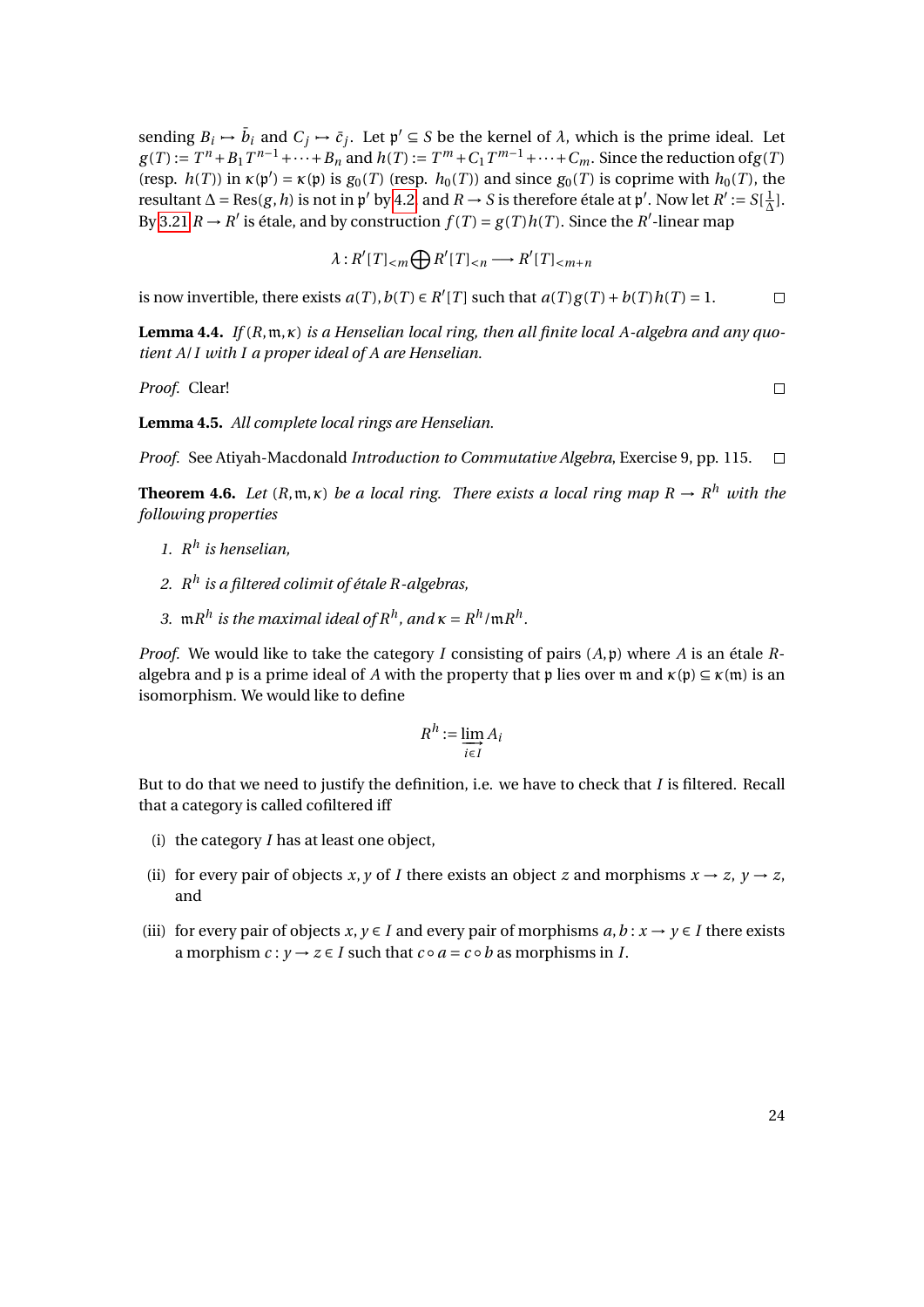(i) is given by  $(R, \mathfrak{m}, \kappa)$ . (ii) is given by the diagram



Next we show that  $R^h$  is a local ring. Suppose  $(A, \mathfrak{p}) \in I$  is an object. By definition we have a morphism  $(R, \mathfrak{m}) \xrightarrow{f} (A, \mathfrak{p})$  such that  $f^{-1}(\mathfrak{p}) = \mathfrak{m}$ . Let  $\mathfrak{p}_1, \dots, \mathfrak{p}_n \in \text{Spec}(A)$  be the other prime ideals (different from  $\mathfrak p$ ) in *A* which lie over m. We can choose  $s \in \mathfrak p_1 \cap \cdots \cap \mathfrak p_n$  but  $s \notin \mathfrak p$ . Then  $(A_s, \mathfrak{p}A_s)$  ∈ *I* and it has exactly one maximal ideal lying over m, i.e.  $\mathfrak{p}A_s$ . Since  $A_s/\mathfrak{m}A_s$  is unramified over  $R/\mathfrak{m}R$  and has only one prime ideal  $\mathfrak{p}/\mathfrak{m}A$ , we have  $\mathfrak{p}A_s/\mathfrak{m}A_s = 0$ , i.e.  $\mathfrak{p}A_s =$ m*A*<sub>*s*</sub>. Suppose *x* ∈ *R*<sup>*h*</sup>, then there exists (*A*, *p*) with m*A* = *p* and *x* comes from *x<sub>A</sub>* ∈ *A*. If  $x \notin \mathfrak{m}R^h$ , then  $x_A \notin \mathfrak{m}A = \mathfrak{p}$ . Thus  $\frac{x_A}{1} \in (A_{x_A}, \mathfrak{p}A_{x_A})$  is invertible and its image in  $R^h$  is x. So x is invertible  $R^h$ . This shows that  $R^h$  is local with maximal ideal  $\mathfrak{m} R^h$ . Clearly  $R^h/\mathfrak{m} R^h = \kappa$ . The fact that  $R^h$  is Henselian follows from [4.3.](#page-22-0)  $\Box$ 

**Theorem 4.7.** *Let*  $(R, \mathfrak{m}, \kappa)$  *be a local ring. Let*  $\kappa \subseteq \kappa^{\text{sep}}$  *be a separable algebraic closure. There exists a commutative diagram*



*with the following properties*

- *1. the map*  $R^h \rightarrow R^{sh}$  *is local,*
- *2. R sh is strictly henselian,*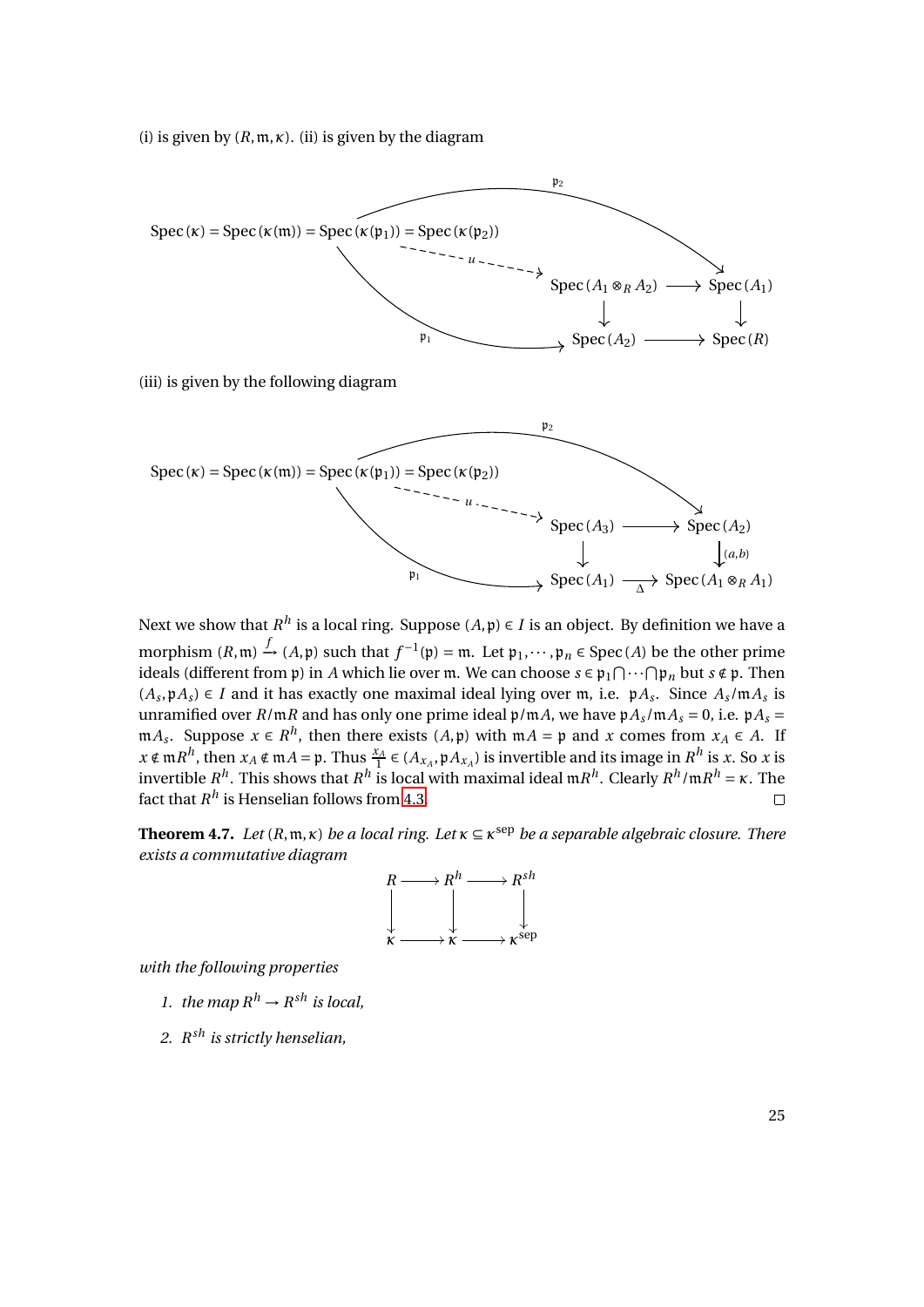- *3. R sh is a filtered colimit of étale R-algebras,*
- *4.*  $\mathfrak{m}R^{sh}$  *is the maximal ideal of*  $R^{sh}$ *, and*  $\kappa^{sep} = R^{sh}/\mathfrak{m}R^{sh}$ *.*

*Proof.* The proof is roughly the same as before, but here we take *I* as pairs (*A*,*φ*) with *A* an  $\text{étale } R \text{-algebra with a fixed point } \phi : \text{Spec } (k^{\text{sep}}) \to \text{Spec } (A).$  $\Box$ 

# 5 THE ÉTALE FUNDAMENTAL GROUP (I) (16/11/2016)

In this lecture we would like to define the notion of *Galois Category*.

**Definition 23.** Let  $\mathscr{C}$  be a category, and let *F* be a functor  $\mathscr{C} \rightarrow$  (Fsets), where (Fsets) denotes the category of finite sets. We call the pair  $(\mathscr{C}, F)$  a Galois category if it satisfy the following axioms.

- 1. The category  $\mathscr C$  has a final object and fibered products. (This is equivalent to saying that  $\mathscr C$  has finite projective limits.)
- 2. The category *C* has finite coproducts, and for any  $A \in C$  the quotient by a finite subgroup *G* ⊆ Aut(*A*) exists.
- 3. Let  $u: Y_1 \to Y_2$  be a morphism in  $\mathscr{C}$ . Then *u* factorises as a strict epimorphism followed by a monomorphism

$$
Y_1 \to Y \hookrightarrow Y_2 = Y \coprod (Y_2 \setminus Y)
$$

which embeds the image  $Y$  as a direct summand of  $Y_2$ ,

- 4. The functor  $F: \mathscr{C} \to (\text{Fsets})$  is left exact, i.e. it takes final object to final object and fibered products to fibered products.
- 5. The functor  $F: \mathscr{C} \to$  (Fsets) commutes with finite direct sums, translates strict epimorphisms to epimorphisms, and commutes with quotient by finite subgroups of the automorphism group.
- 6. If  $u: Y_1 \to Y_2$  induces an isomorphism  $F(u): F(Y_1) \to F(Y_2)$ , then *u* is an isomorphism.

**Theorem 5.1.** Let X be a locally Noetherian scheme, and let  $x : Spec(k) \rightarrow X$  be a geometric *point. Let*  $\text{Et}(X)$  *be the category of finite étale morphisms with target X, and let*  $F_x$  *be the functor*  $\text{Et}(X) \rightarrow$  (Fsets) *sending a finite étale morphism Y*  $\rightarrow$  *X to the k-points of the k-scheme*  $f^{-1}(x) := Y \times_X \text{Spec}(k)$ *. Then* (Ét(*X*),  $F_x$ ) *is a Galois category.* 

*Proof.* For axiom 1, the final object in Ét(*X*) is *X* equipped with the identity structure map. For the fibred product we just take it in the category of schemes and that would work.

For axiom 2, we take the disjoint union in the category of schemes. The quotient condition follows from the theorem of quotients by finite flat group schemes, see for example [Abelian](http://www.mi.fu-berlin.de/users/elenalavanda/BMoonen.pdf) [Varities, Chapter 4.](http://www.mi.fu-berlin.de/users/elenalavanda/BMoonen.pdf)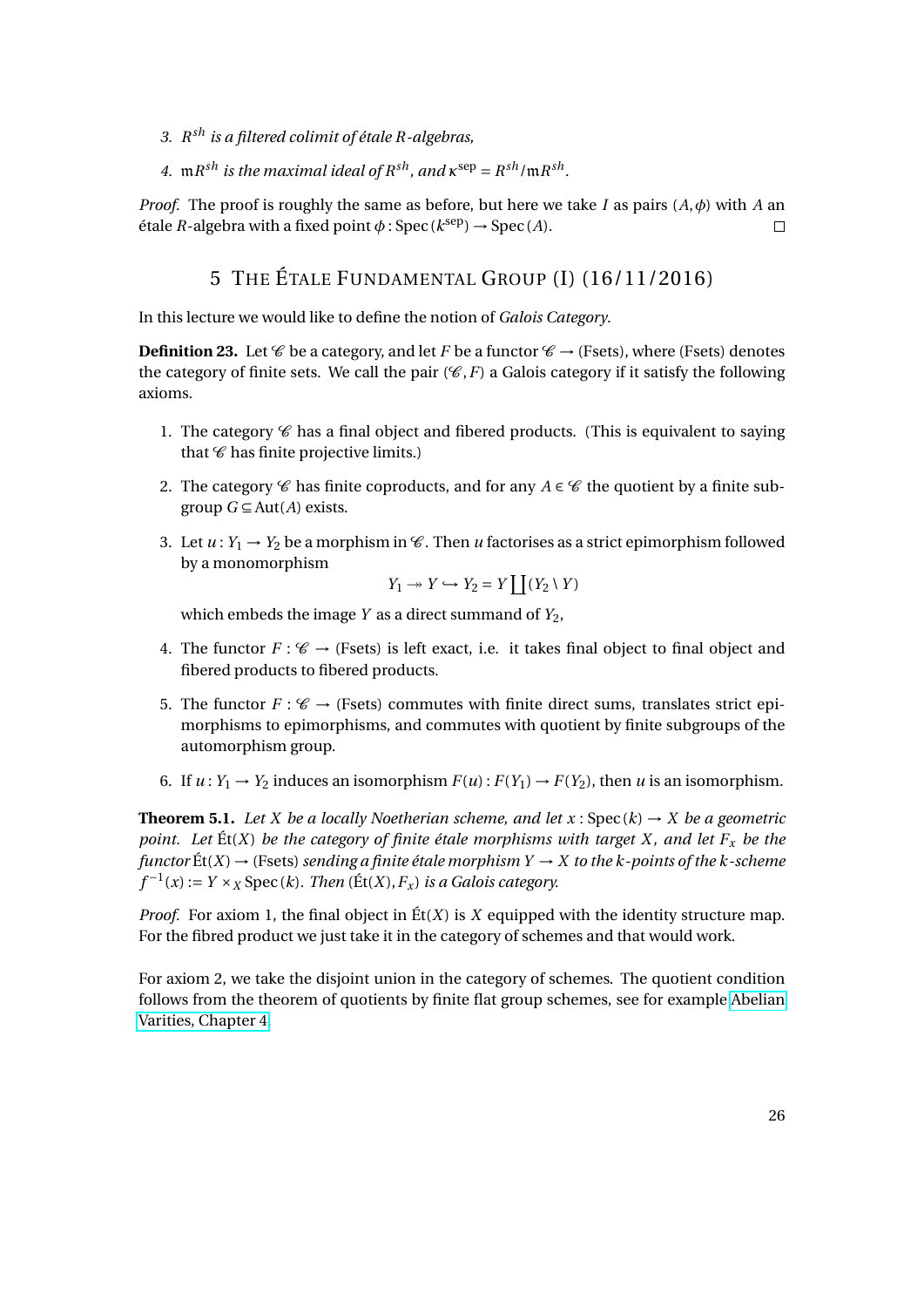For axiom 3, we just have to notice that  $u(Y_1)$  is a both open and closed subscheme of  $Y_2$ . then we just have to take *Y* to be *u*(*Y*1). We know from the discussion of faithfully flat morphisms of scheme that any faithfully flat morphism is a strict epimorphism.

For axiom 4, the final object in  $E(tX)$  is X equipped with the identity structure map, but in this case  $f^{-1}(x)$  is just Spec (*k*). For the fibred products we just have to notice that the category of finite sets is equivalent to the category of finite étale schemes over  $k = \bar{k}$ . So if one has a fibred product in  $\mathcal{E}t(X)$ , then by taking fibered at *x* one gets a fibred product in  $\mathcal{E}t(Spec (k))$ which gives, via the equivalence, a fibred product in (Fsets).

For axiom 5, the claims for finite diect sum and strict epimorphism are clear. The claim about quotient follows again from the theorem of quotients by finite flat group schemes.

For axiom 6, we just have to remind you of [3.13.](#page-15-0)

 $\Box$ 

**Theorem 5.2.** Let  $(\mathscr{C}, F)$  be a Galois category. Then there is a profinite group  $\Pi$ , and if we *denote* Π−Fsets *the category of finite sets equipped with a continuous action from* Π *(we always give finite sets the discrete topology), then there is an equivalence of categories*

$$
G: \mathscr{C} \longleftarrow \Pi-\text{Fsets}
$$

 $such that f ∘ G = F, where f : \Pi - \text{Fsets} → \text{Fsets} is the forgetful functor.$ 

**Remark 5.3.** A topological group Π is called profinite if it is isomorphic as a topological group to  $\lim_{i \to i} G_i$  where *I* is a cofiltered category with  $G_i$  a finite group. Here the topology on  $\lim_{i \in I} G_i$  is the coarsest topology so that all the projections  $\lim_{i \in I} G_i \to G_i$  are continuous.

*Proof.* Step 1. The functor *F* is representable. We start with a definition:

**Definition 24.** Let  $\mathcal{D}$  be any category. We can define Pro $(\mathcal{D})$  to be the category whose objects are functors  $I \to \mathcal{D}$  where *I* is a small cofiltered category. One can write an object  $P \in \text{Pro}(\mathcal{D})$ in the form  $\{P_i\}_{i\in I}$ . A morphism between  $\{P_i\}_{i\in I}$  and  $\{Q_j\}_{j\in J}$  is defined as the following set

$$
\varprojlim_{j\in J} \varinjlim_{i\in I} \mathrm{Hom}_{\mathscr{C}}(P_i, Q_j)
$$

Indeed one can also embed Pro( $\mathcal{D}$ ) into the presheaves of  $\mathcal{D}$  by seeing { $P_i$ }<sub>*i*∈*I*</sub> as the projective limit of presheaves  $\varprojlim_{i \in I} \underline{P}_i$ , where  $\underline{P}_i$  denotes the presheaf on  $\mathscr{D}$  defined by  $P_i \in \mathscr{D}$ .

What we mean here is that there is an object  $P := {P_i}_{i \in I}$  equipped with the following isomorphism of functors

$$
F(-) \xrightarrow{\cong} \operatorname{Hom}_{\operatorname{Pro}(\mathscr{C})}(P, -)
$$

In fact we can choose *P* so that all the transition maps  $\phi_{ji}$  :  $P_j \rightarrow P_i$  are epimorphism, and we can also assume that for any epimorphism  $\lambda : P_j \to Q$  there is some  $i \in I$  such that  $\lambda \cong \phi_{ji}$ . We denote the canonical projection map  $P \to P_i$  in Pro( $\mathscr{C}$ ) as  $\phi_i$ .

Step 2. The previously constructed  $P_i$  are connected and not equal to the initial object  $\phi_{\mathscr{C}}$ .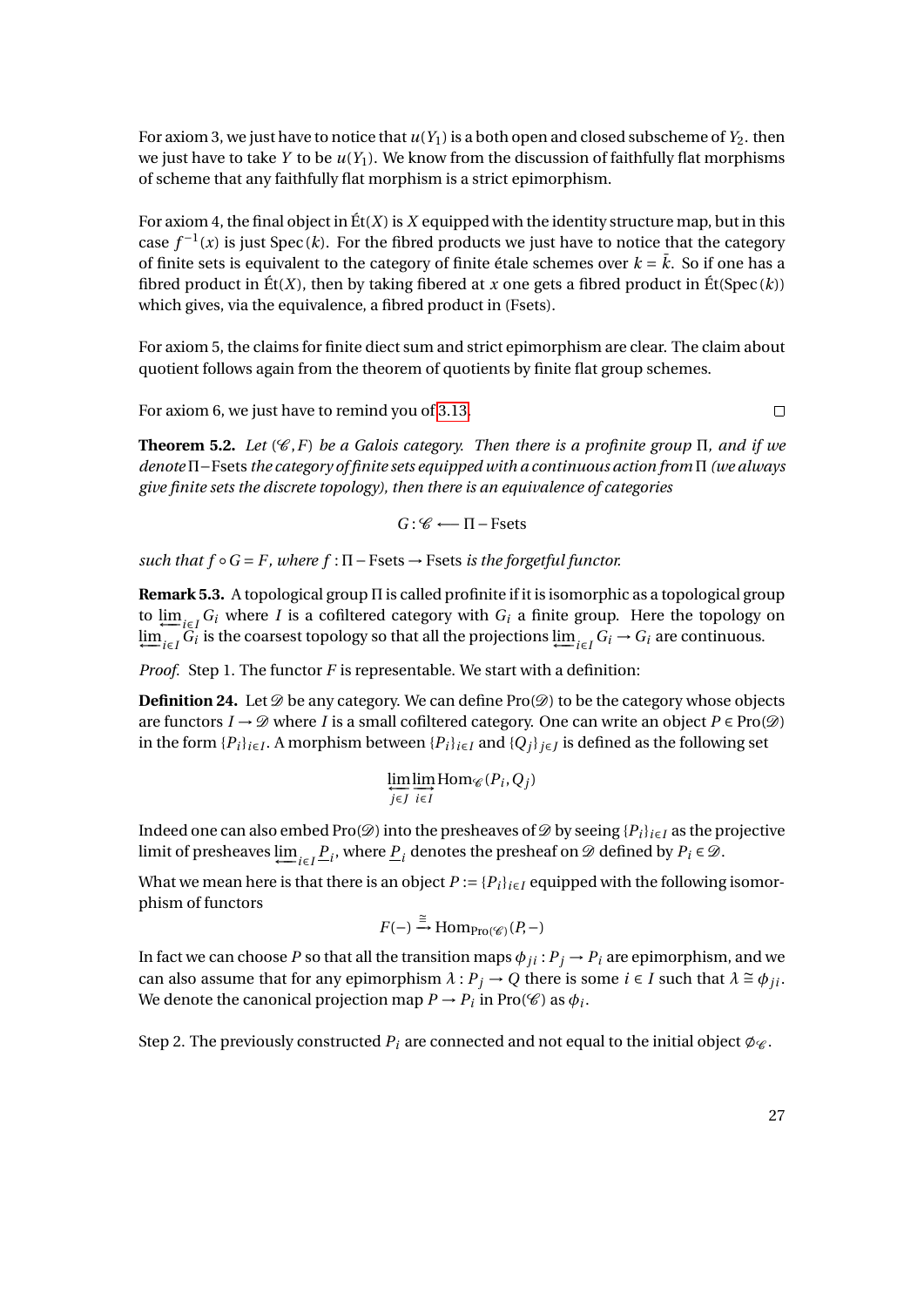**Definition 25.** An object  $P \in \mathcal{C}$  is called connected if there is no isomorphism  $P \cong A \coprod B$  with both *A* and *B* are not  $\phi_{\mathscr{C}}$ .

Step 3. Any morphism  $u : X \to Y \in \mathscr{C}$  with  $X \neq \emptyset_{\mathscr{C}}$  and *Y* connected is a strict epimorphism. All endomorphism of a connected object is an automorphism.

Indeed, we can factorize *u* as  $X \rightarrow Y' \rightarrow Y$  where the first is a strict epimorphism and the second is an embedding of a direct summand. Since  $X \neq \emptyset$  we have  $F(X) \neq \emptyset$ , so  $F(Y') \neq \emptyset$ , and therefore  $Y' \neq \emptyset$ . But *Y* is connected, so  $Y \setminus Y' = \emptyset$ . i.e.  $Y' \hookrightarrow Y$  is an isomorphism. For the second claim we have to show that if  $u: X \to X$  is any morphism, then *u* is an isomorphism. For this we may suppose that  $X \neq \emptyset$ . Then  $F(u)$  is a surjective map of sets by the first claim and axiom 5. But this implies that  $F(u)$  is an isomorphism as  $F(X)$  is a finite set. Thus by axiom 6 *u* is an isomorphism.

Step 4. The following conditions are equivalent.

- (i) The map  $Hom_{\mathcal{C}}(P_i, P_i) \to Hom_{Pro(\mathcal{C})}(P_i, P_i) = F(P_i)$  is surjective.
- (ii) The map  $\text{Hom}_{\mathcal{C}}(P_i, P_i) \to \text{Hom}_{\text{Pro}(\mathcal{C})}(P_i, P_i) = F(P_i)$  is bijective.
- (iii) The group  $Aut_{\mathscr{C}}(P_i)$  acts transitively on  $F(P_i)$ .
- (iv) The group  $Aut_{\mathscr{C}}(P_i)$  acts transitively and freely on  $F(P_i)$ .

Indeed (i)  $\Leftrightarrow$  (iii) and (ii)  $\Leftrightarrow$  (iv) follow from the fact that both (i) and (iii) are equivalent to the following: For any  $\phi: P \to P_i$ ,  $\exists P_i \stackrel{u}{\to} P_i \in \text{Aut}_{\mathscr{C}}(P_i)$  such that  $\phi_i = \phi \circ u$ . (iii)  $\Leftrightarrow$  (iv) follows from the fact that  $\phi_i$ :  $P \to P_i$  is, in the obvious sense, an epimorphism. Thus if we have  $u, v: P_i \rightarrow P_i$  and if  $u \circ \phi_i = v \circ \phi_i$  then  $u = v$ .

**Definition 26.** An object  $P_i$  is called Galois if it satisfies one of the above conditions.

Step 5. For any  $X \in \mathscr{C}$  there exists  $P_i$  Galois such that for all  $u \in \text{Hom}_{\text{Pro}(\mathscr{C})}(P,X)$  there is a factorization  $P \stackrel{\phi_i}{\longrightarrow} P_i \to X$  of *u*. In particular for  $P \stackrel{\phi_j}{\longrightarrow} P_j$  there exists  $P_i$  Galois and a morphism  $\phi_{ij}: P_i \to P_j$ . Now let  $I' \subseteq I$  be the full subcategory so that  $P_i$  is Galois for all  $i \in I'$ . Then we have  $\text{Hom}_{\text{Pro}}(\mathcal{C})}(P, P) = \underleftarrow{\lim}_{i \in I} \text{Hom}_{\text{Pro}}(\mathcal{C})}(P, P_i) = \underleftarrow{\lim}_{i \in I'} \text{Hom}_{\text{Pro}}(\mathcal{C})}(P, P_i) =$  $\lim_{i \in I}$  Hom<sub>*€*</sub>( $P_i$ , $P_i$ ) =  $\lim_{i \in I}$ Aut<sub>*€*</sub>( $P_i$ ). The equality also reveals that

$$
\mathrm{Hom}_{\mathrm{Pro}(\mathscr{C})}(P, P) = \mathrm{Aut}_{\mathrm{Pro}(\mathscr{C})}(P)
$$

Step 6. Define  $\Pi$  to be  $\text{Aut}(F) = \text{Aut}_{\text{Pro}(\mathscr{C})}(P) = \underleftarrow{\lim}_{i \in I} \text{Aut}_{\mathscr{C}}(P_i)$ . Clearly  $\Pi$  acts on  $F(X)$  for each  $X \in \mathscr{C}$ . Step 5 actually shows that the action of Aut(*F*) on  $F(X)$  factors through a finite quotient  $Aut(F) \to Aut_{\mathscr{C}}(P_i)$ . Thus the action is continuous. Now we obtain a functor  $\mathscr{C} \rightarrow \Pi - \text{Fsets}.$ 

Step 7. The above functor is an equivalence.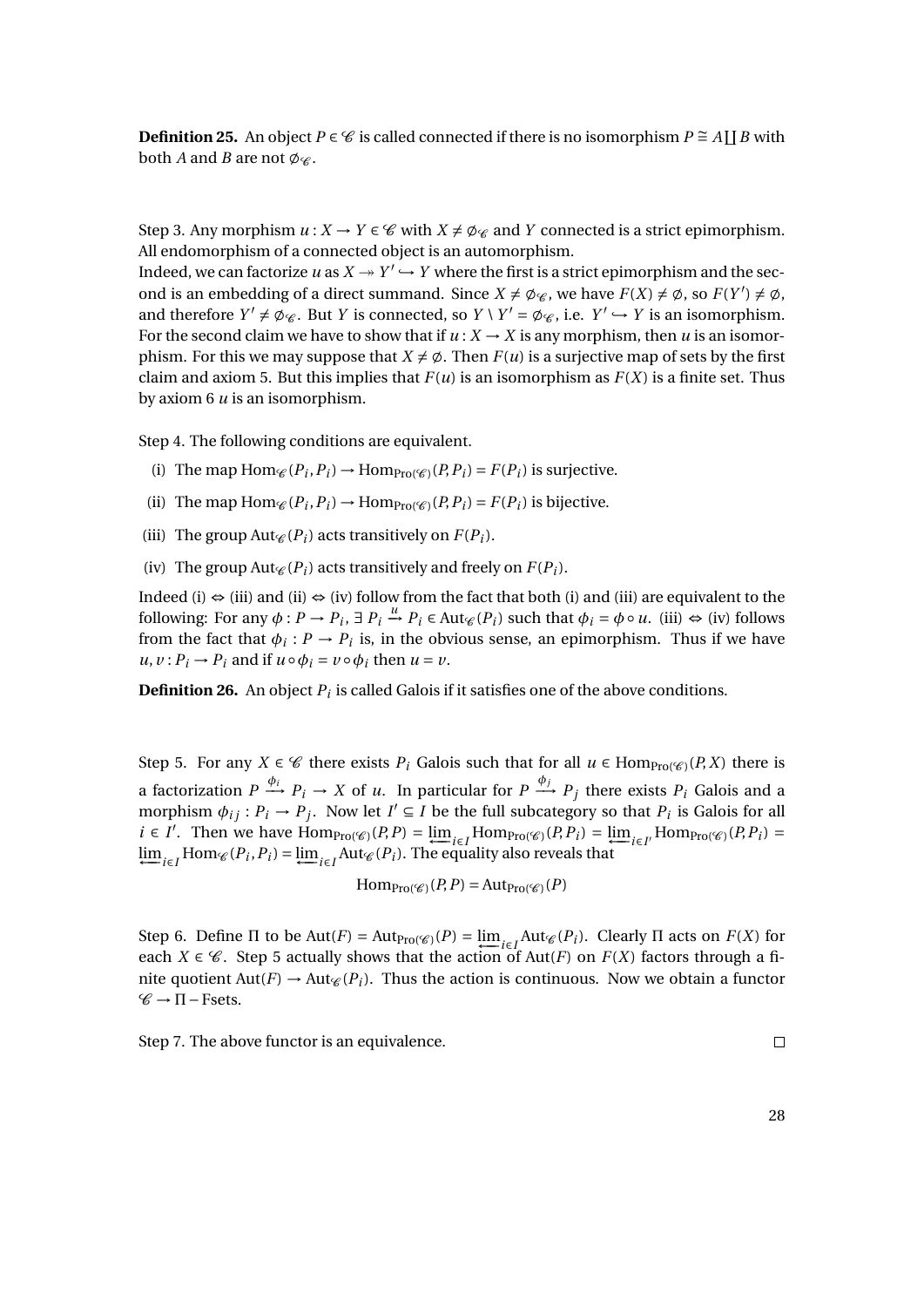**Definition 27.** Let *X* be a connected locally Noetherian scheme. Let  $x : Spec(k) \rightarrow X$  be a geometric point. We call  $\pi_1^{\text{\'et}}(X,x)$  the étale fundamental group of  $(X,x)$  if  $\pi_1^{\text{\'et}}(X,x)$  is the profinite group associated with the Galois category ( $\text{Et}(X)$ ,  $F_x$ ).

**Example 5.4.** If  $X = \text{Spec}(k)$  and  $x : \text{Spec}(\bar{k}) \to X$ , then  $\{P_i\}_{i \in I'}$  is just the system of finite Galois extensions of *k* inside the fixed algebraic closure  $\bar{k}$ , so

$$
\pi_1^{\text{\'et}}(X, x) = \text{Aut}(F_x) = \varprojlim_{i \in I'} \text{Aut}(P_i) = \varprojlim_{i \in I'} \text{Gal}(P_i / k) = \text{Gal}(k)
$$

# 6 THE ÉTALE FUNDAMENTAL GROUP (II) (23/11/2016)

The construction of the projective system  $P = \{P_i\}_{i \in I} \in \text{Pro}(\mathscr{C})$ . Let *I* be the category of pairs  $(P, \xi)$  where  $P \in \mathcal{C}$  is connected and  $P \neq \emptyset \mathcal{C}$ , and  $\xi \in F(P)$ . A typical example would be when  $\mathcal{C} = \text{Et}(X)$  and  $x : \text{Spec}(k) \to X$  a geometric point. Then a pair (*P*,*ξ*) is just a commutative diagram



A morphism  $(P_1, \xi_1) \rightarrow (P_2, \xi_2)$  is a morphism  $P_1 \rightarrow P_2$  in  $\mathscr C$  such that  $F(P_1) \rightarrow F(P_2)$  sends  $\xi_1 \rightarrow \xi_2$ . If  $\mathscr{C} = \text{Et}(X)$ , then a morphism is just a morphism of étale schemes over *X* which preserves the prescribed point.

- **Lemma 6.1.** *1. If*  $(P,\xi) \in I$ *, if*  $P' \hookrightarrow P$  *is a monomorphism in*  $\mathscr{C}$  *and*  $\xi' \in F(P')$  *such that*  $F(\xi') = \xi$ *, then*  $P' = P$ .
	- *2. If*  $(P,\xi) \in I$ ,  $(P',\xi')$  *is a pair with*  $P' \in \mathcal{C}$ *, then there is at most one morphism*  $(P,\xi) \rightarrow$  $(P', \xi').$

3. If 
$$
(P,\xi) \in I
$$
,  $(P',\xi') \xrightarrow{u} (P,\xi)$  with  $P' \in \mathcal{C}$ , then  $u: P' \to P$  is an epimorphism.

*Proof.* For 1,  $P' \rightarrow P$  factorizes as  $P' \rightarrow Q \rightarrow P$ , where  $\rightarrow$  is a strict epimorphism and  $\rightarrow$ embeds *Q* as a direct summand of *P*. Since  $P' \rightarrow P$  is monomorphism,  $P' \rightarrow Q$  is also a monomorphism. This implies that  $F(P') \to F(Q)$  is injective. But  $F(P') \to F(Q)$  is already surjective by axiom 4, so it is an isomorphism. By axiom 6,  $P' \rightarrow P$  is an isomorphism.

For 2, Suppose  $u_1, u_2: (P, \xi) \to (P', \xi')$  are two morphisms. Since we have finite limits in  $\mathscr{C}$ , we can take the kernel *Q* of  $u_1$  and  $u_2$ , so that we get the exact sequence

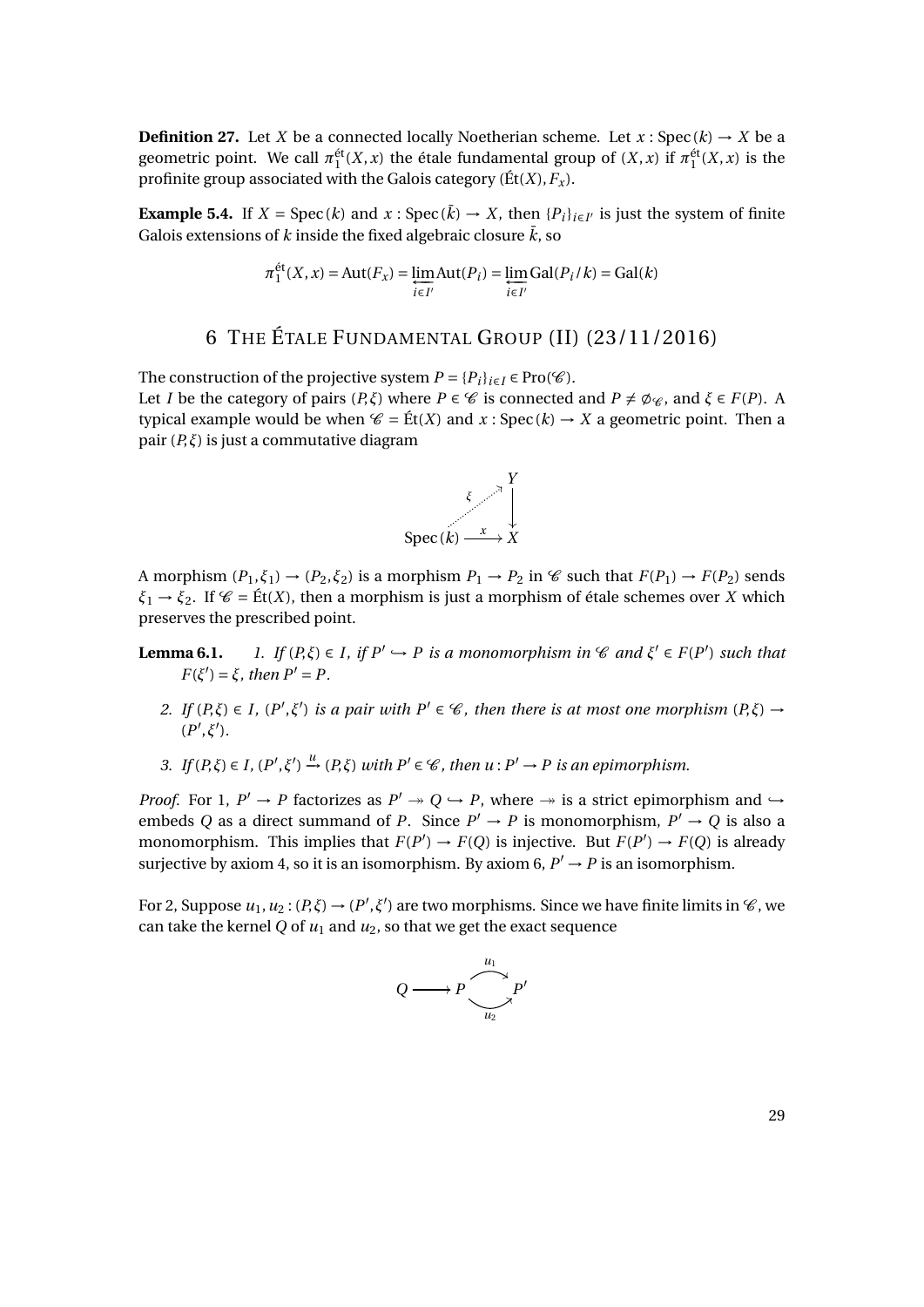Since  $u_1(\xi) = \xi' = u_2(\xi)$ , we see that  $\xi \in \mathbb{F}(P)$  is contained in  $F(Q) \subseteq F(P)$ . Thus  $(Q, \xi) \subseteq (P, \xi)$ , and this implies that  $Q = P$  by 1). Thus  $u_1 = u_2$ .

The third is trivial.

Now we define the forgetful functor  $P: I \to \mathscr{C}$  sending  $(P, \xi) \to P$  to be the pro-object  $\{P_i\}_{i \in I} \in$  $Pro(\mathscr{C}).$ 

- **Lemma 6.2.** *1. For any pair*  $(P,\xi)$  *with*  $P \in \mathcal{C}$ ,  $\xi \in F(P)$ , *there exists*  $(Q,\eta) \in I$  *and a map*  $(Q, \eta) \rightarrow (P, \xi)$ .
	- *2. The category I is a cofiltered category.*
	- *3. The transition maps*  $P_j \rightarrow P_i$  *are epimorpohisms.*
	- *4.* For any connected object  $P \in \mathcal{C}$ , there exists  $i \in I$  such that  $P_i \cong P$ .

*Proof.* Only 1 deserves an argument. 2 follows from 1, and 3,4 are trivial. Let  $P \in \mathcal{C}$  If  $P = P_1 \coprod P_2$  and  $P_i \neq \emptyset$  *i*, then  $\xi \in F(P) = F(P_1) \coprod F(P_2)$ . Say,  $\xi \in F(P_1)$ . Then we have  $(P_1,\xi) \subseteq (P,\xi)$ , and  $F(P_1) \subseteq F(P_2)$ . Using induction on the number of elements in  $F(P)$  we can conclude the proof.  $\Box$ 

**Proposition 6.3.** *The object P* :=  ${P_i}_{i \in I}$  *represents F.* 

*Proof.* By Yoneda lemma a pair  $(T, \xi)$  is equivalent to a morphism of functors  $T \rightarrow F$ , where *T*(−) = Hom(*T*,−). Thus the system { $P$ <sup>*i*</sup><sub>*i*</sub><sup>*i*</sup><sub>i∈*I*</sub></sub> defines a system of compatible maps of functors



This defines a map of functors  $\phi$  :  $\underline{\lim}_{i \in I} \underline{P}_i \to F$ . Since for any  $T \in \mathscr{C}$  we have

$$
(\underleftarrow{\lim}_{i\in I} \underline{P}_i)(T) = \underleftarrow{\lim}_{i\in I} \text{Hom}_{\mathcal{C}}(P_i, T) = \text{Hom}_{\text{Pro}(\mathcal{C})}(P, T)
$$

Thus it is enough to show that  $\phi$  is an isomorphism.

The map  $\phi$  is surjective. Take a pair  $(T, \eta)$  with  $T \in \mathcal{C}$  and  $\eta \in F(T)$  we need to show that  $\eta$ comes from  $(\underleftarrow{\lim}_{i\in I} \underline{P}_i)(T)$ . Since there exists  $(Q,\xi) \to (T,\eta)$  with *Q* connected and if the claim works for  $(Q, \xi)$  then we are done, we could replace  $(T, \eta)$  by  $(Q, \xi)$ . Now let  $i = (Q, \xi) \in I$ . Then  $P_i = Q$  and we have a diagram



30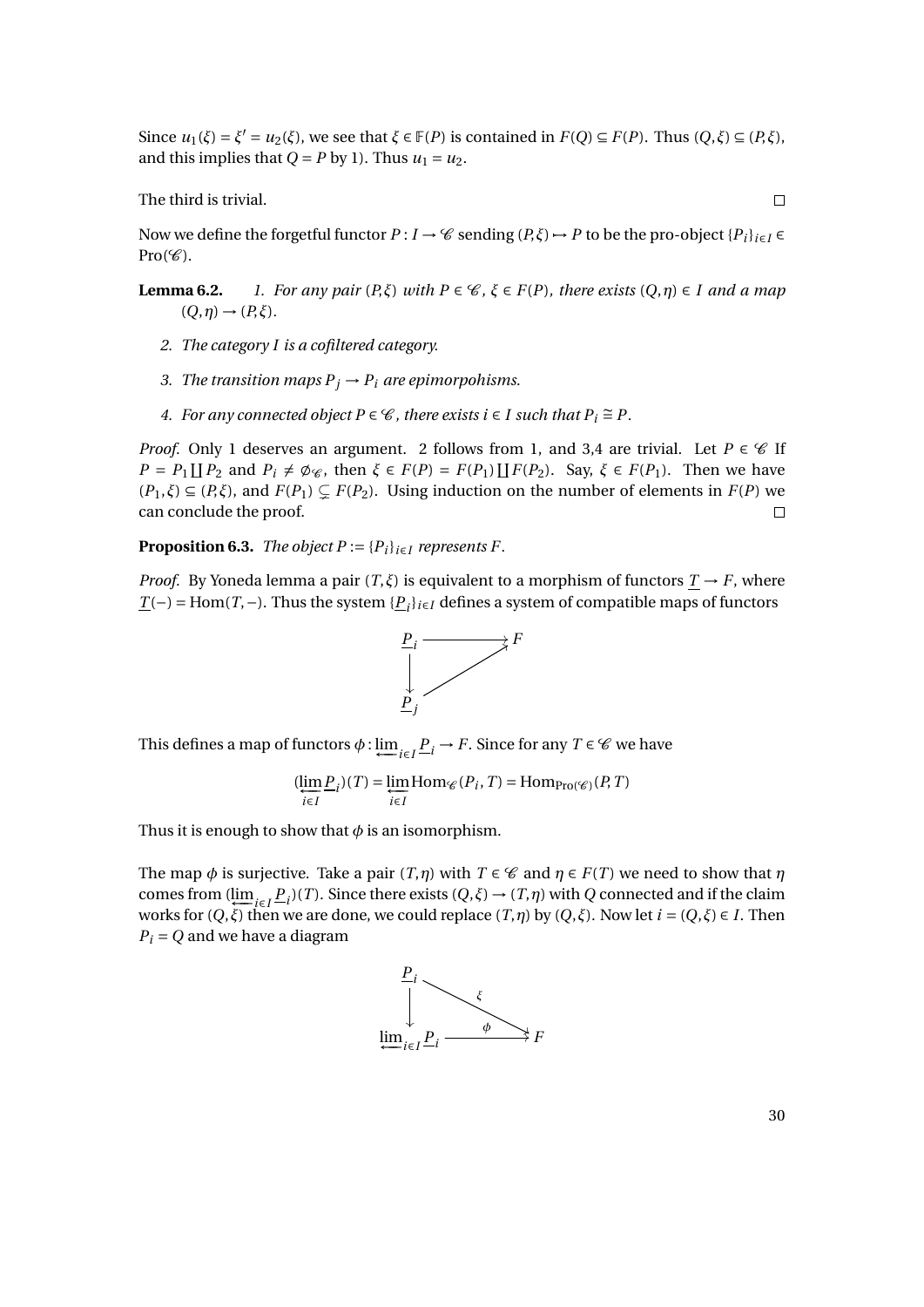Thus clearly we have  $id \rightarrow \xi$  under  $\underline{P}_i(P_i) = \text{Hom}(P_i, P_i) \rightarrow F(P_i)$ .

The map  $\phi$  is injective. Suppose that  $\xi_1, \xi_2 \in (\underleftarrow{\lim}_{i \in I} P_i)(T)$  such that  $\phi(\xi_1) = \phi(\xi_2)$ . We need to show that  $\xi_1 = \xi_2$ . Since

$$
(\underleftarrow{\lim}\limits_{i\in I} \underline{P}_i)(T) = \underleftarrow{\lim}\limits_{i\in I} \text{Hom}_{\mathcal{C}}(P_i, T)
$$

We may assume that  $\xi_1, \xi_2$  come from  $\eta_1, \eta_2 \in \text{Hom}_{\mathscr{C}}(P_i, T)$  for *i* large. Since  $\phi(\eta_1) = \phi(\eta_2)$ , we have a morphism

$$
(P_i,\xi)
$$
 
$$
(T,\phi(\eta_1) = \phi(\eta_2))
$$

By [6.1](#page-0-0) we have  $η_1 = η_2$ 

Recall that an object  $P_i$  in  $\{P_i\}_{i\in I}$  is called Galois if it satisfies one of the following equivalent conditions.

- (i) The map  $Hom_{\mathcal{C}}(P_i, P_i) \to Hom_{Pro(\mathcal{C})}(P_i, P_i) = F(P_i)$  is surjective.
- (ii) The map  $\text{Hom}_{\mathcal{C}}(P_i, P_i) \to \text{Hom}_{\text{Pro}(\mathcal{C})}(P_i, P_i) = F(P_i)$  is bijective.
- (iii) The group Aut<sub>*C*</sub> (*P*<sub>*i*</sub>) acts transitively on  $F(P_i)$ .
- (iv) The group Aut $\mathcal{C}(P_i)$  acts transitively and freely on  $F(P_i)$ .

**Definition 28.** An object  $A \in \mathcal{C}$  is called Galois if there is a Galois object  $P_i$  in the projective system such that  $A \cong P_i$ .

**Proposition 6.4.** *Let*  $f: Y \to X \in \text{Et}(X)$  *be an object. The following statements are equivalent.* 

- *1. The object*  $f: Y \to X \in \text{Ét}(X)$  *is Galois.*
- *2. The object*  $f: Y \to X \in \text{Et}(X)$  *is connected and*  $\#(\text{Aut}_X(Y))$  *is equal to the degree of*  $f$ .
- *3. The object*  $f: Y → X ∈ E(t|X)$  *is connected and*  $f$  *is a torsor under the abstract group*  $G := Aut_X(Y)$ *, i.e.*  $Y/G = X$ .

*Proof.* One just has to notice that in  $\mathbf{E}t(X)$  the fiber functor  $F_X$  takes f to its fiber at x. So the degree of *f* is equal to the cardinality of  $F_x(Y)$ .  $\Box$ 

Recall that For  $i = (P_i, \xi_i) \in I$  there exists  $(P_j, \xi_j)$  with  $P_j$  Galois and a morphism  $(P_j, \xi_j) \to$  $(P_i, \xi_i)$ . We take  $I' \subseteq I$  to be the full subcategory consisting of Galois objects. Clearly  $P =$  ${P_i}_{i \in I} = {P_i}_{i \in I}$ .

**Theorem 6.5.** *Let*  $(\mathscr{C}, F)$  *be a Galois category, and let*  $\Pi$  *be the corresponding profinite group.* 

*1. There is a one-to-one correspondence between the set of isomorphic classes of pairs* (*P*,*ξ*)*, where*  $P \in \mathcal{C}$  *is connected and*  $\xi \in F(P)$ *, and the open subgroups of*  $\Pi$ *.*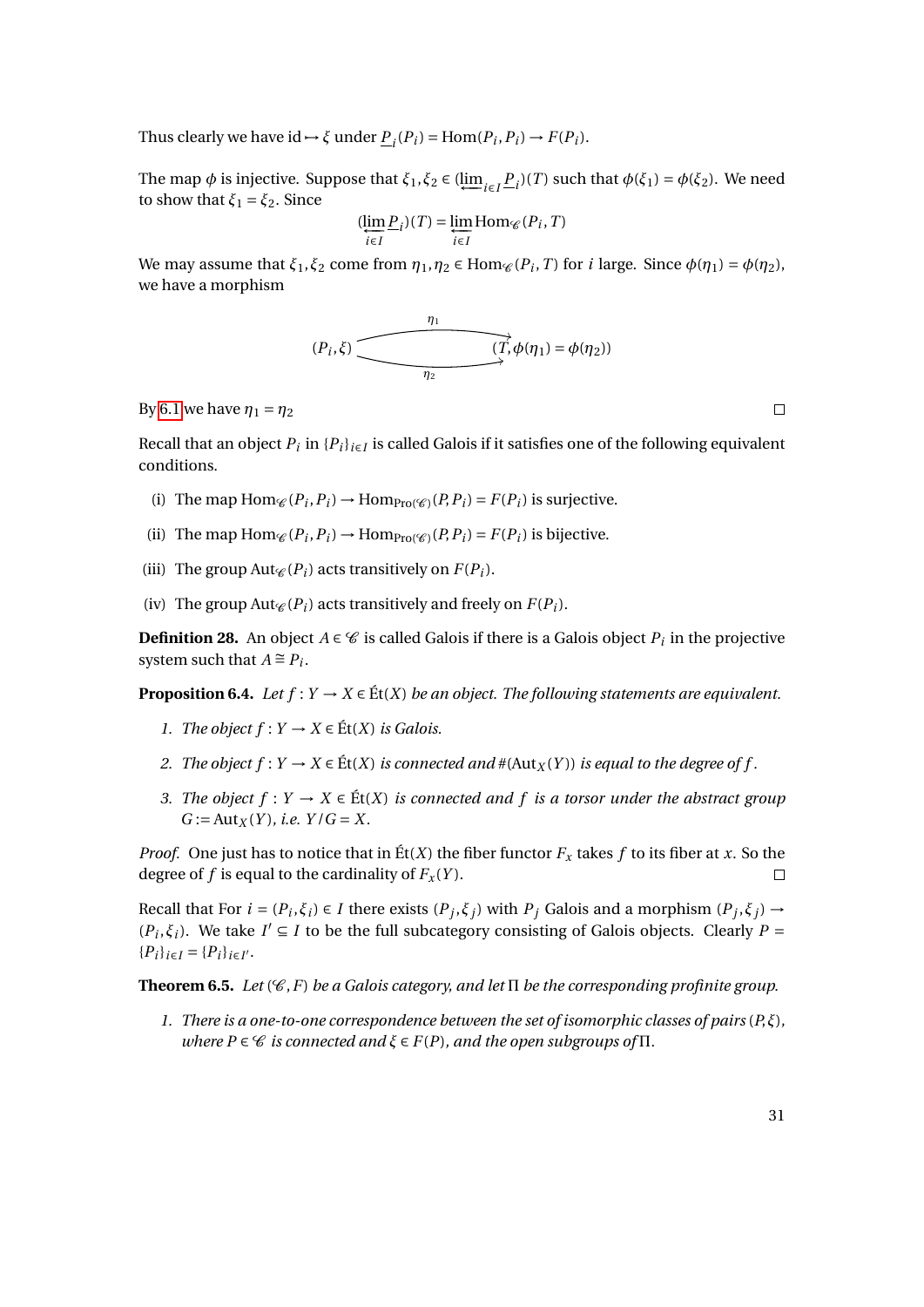*2. There is a one-to-one correspondence between the set of isomorphic classes of pairs* (*P*,*ξ*)*, where*  $P \in \mathcal{C}$  *is connected and*  $\xi \in F(P)$ *, and the open normal subgroups of*  $\Pi$ *.* 

*Proof.* For the first statement one just have to notice that  $P \in \mathcal{C}$  Galois  $\Leftrightarrow F(P) \in \Pi$  – Fsets is connected  $\Leftrightarrow$   $\Pi$  acts transitively on  $F(P)$ .

For the second statement we have to show that the open subgroup  $H \subseteq \Pi$  corresponding to  $(P,\xi)$  is normal if and only if *P* is Galois. First suppose that  $P \in \mathscr{C}$  is Galois, so  $\Pi/H =$  ${H, g_1H, g_2H, \cdots, g_nH}$  is also Galois as an object in  $\Pi$  − Fsets. Suppose  $a \in \text{Aut}_{\Pi-\text{Fsets}}(\Pi/H)$ , then  $a(H) = g_i H$ , and for any  $g \in \Pi$  we have  $a(gH) = a(g(H)) = g(a(H)) = gg_i H$ . Thus we know that *a* is determined by its value on *H*, i.e.  $Aut_{\Pi-Fsets}(\Pi/H) \subseteq \Pi/H$ . But since both sides have the same cardinality we know that the  $\subseteq$  is actually =. Thus for any  $g_i$  *H* there exists  $a \in \text{Aut}_{\Pi-\text{Fsets}}(\Pi/H)$  such that  $a(H) = g_i H$ . Thus there exists  $h \in H$  such that  $g_i H = hg_i H$ . Hence  $g_i H g_i^{-1} \subseteq H$ , i.e.  $H \subseteq \Pi$  is normal.

Conversely if  $H \subseteq \Pi$  is normal, then  $\Pi/H$  is a group. Then we have

$$
Aut_{\Pi-\text{Fsets}}(\Pi/H) = Aut_{\Pi/H-\text{Fsets}}(\Pi/H) = \Pi/H
$$

<span id="page-31-0"></span>**Theorem 6.6.** *The functor sending an object in* Pro(Π−Fsets) *to its projective limit in the category of topological spaces equipped with a continuous* Π*-action induces an equivalence between* Pro(Π−Fsets) *and the category of Hausdorf, quasi-compact, totally disconnected topological spaces equipped with a continuous* Π*-action.*

*Proof.* See [\[SGA1,](#page-1-0) Proposition 5.2, pp.127].

**Corollary 6.7.** *The isomorphism class of pairs*  $(P,\xi)$ *, where P is a connected object in* Pro( $\Pi$  – Fsets) *and ξ is an element in the corresponding compact totally disconnected topological space on which* Π*-acts continuously, is in one-to-one correspondence with closed subgroups of* Π*.*

*Proof.* This follows readily from [6.6.](#page-31-0)

**Corollary 6.8.** *If F, G are two fiber functors of*  $\mathcal{C}$ *, then*  $F \cong G$ *.* 

*Proof.* Let  $(\mathscr{C}, F) \cong (\Pi - \text{Fsets}, \mathscr{F})$ . Since there exists a connected object  $P := \{P_i\}_{i \in I}$  in Pro( $\mathscr{C}$ ) with *P<sub>i</sub>* Galois such that  $G(-) = \text{Hom}_{\text{Pro}(\mathcal{C})}(P, -)$ . Then there exists  $H \subseteq \Pi$  closed which corresponds to *P* with an arbitrarily chosen point *ξ* ∈ *F*(*P*) (Here we identify *P* via [6.6](#page-31-0) to a Π-space and *F* is the forgetful functor). Now for any normal open subgroup  $N \subseteq \Pi$  there is an isomorphism  $(P_i, \xi) \cong (\Pi/N, e)$ , where  $e \in \Pi/N$  is the unit. Thus the base point preserving map  $P \rightarrow P_i$  provides a map  $\Pi/H \rightarrow \Pi/N$  which sends  $e \rightarrow e$ . In this way we get an inclusion  $H \subseteq N$ . Thus *H* is contained in all normal open subgroups of  $\Pi$ , and is therefore trivial. Now (*P*,*ξ*) corresponds to (Π,*e*), and the pointed pro-object which represents *F* also corresponds to ( $\Pi$ , *e*), thus they have to be isomorphic. This shows that  $F \cong G$ .

**Corollary 6.9.** *If X is a locally Noetherian connected scheme, and if*  $x_1, x_2$ : Spec( $k$ )  $\rightarrow$  *X are two geometric points, then*  $F_{x_1} \cong F_{x_2}$ . Thus we have an isomorphism  $\pi_1^{\text{\'et}}(X, x_1) = \text{Aut}(F_{x_1}) \cong$  $Aut(F_{x_2}) = \pi_1^{\text{\'et}}(X, x_2)$ .

 $\Box$ 

 $\Box$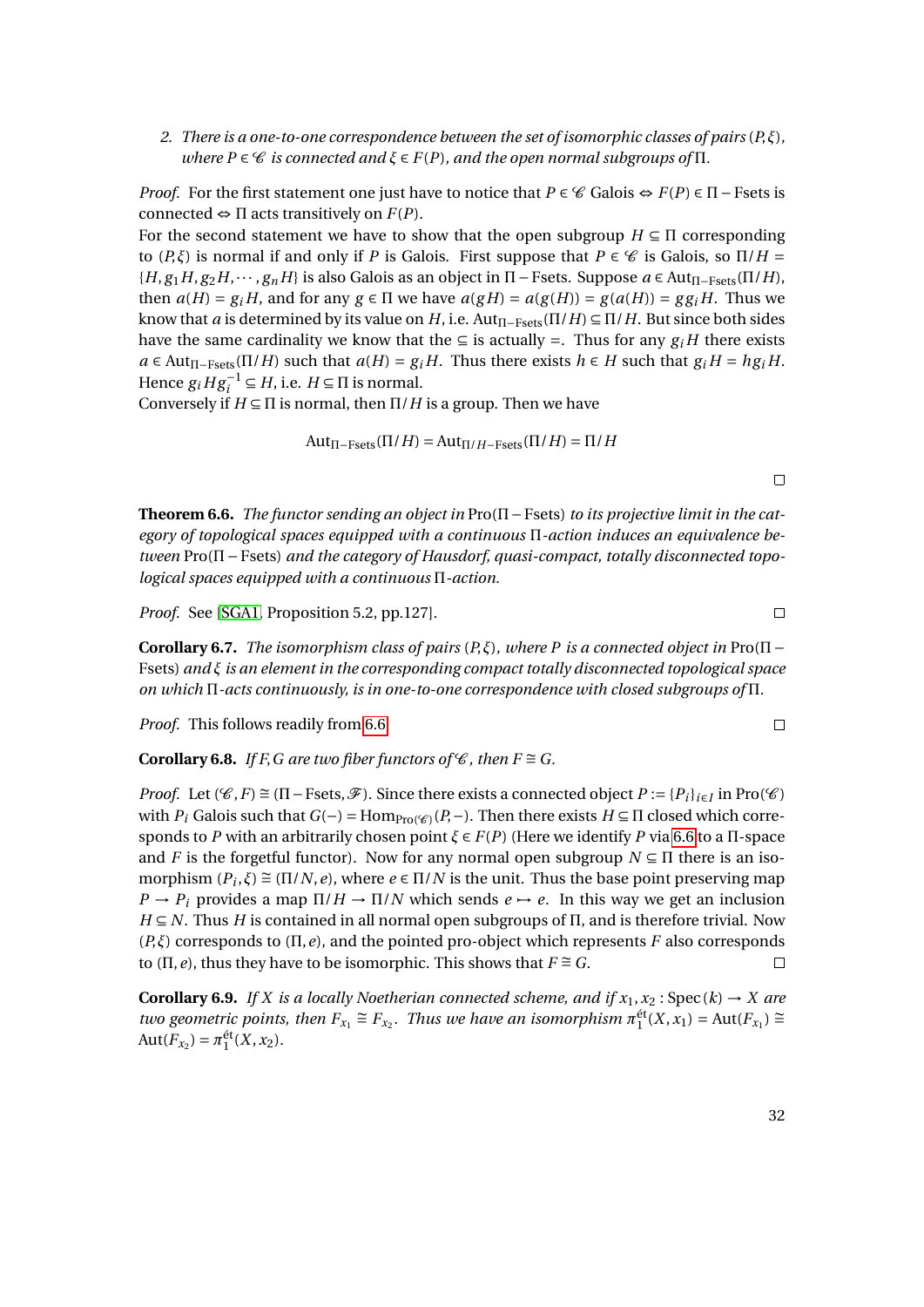**Proposition 6.10.** *If*  $(\mathscr{C}, F)$ ,  $(\mathscr{C}', F')$  are Galois categories, and if  $H : (\mathscr{C}, F) \to (\mathscr{C}', F')$  is a func*tor, then H induces a continuous map*  $\Pi_{(\mathscr{C},F)} \to \Pi_{(\mathscr{C}',F')}$ .

*Proof.* See [\[SGA1,](#page-1-0) Proposition 6.1, pp. 134].

**Theorem 6.11.** *(Riemann existence theorem) Let X be a normal connected scheme of finite type over* C*. Then the association*

$$
(Y \to X) \mapsto (Y^{an} \to X^{an})
$$

*induces an equivalence between*  $\mathbf{E}t(X)$  *and finite topological covers of*  $X^{an}$ *. Thus if* x *is a*  $\mathbb{C}$ *rational point of X, then*  $\pi_1^{\text{\'et}}(X, x)$  *is the profinite completion of the topological fundamental*  $group \pi_1^{\text{top}}$  $_{1}^{\text{top}}(X^{an},x)$ .

*Proof.* See Hartshorne's *Algebraic Geometry*, Appendix B, pp. 44, Theorem 3.2.  $\Box$ 

**Theorem 6.12.** Let  $f: X \to Y$  be a proper separable morphism with Y a locally Noetherian *connected scheme. Suppose that*  $\mathcal{O}_Y \to f_* \mathcal{O}_X$  *is an isomorphism. Then for any geometric point*  $x : \text{Spec}(k) \to X$  with  $y := f(x)$ , we have an exact sequence

$$
\pi_1^{\text{\'et}}(X_y, x) \to \pi_1^{\text{\'et}}(X, x) \to \pi_1^{\text{\'et}}(Y, y) \to 1
$$

*where*  $X<sub>y</sub>$  *is the fiber of f at y.* 

*Proof.* See [\[SGA1,](#page-1-0) Exposé X, Corollaire 1.4, pp. 263].

**Theorem 6.13.** *Let X be a geometrically connected k-scheme with a geometric point*

$$
x: \operatorname{Spec}(\bar{k}) \to X
$$

*Suppose that*  $X \times_k \overline{k}$  *is Noetherian. Then we have an exact sequence* 

$$
1 \to \pi_1^{\text{\'et}}(\bar{X}, \bar{x}) \to \pi_1^{\text{\'et}}(X, x) \to \pi_1^{\text{\'et}}(k, x) = \text{Gal}(k) \to 1
$$

*where*  $\bar{x}$  *is any lift of x.* 

*Proof.* See [\[SGA1,](#page-1-0) Exposé IX, Théorèm 6.1, pp. 253].

### 7 THE GROTHENDIECK TOPOLOGY, SITES, SHEAVES (30/11/2016)

In this section we fix a category  $E$ , and set  $\hat{E}$  the category of presheaves on  $E$ , i.e. the contravariant functors from *E* to the category of sets.

<span id="page-32-0"></span>**Definition 29.** A topology on *E* is an association, to each  $S \in E$  we associate a non-empty set *J*(*S*), which is the subset of the following set

 ${R \mid R \subseteq S}$  an inclusion in the category  $\hat{E}$ 

i.e. the set of sub presheaves of  $\underline{S}$ . The association  $S \rightarrow J(S)$  has to satisfy the following axioms:

 $\Box$ 

 $\Box$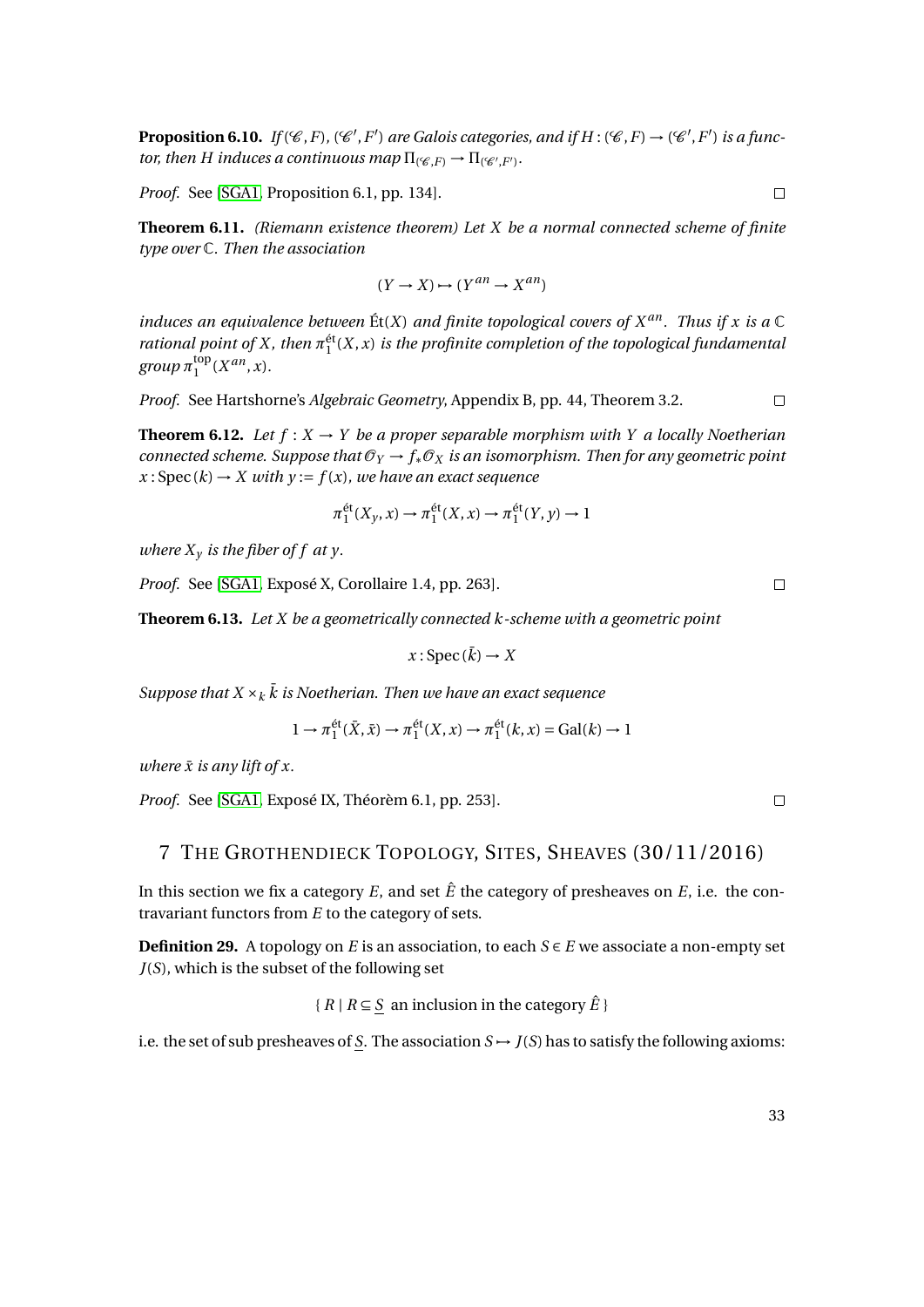- 1. For any arrow *T* → *S* ∈ *E* and any *R* ∈ *J*(*S*),  $\underline{T} \times_S R$  as a sub presheaf of  $\underline{T}$  is in *J*(*T*).
- 2. For any subsheaf  $R' \subseteq S$  and any  $R \subseteq S$  which is contained in  $J(S)$ , one has  $R' \in J(S)$  as long as for each  $\underline{T} \to R \subseteq \underline{S}$  (where  $T \in E$ ) the pullback  $\underline{T} \times_S R$  is  $J(T)$ .

We call an element of *J*(*S*) a refinement of *S*. We call the pair (*E*,*J*) a site.

**Lemma 7.1.** *(i) The intersection of two refinements of S is still a refinement;*

*(ii) A sub presheaf of S which contains a refinement of S is a refinement. In particular the biggest sub presheaf*  $S = S$  *is in J(S)*.

*Proof.* For (i) suppose that  $R_1, R_2 \in J(S)$ . Then for any  $\underline{T} \to R_2 \subseteq \underline{S}$  we have  $\underline{T} \times_S (R_1 \cap R_2) =$ *T* ×*S R*<sub>1</sub>. By [29](#page-32-0) axiom 1, *T* ×*S R*<sub>1</sub> is in *J*(*T*), and by 29 axiom 2, we have *R*<sub>1</sub> ∩ *R*<sub>2</sub> ∈ *J*(*S*). For (ii) suppose that  $R_1 \subseteq R$  and  $R_1 \in J(S)$ . We have for any  $\underline{T} \to R_1 \subseteq \underline{S}, \underline{T} \times_S R = \underline{T} \times_S R_1$ . By axiom (1)  $T \times_S R ∈ J(T)$  thus by axiom (2)  $R ∈ J(S)$ .  $\Box$ 

**Definition 30.** A pretopology on *E* is an association: To each  $S \in E$  we associate a set Cov(*S*) of covers of *S* whose elements are of the form  $\mathcal{S} = (S_i \rightarrow S)_{i \in I}$ . The association has to satisfy the following axioms

- 1. For any *S* ∈ *E*, any  $(S_i \rightarrow S)_{i \in I}$  ∈ Cov(*S*) and any *T* → *S* ∈ *E*, *T<sub>i</sub>* := *T* × *s S<sub>i</sub>* exist and  $(T_i \rightarrow T)_{i \in I}$  is in Cov(*T*).
- 2. If  $(S_i \to S)_{i \in I} \in Cov(S)$  and  $(S_{ij} \to S_i)_{i \in I} \in Cov(S_i)$ , then we have  $(S_{ij} \to S)_{i \in I, i \in I} \in Cov(S_i)$ Cov(*S*).
- 3. If  $S \in E$ , then  $ids : S = S$  is in Cov(S).

**Construction.** Given a cover  $(S_i \xrightarrow{u_i} S)_{i \in I} \in Cov(S)$  set  $u_i(\underline{S}_i) \subseteq \underline{S}$  the image of  $\underline{S}_i$  under  $u_i$ . Let  $R \subseteq \underline{S}$  be the union of  $u_i(\underline{S}_i)$  of all *i* inside  $\underline{S}$ . We collect all these  $R \subseteq \underline{S}$  which are defined by elements of Cov(*X*) and denote it by  $J'(S)$ . The association  $S \rightarrow J'(S)$  is in general not a topology for *E*. But we take the smallest topology *J* on *E* containing  $J'(S)$  for each  $S \in E$  and call it the topology generated by the pretopology Cov.

- **Example 7.2.** 1. Let *X* be a topological space. Let *E* be the category of open subsetes  $U \subseteq X$  with inclusions as morphisms. For each  $U \in E$ , a cover of *U* is just a familiy of open subsets  $U_i \subseteq U$  such that  $\cup_{i \in I} U_i = U$ .
	- 2. Let *X* be a scheme. Let *E* be the category of étale morphisms  $U \rightarrow X$  with maps of *X*-schemes as morphisms. For each  $U \rightarrow X \in E$ , a cover of  $U \rightarrow X$  is just a familiy of arrows



such that  $\bigcup_{i \in I} u_i(U_i) = U$ .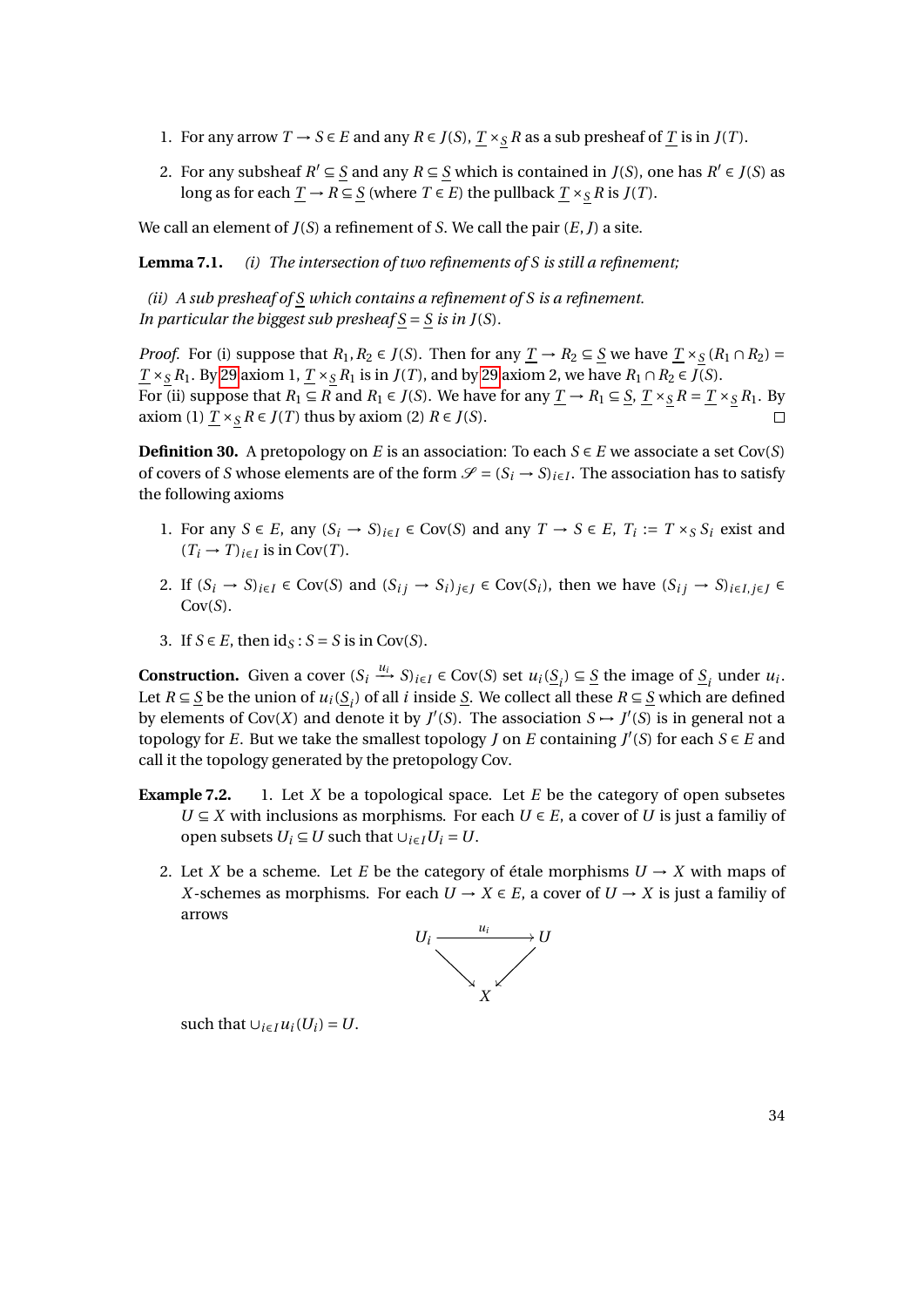**Definition 31.** Let  $(E, J)$  be a site, and let  $F \in \hat{E}$  be a presheaf. We call F a sheaf (resp. a separated presheaf) if for all  $S \in E$  and all  $R \in J(S)$  the natural morphism

$$
\text{Hom}_{\hat{E}}(\underline{S}, F) \to \text{Hom}_{\hat{E}}(R, F)
$$

is an isomorphism (resp. injective).

<span id="page-34-0"></span>**Proposition 7.3.** *Let*  $F \in \hat{E}$  *be a presheaf. For all*  $S \in E$ *, let*  $J(S)$  *be the set of sub presheaves of*  $R \subseteq S$  *such that for any*  $T \rightarrow S$  *the natural map* 

$$
\text{Hom}_{\hat{E}}(\underline{T}, F) \to \text{Hom}_{\hat{E}}(\underline{T} \times_{\underline{S}} R, F)
$$

*is an isomorphism (resp. injective). Then the association*  $S \rightarrow J(S)$  *is a topology on E.* 

*Proof.* The axiom 1 of [29](#page-32-0) follows from the construction, so we only have to show axiom 2. Axiom 2 follows from the following lemma:

**Lemma 7.4.** *(a) If*  $R_1 \subseteq R_2 \subseteq S$ *, if for any*  $\underline{T} \rightarrow R_2 \subseteq S$  *we have*  $\underline{T} \times_S R_1 \in J(T)$  *and*  $R_2 \in J(S)$ *.* 

*(b) If*  $R_1$  ⊆  $R_2$  ⊆ *S, and if*  $R_1$  ∈ *J*(*S*)*, then*  $R_2$  ∈ *J*(*S*)*.* 

*Proof.* Let's prove (a), (b) simultaneously. Note that for both (a) and (b) we have for any  $T \rightarrow$ *R*2, the following morphism

$$
\operatorname{Hom}_{\hat{E}}(\underline{T},F)\to \operatorname{Hom}_{\hat{E}}(\underline{T}\times_{\underline{S}} R_1,F)=\operatorname{Hom}_{\hat{E}}(\underline{T}\times_{R_2} R_1,F)
$$

is an isomorphism (resp. injective). This would imply that the natural map

$$
\lambda: \text{Hom}_{\hat{E}}(R_2, F) \to \text{Hom}_{\hat{E}}(R_1, F)
$$

is an isomorphism (resp. injective). For example, let's prove that  $\lambda$  is injective. Suppose *a*, *b* ∈ Hom<sub>*Ê*</sub>(*R*<sub>2</sub>, *F*) be two different elements. Since *a* ≠ *b*, there exist *T* ∈ *E* and *x* ∈ *R*(*T*) such that  $a(x) \neq b(x)$ . By Yoneda's Lemma *x* corresponds to a map  $x^*$ : Hom<sub> $\hat{E}(R_2, F) \to \text{Hom}_{\hat{E}}(\underline{T}, F)$ </sub> which sends  $a, b$  to the functors that correspond to  $a(x), b(x)$ . Now look at the commutative diagram

$$
\text{Hom}_{\hat{E}}(R_2, F) \xrightarrow{\lambda} \text{Hom}_{\hat{E}}(R_1, F)
$$
\n
$$
\downarrow^{x^*} \qquad \qquad \downarrow^{x^*} \qquad \downarrow^{x^*}
$$
\n
$$
\text{Hom}_{\hat{E}}(\underline{T}, F) \xrightarrow{\cong} \text{Hom}_{\hat{E}}(\underline{T} \times_{R_2} R_1, F)
$$

Since  $a(x) \neq b(x)$ ,  $x^*(a) \neq x^*(b)$ . Thus  $\phi \circ \lambda(a) \neq \phi \circ \lambda(b)$ . So we have  $\lambda(a) \neq \lambda(b)$ . Now look at the diagram



Since  $\lambda$  is an isomorphism  $\alpha$  is an isomorphism iff  $\beta$  is an isomorphism. Note that our argument is stable by base change. Thus  $R_1 \in J(S)$  iff  $R_1 \in J(S)$  for both (a) and (b).  $\Box$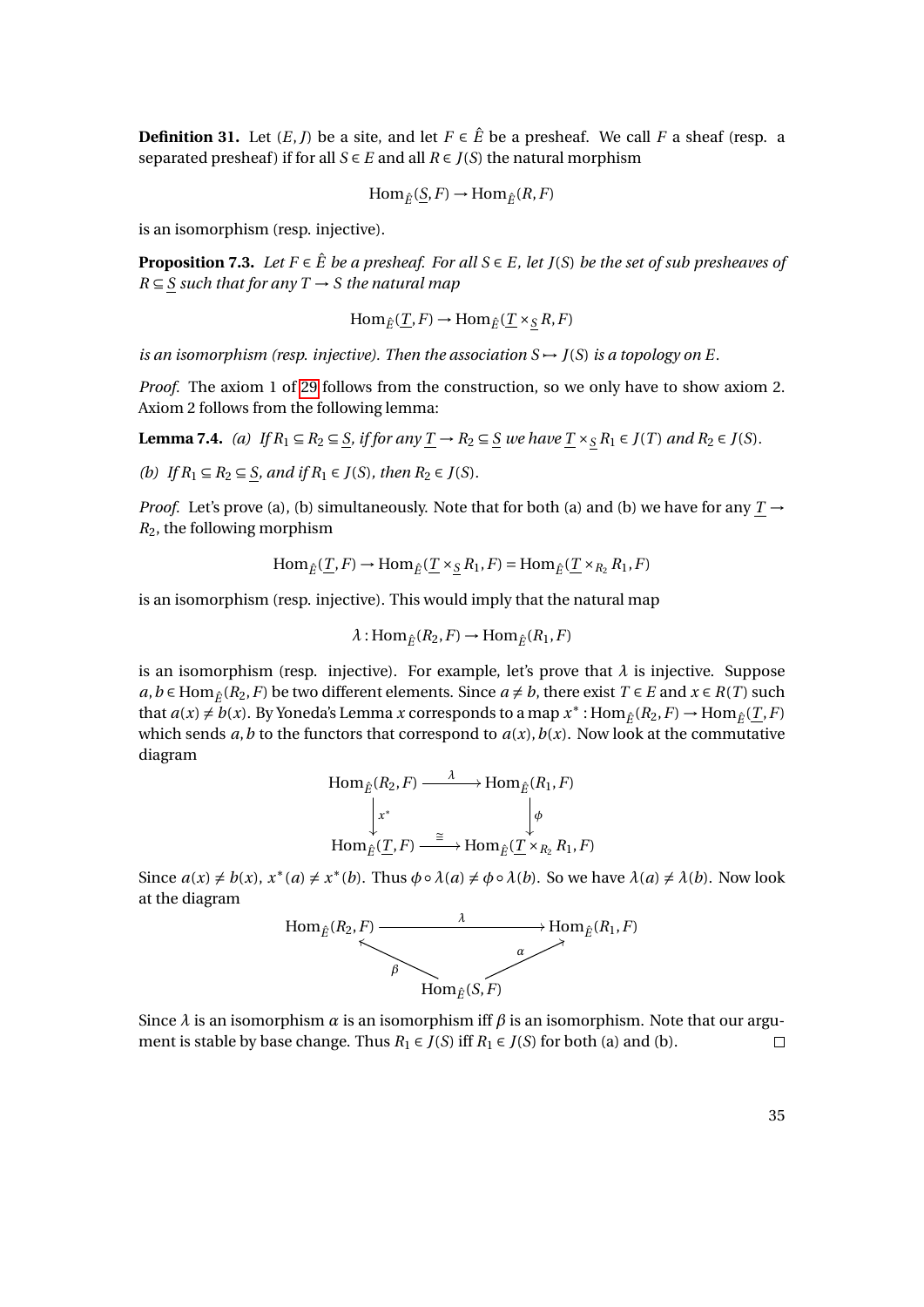For the proposition, we take  $R \cap R' \subseteq R$  and  $R' \cap R \subseteq R'$ . Claim (a) implies that  $R \cap R' \in J(S)$ , claim (b) then implies that  $R' \in J(S)$ .  $\Box$ 

**Corollary 7.5.** *Let* Cov *be a pretopology on E, and let*  $F \in \hat{E}$ *. We have* F *is a sheaf (resp. separated presheaf) on E if and only if for all cover*  $\mathcal{S} := (S_i \rightarrow S)_{i \in I}$  *the sequence* 

$$
(*) \qquad F(S) \to \Pi_{i \in I} F(S_i) \Longrightarrow \Pi_{i,j \in I} F(S_i \times_S S_j)
$$

*is exact.*

*Proof.* Let's just prove the sheaf case because the other case is actually the same. Let *R* ⊆ *S* be the sub presheaf corresponding to the cover  $\mathcal{S}$ . Then we have an exact sequence

$$
\text{Hom}(R, F) \to \Pi_{i \in I} \text{Hom}(\underline{S}_i, F) \rightrightarrows \Pi_{i,j \in I} \text{Hom}(S_i \times_S S_j, F)
$$

By Yoneda lemma we have that  $(*)$  is exact iff  $Hom(R, F) = Hom(S, F)$ . Thus  $(*)$  is exact iff all elements in  $J'(S)$  are contained in the topology constructed in [7.3,](#page-34-0) but the last condition is equivalent to that the topology generated by Cov is contained in the topology constructed in [7.3,](#page-34-0) i.e. *F* is a sheaf on the topology generated by *E*.  $\Box$ 

**Corollary 7.6.** *If* { $F_i$ }<sub>*i*∈*I*</sub> *is a collection of elements of*  $\hat{E}$ *, then the association* 

$$
S \rightarrow J(S) := \{ R \subseteq \underline{S} | \forall T \rightarrow S, \text{Hom}(\underline{T} \times_S R, F_i) \xrightarrow{\cong} \text{Hom}(\underline{T}, F_i) \text{ for all } i \}
$$

*defines a topology on E. In particular, if F<sup>i</sup> are taken to be the collection of all representable presheaves on E, then the resulting topology is called the canonical topology on E.*

*Proof.* Clear.

**Theorem 7.7.** *Let*  $(E, J)$  *be a site. Let*  $\tilde{E} \subseteq \hat{E}$  *be the full subcategory consisting of presheaves which are sheaves. Then the forgetful functor*  $i : E \to \hat{E}$  *admits a left adjoint a*:  $\hat{E} \to \tilde{E}$  which is *compatible with finite projective limits.*

*Proof.* For a proof we refer to [\[SGA4,](#page-1-1) Exposé II, §3]. But we actually recommend a proof in the case when *J* comes from a pretopology Cov. One can find the details of the proof in [Notes](http://homepage.sns.it/vistoli/descent.pdf) [on Grothendieck topologies, fibered categories and descent theory,](http://homepage.sns.it/vistoli/descent.pdf) 2.3.7, pp. 39. Note that by exercise 10.5 any topology comes from a pretopology. Thus this proof does not reduce the generality.  $\Box$ 

### 8 TOPOI (07/12/2016)

In this section we fix the following notations: If  $\mathscr C$  is a category, we denote  $\hat{\mathscr C}$  the category presheaves on  $\mathscr{C}$ . In  $(\mathscr{C}, I)$  is a site, we denote  $\tilde{\mathscr{C}}$  the category of sheaves on  $(\mathscr{C}, I)$ . We have natural functors  $\eta : \mathscr{C} \to \hat{\mathscr{C}}$  sending an object to a representable presheaf. There is also a functor  $i: \tilde{\mathscr{C}} \to \hat{\mathscr{C}}$  and a functor  $a: \hat{\mathscr{C}} \to \tilde{\mathscr{C}}$ , the forgetful functor and the sheafification functor, which are adjoint to each other.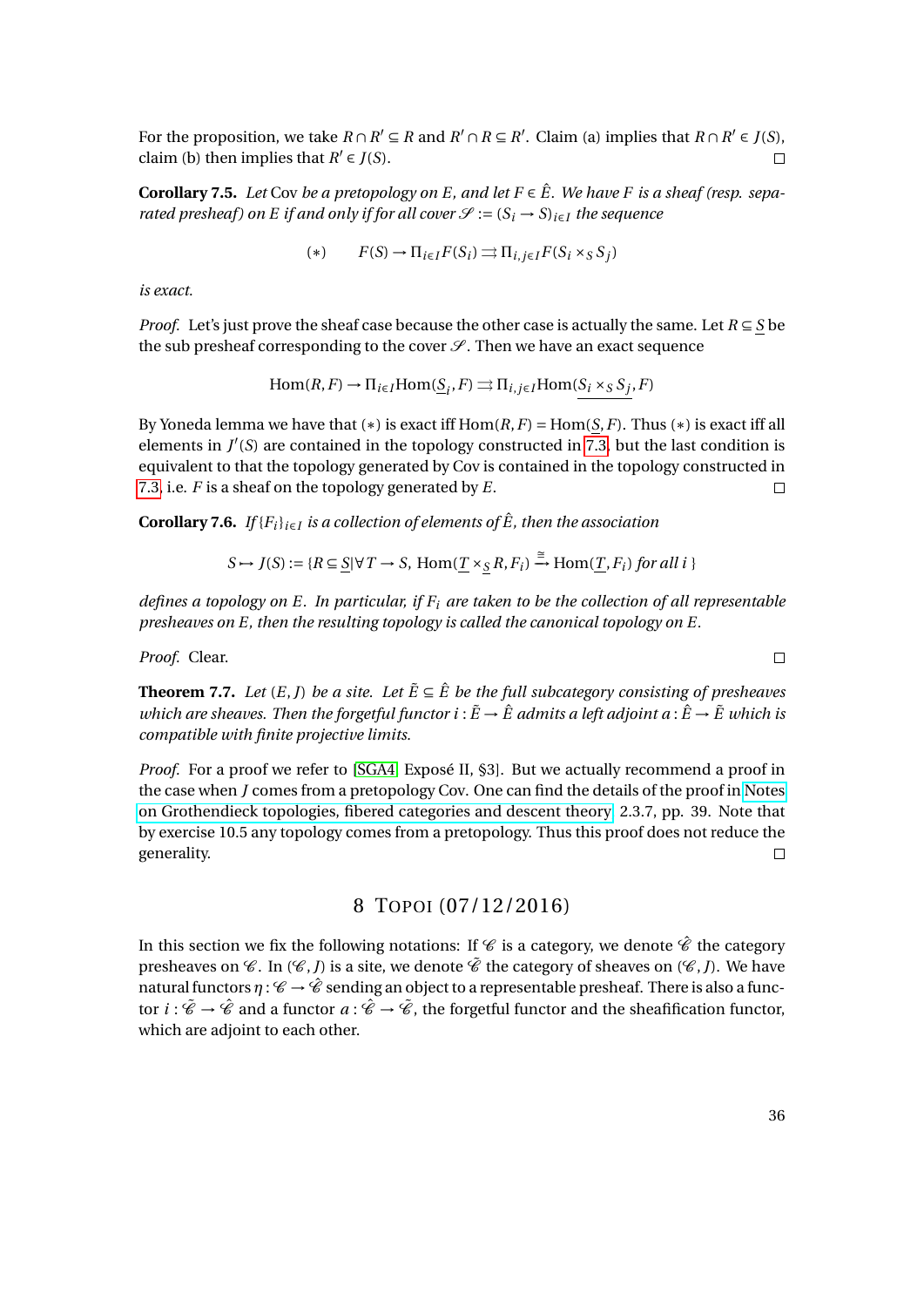**Definition 32.** Let *X*, *Y* be two sites. A functor  $f^{-1}: Y \to X$  is called continuous if for any  $\mathscr{F} \in \tilde{X}$  the presheaf  $\tilde{f}_* \mathscr{F} \in \tilde{Y}$  which is defined as  $\tilde{\mathscr{F}} \circ f^{-1}$  is a sheaf.

**Proposition 8.1.** Suppose that  $f^{-1}: Y \to X$  is a functor. Then the functor  $\hat{f}_* : \hat{X} \to \hat{Y}$  sending  $\mathscr{F} \mapsto \mathscr{F} \circ f^{-1}$  has a left adjoint  $\hat{f}^*$ .

*Proof.* Define  $\hat{f}^*$ :  $\hat{Y} \to \hat{X}$  as follows. Given  $U \in X$  we define the category  $I_U$  to be the category of pairs  $(U', \phi)$  with  $U' \in Y$  and  $\phi: U \to f^{-1}(U')$ . A morphism between two objects  $(U_1, \phi_1) \to$  $(U_2, \phi_2)$  consists of a morphism  $a: U_1 \rightarrow U_2$  in *Y* and a commutative diagram



Given  $\mathscr{F} \in \hat{Y}$  we define  $\hat{f}^* \mathscr{F}$  to be the association  $U \mapsto \underline{\lim}_{i \in I_U} \mathscr{F}(U_i)$ , where  $i = (U_i, \phi_i)$ . Now consider  $a: U \rightarrow V$  in *Y*. We want to define

$$
\hat{f}^* \mathscr{F}(V) = \lim_{i \in I_V} \mathscr{F}(V_i) \longrightarrow \lim_{i \in I_U} \mathscr{F}(V_i) = \hat{f}^* \mathscr{F}(U)
$$

This is obtained as follows. Given an index  $(V_i, \phi_i) \in I_V$ , we obtain an index  $(V_i, \phi_i \circ a) \in I_U$ . This index induces a map of sets  $\mathscr{F}(V_i) \longrightarrow \lim_{i \in I_U} \mathscr{F}(U_i)$ . If we have a morphism  $(V_{i_1}, \phi_{i_1}) \rightarrow$  $(V_{i_2}, \phi_{i_2})$ , then there is a commutative diagram



that is a morphism  $(V_{i_1}, \phi_{i_1} \circ a) \to (V_{i_2}, \phi_{i_2} \circ a)$  in  $I_U$ . Thus we have a commutative diagram

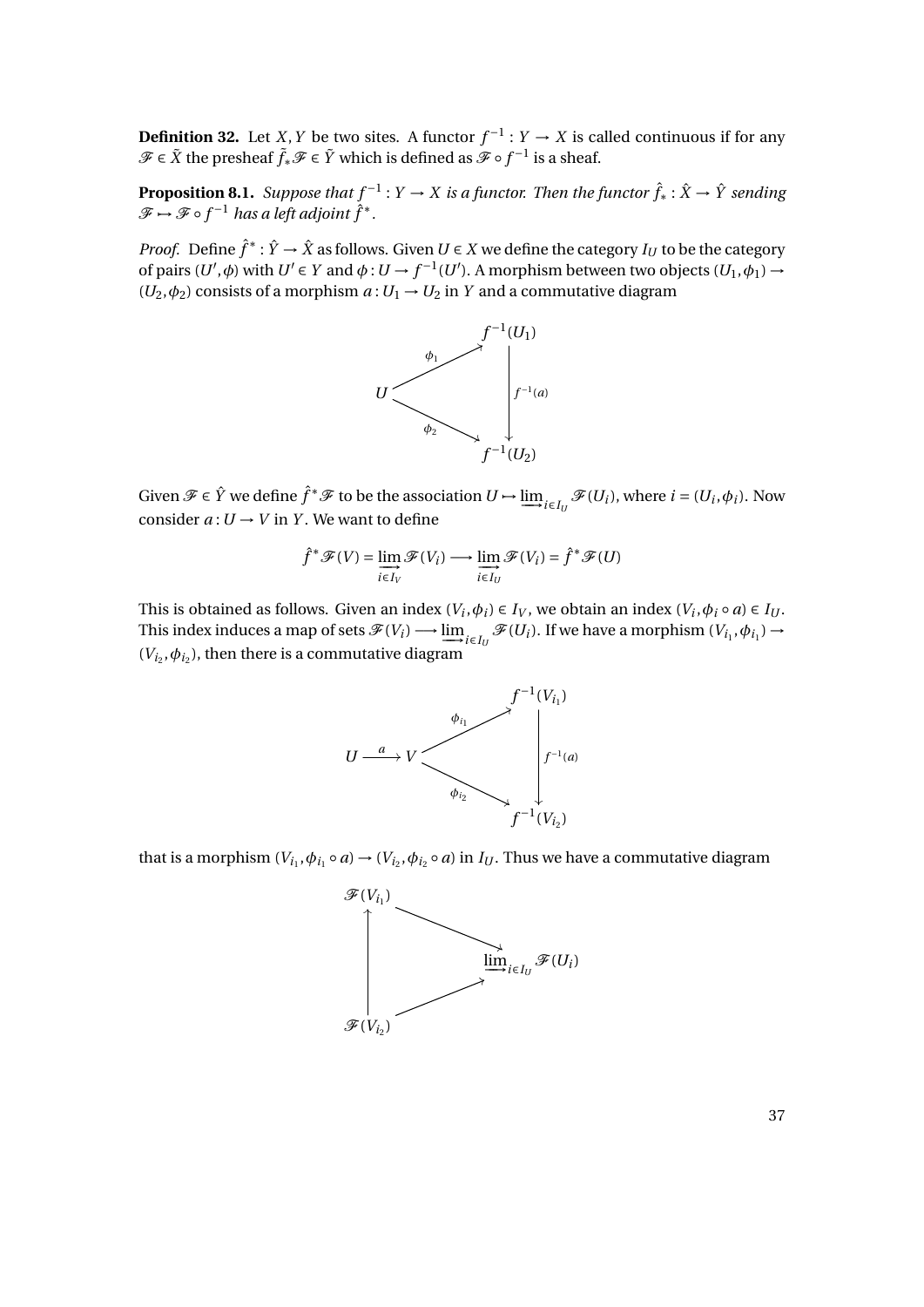This induces the desired map by the universal property of the inductive limit. Thus  $\hat{f}^*\mathscr{F} \in \hat{X}$ . Now let's show the adjointness. First consider  $V \in Y$  then  $(V, id_{f^{-1}(V)}) \in I_{f^{-1}(V)}$ , where  $id_{f^{-1}(V)}$ :  $f^{-1}(V) \stackrel{=}{\rightarrow} f^{-1}(V)$ . This index defines a map  $\mathscr{F}(V) \longrightarrow \hat{f}^* \mathscr{F}(f^{-1}(V)) = \lim_{i \in I_{f^{-1}(V)}} \mathscr{F}(V_i)$ . If we have  $a: U \rightarrow V$ , the diagram



induces the commutative diagram

$$
\mathscr{F}(V) \longrightarrow \hat{f}^* \mathscr{F}(f^{-1}(V)) = \underline{\lim}_{i \in I_{f^{-1}(V)}} \mathscr{F}(V_i)
$$
\n
$$
\downarrow \qquad \qquad \downarrow \qquad \qquad \downarrow
$$
\n
$$
\mathscr{F}(U) \longrightarrow \hat{f}^* \mathscr{F}(f^{-1}(U)) = \underline{\lim}_{i \in I_{f^{-1}(U)}} \mathscr{F}(U_i)
$$

Thus we get a map  $\psi: \mathscr{F} \to \hat{f}_* \hat{f}^* \mathscr{F}$ . Given  $\mathscr{G} \in \hat{X}$ ,  $U \in X$ ,  $(U', \phi) \in I_U$ , there is a morphism  $\mathscr{G}(f^{-1}(U')) \to \mathscr{G}(U)$  which is induced by  $\phi$ , and if we have  $(U_1, \phi_1) \to (U_2, \phi_2) \in I_U$ , then there will be a commutative diagram



Thus we have a unique map  $\underline{\lim}_{i \in I_U} \mathscr{G}(f^{-1}(U_i)) = \underline{\lim}_{i \in I_U} \hat{f}_* \mathscr{G}(U_i) \to \mathscr{G}(U)$ . If  $a: U \to V$  is a morphism in *X*, then we have a commutative diagram



38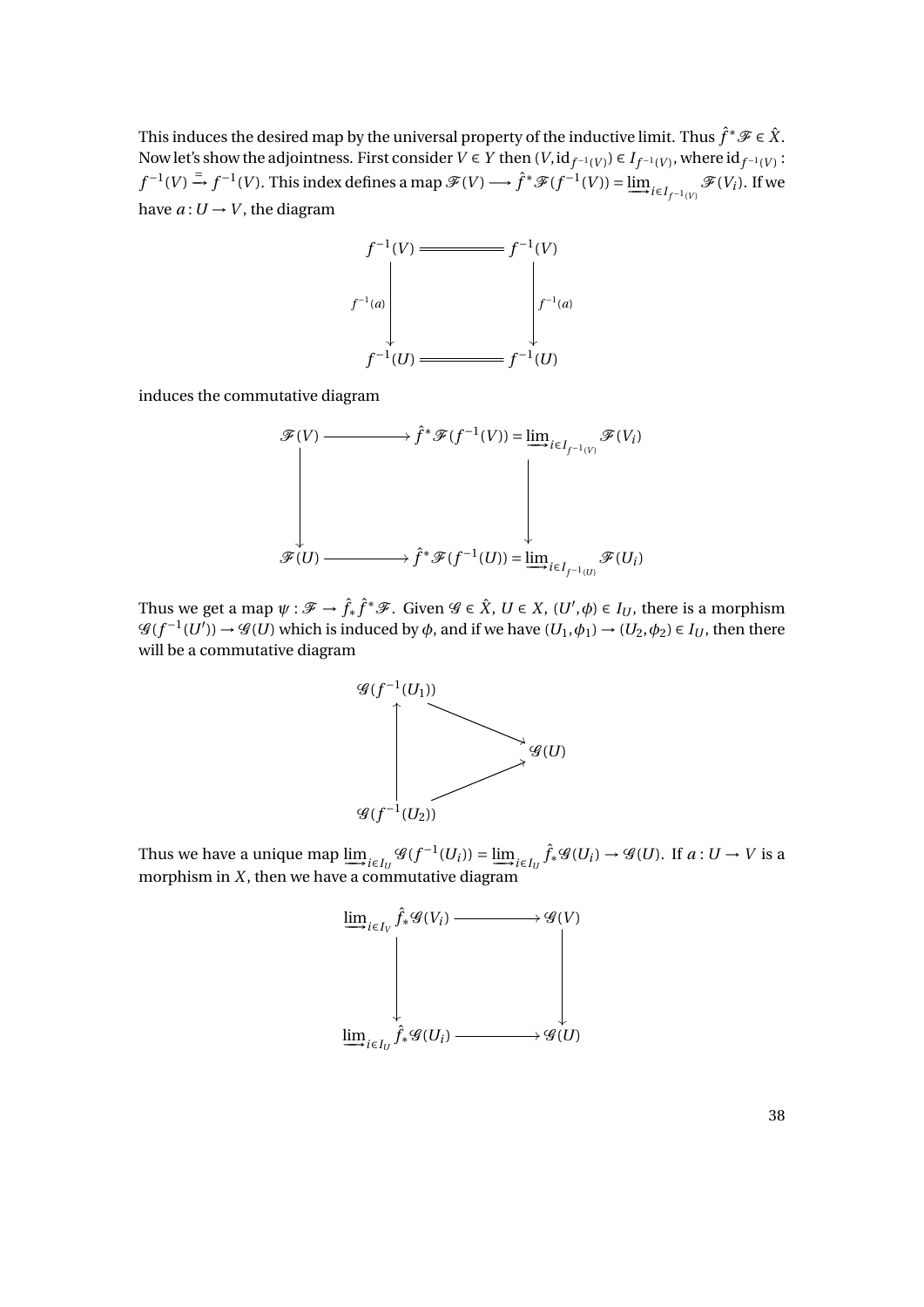In this way we get a map  $\varphi$  :  $\hat{f}^* \hat{f}_*{\mathscr G} \to {\mathscr G}.$  Now we get maps

$$
\lambda_1: \text{Hom}_{\hat{X}}(\hat{f}^* \mathcal{F}, \mathcal{G}) \to \text{Hom}_{\hat{Y}}(\mathcal{F}, \hat{f}_* \mathcal{G}) \qquad (\hat{f}^* \mathcal{F} \to \mathcal{G}) \to (\mathcal{F} \xrightarrow{\psi} \hat{f}_* \hat{f}^* \mathcal{F} \to \hat{f}_* \mathcal{G})
$$
  

$$
\lambda_2: \text{Hom}_{\hat{Y}}(\mathcal{F}, \hat{f}_* \mathcal{G}) \to \text{Hom}_{\hat{X}}(\hat{f}^* \mathcal{F}, \mathcal{G}) \qquad (\mathcal{F} \to \hat{f}_* \mathcal{G}) \to (\hat{f}^* \mathcal{F} \to \hat{f}^* \hat{f}_* \mathcal{G} \xrightarrow{\psi} \mathcal{G})
$$

One checks that  $\lambda_1 \circ \lambda_2$  and  $\lambda_2 \circ \lambda_1$  are identities, so they are isomorphisms.

**Theorem 8.2.** *Suppose that*  $f^{-1}: Y \to X$  *is a continuous functor between two sites. Then the*  $f$ unctor  $\tilde{f}_* : \tilde{X} \to \tilde{Y}$  sending  $\mathscr{F} \mapsto \mathscr{F} \circ f^{-1}$  has a left adjoint  $\tilde{f}^* .$ 

*Proof.* Given  $\mathcal{F} \in \tilde{Y}$  we define  $\tilde{f}^* \mathcal{F} := a\hat{f}^* i(\mathcal{F})$ . Now by the adjointness of *a*, *i* and  $\hat{f}^*$ ,  $\hat{f}_*$  we have the following equations

$$
\text{Hom}_{\tilde{X}}(a\hat{f}^*i(\mathcal{F}), \mathcal{G}) = \text{Hom}_{\hat{X}}(\hat{f}^*i(\mathcal{F}), i(\mathcal{G}))
$$
\n
$$
= \text{Hom}_{\hat{Y}}(i(\mathcal{F}), \hat{f}_*i(\mathcal{G}))
$$
\n
$$
= \text{Hom}_{\hat{Y}}(i(\mathcal{F}), i(\tilde{f}_*\mathcal{G}))
$$
\n
$$
= \text{Hom}_{\tilde{Y}}(\mathcal{F}, \tilde{f}_*\mathcal{G})
$$

which finishes the proof.

**Definition 33.** Let *X*,*Y* be two sites. A *morphism of sites*

$$
f: X \to Y
$$

consists of a continuous functor  $f^{-1}: Y \to X$  such that  $\tilde{f}_* : \tilde{X} \to \tilde{Y}$  admits a left adjoint  $\tilde{f}^*$  :  $\tilde{Y} \rightarrow \tilde{X}$  which commutes with finite projective limits.

**Lemma 8.3.** *If*  $\mathcal{F} \in \hat{Y}$ , then we have  $a\hat{f}^*(\mathcal{F}) = \tilde{f}^*a(\mathcal{F})$ .

*Proof.* Let  $\mathcal{G} \in \tilde{X}$ . We have the following equations

$$
\text{Hom}_{\tilde{X}}(\tilde{f}^*a(\mathcal{F}), \mathcal{G}) = \text{Hom}_{\tilde{Y}}(a(\mathcal{F}), \tilde{f}_*(\mathcal{G}))
$$
\n
$$
= \text{Hom}_{\hat{Y}}(\mathcal{F}, i(\tilde{f}_*\mathcal{G}))
$$
\n
$$
= \text{Hom}_{\hat{Y}}(\mathcal{F}, \hat{f}_*i(\mathcal{G}))
$$
\n
$$
= \text{Hom}_{\hat{Y}}(\hat{f}^*\mathcal{F}, i(\mathcal{G}))
$$
\n
$$
= \text{Hom}_{\tilde{Y}}(a\hat{f}^*\mathcal{F}, \mathcal{G})
$$

which finish the proof.

**Lemma 8.4.** *If*  $f: X \rightarrow Y$  *is a morphism of sites, then we have a commutative diagram:* 

$$
\begin{array}{ccc}\nX & \xrightarrow{a\eta} & \tilde{X} \\
f^{-1} & & \uparrow \hat{f}^* \\
Y & \xrightarrow{a\eta} & \tilde{Y}\n\end{array}
$$

39

 $\Box$ 

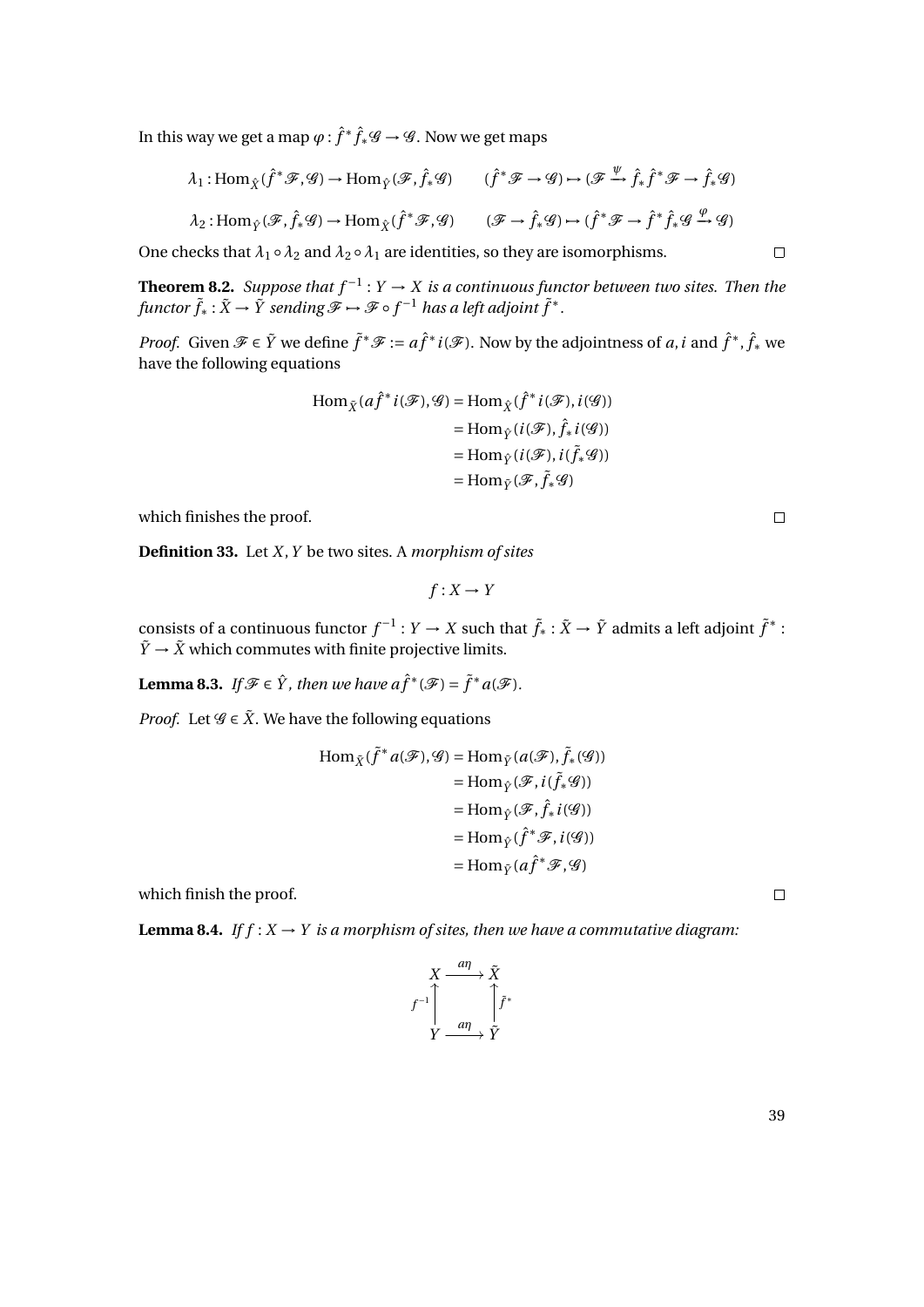*Proof.* Let  $V \in Y$ . We have  $V \in \hat{Y}$ . For any  $\mathscr{G} \in \tilde{X}$  we have the following equations.

$$
\begin{aligned} \text{Hom}_{\tilde{X}}(\tilde{f}^*a(\underline{V}), \mathcal{G}) &= \text{Hom}_{\tilde{X}}(a(\hat{f}^*(\underline{V})), \mathcal{G}) \\ &= \text{Hom}_{\hat{X}}(\hat{f}^*(\underline{V}), i(\mathcal{G})) \\ &= \text{Hom}_{\hat{Y}}(\underline{V}, \hat{f}_*i(\mathcal{G})) \\ &= \hat{f}_*i(\mathcal{G})(V) \\ &= \mathcal{G}(f^{-1}(V)) \\ &= \text{Hom}_{\hat{X}}(\underline{f^{-1}(V)}, i(\mathcal{G})) \\ &= \text{Hom}_{\tilde{X}}(a(\underline{f^{-1}(V)}), \mathcal{G}) \end{aligned}
$$

Thus we have  $\tilde{f}^* a(\eta(V)) = a(\eta(f^{-1}(V)))$ , and this finishes the proof.

- **Example 8.5.** 1. Let  $f : X \to Y$  be a map of topological spaces. Let  $E_X$  (resp.  $E_Y$ ) be the category of opens of *X* (resp. *Y*). Then we have a map  $f^{-1}: E_Y \to E_X$  sending  $V \in E_Y$  to *f*<sup>-1</sup>(*V*). It is obviously continuous and hence admits a left adjoint. See Exercise 11 that this defines a morphism of sites.
	- 2. Let *f* : *X* → *Y* be a map of schemes. Then the pullback functor  $f^{-1}$  :  $Y_{\text{\'et}}$  →  $X_{\text{\'et}}$  defines a continuous functor. Thus we get a pair of adjoint functors. See Exercise 11 that this defines a morphism of sites.

**Definition 34.** A site is called *standard* if it is coarser than the canonical topology and finite fibred products exist in the category.

**Theorem 8.6.** *Let T be a category, then the following are equivalent.*

- *1. There exists a site*  $(E, J)$  *such that*  $T \cong \tilde{E}$ *.*
- *2. There exists a standard a site*  $(E, J)$  *such that*  $T \cong \tilde{E}$ *.*
- *3. Equip T with its canonical topology T becomes a site in which all the sheaves are representable.*
- *4. Equip T with its canonical topology T becomes a site, and it satisfies the following axioms*
	- *a) Projective limits exist.*
	- *b) Direct sums exist and are universal and disjoint.*
	- *c) All equivalence relations are effective and universal.*

*Proof.* For an explaination of the terminologies see [\[Gir,](#page-0-1) 2.6.2, pp. 8]. For a proof the theorem see [\[SGA4,](#page-1-1) Exposé IV, §1].  $\Box$ 

**Definition 35.** A category *T* is called a topos if it satisfies one of the above four conditions.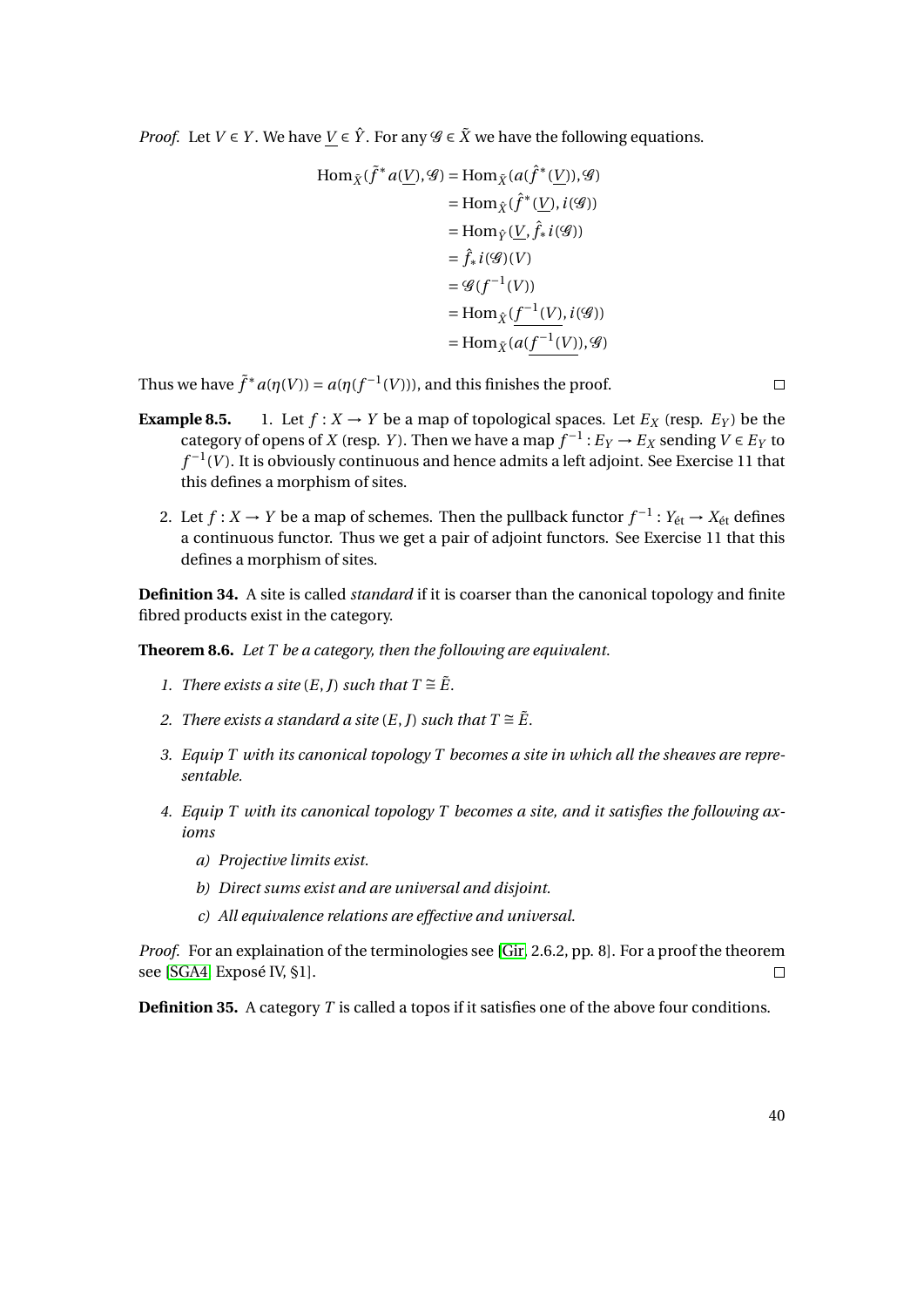**Theorem 8.7.** *Let E be a category. Then there exists a bijection between the topologies on E and the full subcategory i* :  $T \subseteq \hat{E}$  which is a topos such that the inclusion i admits a left adjoint *which commutes with finite projective limits.*

*Proof.* We have seen the association in the two directions. If we have a topology *J* on *E*, then *T* :=  $\overline{E}$  ⊆  $\overline{E}$ . If we have a topos with the embedding, then we take the finest topology so that all the presheaves in *T* are sheaves.  $\Box$ 

**Theorem 8.8.** Let X, Y be topoi, and let  $f * : Y \to X$  a functor. Then the following are equiva*lent.*

- *1. The functor f* <sup>∗</sup> *commutes with finite projective limit and arbitrary colimits.*
- *2. The functor f* <sup>∗</sup> *commutes with finite projective limit and has a right adjoint.*

**Definition 36.** A *morphism of topoi*  $X \to Y$  is a pair of adjoint functors  $(f^*, f^*)$  such that  $f^*$ commutes with finite projective limits.

# 9 RINGED TOPOI (14/12/2016)

Let *T* be a topos. Then by definition there is a site  $(E, J)$  and *T* is equivalent to  $\tilde{E}$ . The category  $\tilde{E}$  is the sheaf of sets on  $(E, J)$ . Now we are going to define sheaves of abelian groups and sheaf of rings. It turns out that once  $\tilde{E}$  is fixed the category of sheaves of abelian groups or rings does not depend on (*E*,*J*) any more.

**Definition 37.** Let  $\mathscr C$  be a category which admits finite projective limits. An object  $\mathscr O \in \mathscr C$ is called a ring object if there are operations  $m, a : \mathcal{O} \times \mathcal{O} \to \mathcal{O}$ , a zero morphism  $o : pt \to \mathcal{O}$ , a unit  $u : pt \to \mathcal{O}$ , and an additive inverse  $i : \mathcal{O} \to \mathcal{O}$ . The morphisms  $(m, a, o, u, i)$  subject to the unique axioms so that when we see  $\mathcal O$  as an object  $\mathcal O \in \mathcal C$  it becomes a presheaf of rings on  $\mathscr C$  with respect to  $(m, a, o, u, i)$ . The ringed objects of  $\mathscr C$  form a category in which a morphism between two ringed objects  $(\mathcal{O}_1, m_1, a_1, o_1, u_1, i_1), (\mathcal{O}_2, m_2, a_2, o_2, u_2, i_2)$  is just a morphism  $\mathcal{O}_1 \rightarrow \mathcal{O}_2$  in  $\mathcal C$  which is compatible with all the prescribed morphisms. We use Ring( $\mathscr{C}$ ) to denote the category of ring objects in  $\mathscr{C}$ . Similarly one can define group (resp. abelian group) objects in  $\mathscr{C}$ .

**Definition 38.** Let *T* be a topos, and let  $\mathcal{O} \in \text{Ring}(T)$ . We call the pair  $(T, \mathcal{O})$  a ringed topos.

**Example 9.1.** 1. If *T* is the category of sets, then  $\text{Ring}(T)$  is the category of rings.

- 2. If  $(E, J)$  is a site, then the constant functor  $A \rightarrow \mathbb{Z}$  for all  $A \in E$  defines a constant presheaf of rings on *E*. The associated sheaf  $\mathcal{O}_{\mathbb{Z}}$  with all its multiplication, addition, 0, unit, inverse structures is a ring object in  $\tilde{E}$ . The pair  $(\tilde{E}, \mathcal{O}_{\mathbb{Z}})$  is a ringed topos.
- 3. If  $(X, \mathcal{O}_X)$  is a ringed space, then this is a ringed topos.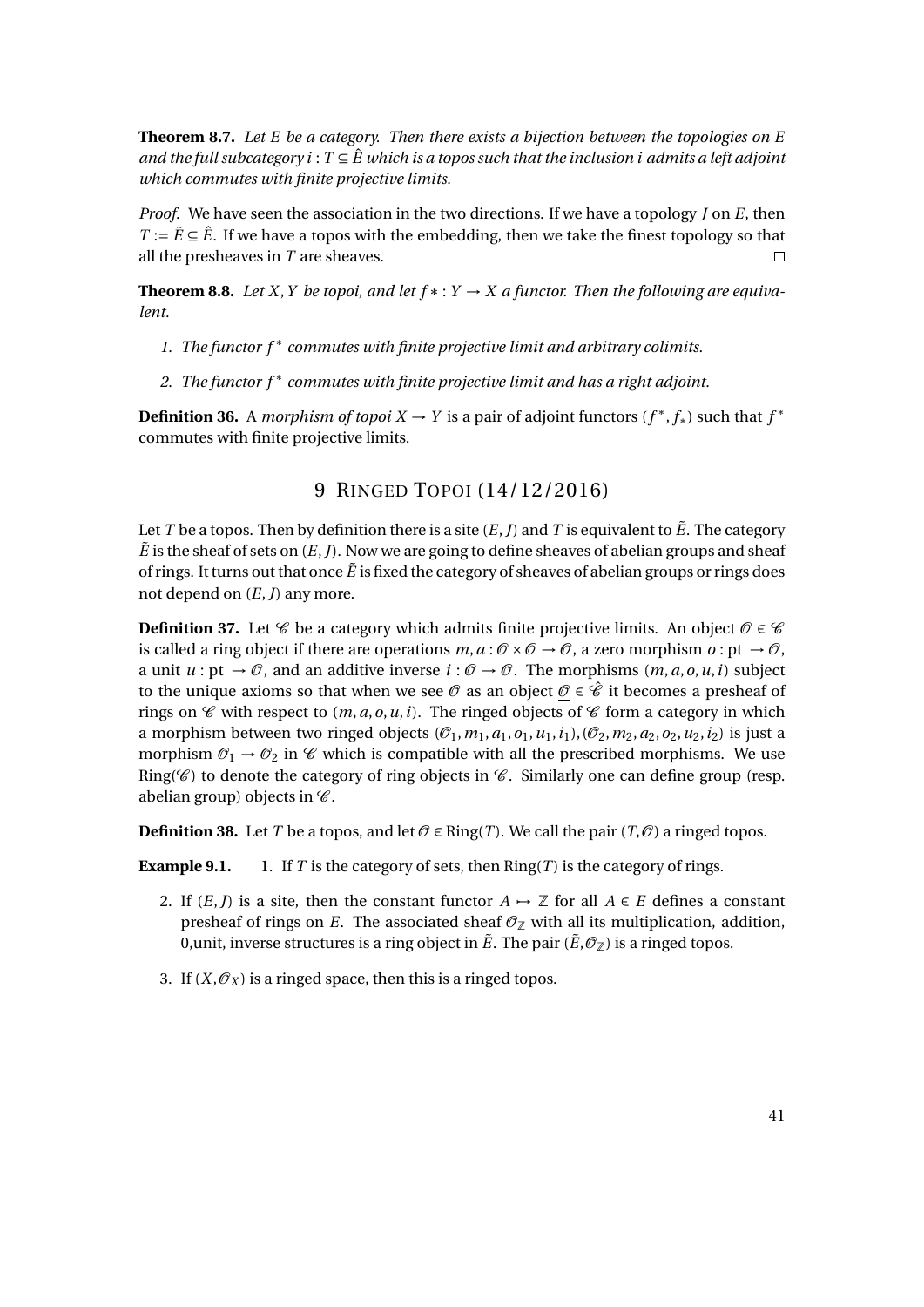**Definition 39.** Let  $\mathscr{C}$  be a category which admits finite projective limits. Let  $\mathscr{O}$  be a ringed object in  $\mathscr C$ . We define an  $\mathscr O$ -module object an abelian group object  $\mathscr F$  in  $\mathscr C$  together with a morphism  $\rho : \mathcal{O} \times \mathcal{F} \to \mathcal{F}$  such that for each  $U \in \mathcal{C}$ ,  $\mathcal{F}(U)$  is a module under the ring  $\mathcal{O}(U)$ with the action  $\rho(U)$ . If  $(T,\mathcal{O})$  is a ringed topos, then an  $\mathcal{O}$ -module is just an  $\mathcal{O}$ -module object in *T*. A morphism between two  $\mathcal{O}$ -module objects ( $\mathcal{F}, \rho_1$ ), ( $\mathcal{G}, \rho_2$ ) is just a morphism of abelian group objects  $\mathcal{F} \to \mathcal{G}$  which is compatible with  $\rho_1, \rho_2$ . The category of  $\mathcal{O}$ -module objects in *T* is denoted by  $Mod(T, \mathcal{O})$ .

**Example 9.2.** It is clear that an  $\mathcal{O}_{\mathbb{Z}}$ -module object in  $\tilde{E}$  is just an abelian group object in  $\tilde{E}$ .

<span id="page-41-0"></span>**Proposition 9.3.** *Let*  $(E, J)$  *be a site, and let*  $\mathcal{O} \in \text{Ring}(\tilde{E})$ *. Then the adjoint pair i* :  $\tilde{E} \rightarrow \hat{E}$  *and*  $a: \hat{E} \to \tilde{E}$  induces an adjoint pair between the category of presheaves of  $\mathcal{O}$ -modules and the *category*  $\text{Mod}(\tilde{E}, \mathcal{O})$ *, which we still denote by i, a. Moreover the functor a commutes with finite projective limits.*

*Proof.* Let  $\mathcal F$  be an  $\mathcal O$ -module in  $\hat E$ , and let  $\mathcal G \in Mod(\tilde E,\mathcal O)$ . We have shown that

$$
\text{Hom}_{\tilde{E}}(a(\mathcal{F}), \mathcal{G}) \xrightarrow{\varphi} \text{Hom}_{\hat{E}}(\mathcal{F}, i(\mathcal{G}))
$$

Since  $i$ ,  $a$  all commute with finite projective limits, the functors for sets induce the corresponding functors for modules. Note that the set of morphisms of  $\mathcal O$ -modules is a subset of morphisms of (pre)sheaves of sets. It is enough to show that map of rings goes to map of rings in both directions. The maps  $\varphi$ ,  $\varphi$  were defined by the adjunctions

$$
\mathscr{F} \to i(a(\mathscr{F}))
$$

and

$$
a(i(\mathcal{G})) \rightarrow \mathcal{G}
$$

But since the adjunctions are morphisms of  $\mathcal O$ -modules,  $\phi$ ,  $\phi$  send modules maps to modules maps. The fact that *a* commutes with finite projective limits follows from the fact that the canonical morphism between sheaves of sets is an isomorphism iff it is an isomorphism as sheaves of modules.  $\Box$ 

#### **Proposition 9.4.** Let E be a category. Then  $\text{Mod}(\tilde{E}, \mathcal{O})$  *is an abelian category.*

*Proof.* Follows readily from the above proposition and the fact that presheaves of  $\mathcal{O}$ -modules is an abelian category.  $\Box$ 

**Definition 40.** Let  $(T_1, \mathcal{O}_1), (T_2, \mathcal{O}_2)$  be two ringed topoi. A morphism of ringed topoi is a morphism of topoi  $f := (f^*, f_*)$  plus a map of ring objects  $f^* : f^* \mathcal{O}_2 \to \mathcal{O}_1$ , or equivalently  $\mathcal{O}_2 \rightarrow f_* \mathcal{O}_1$ . So it is a pair  $(f, f^*)$ .

**Proposition 9.5.** Let  $(f, f^*)$ :  $(T_1, \mathcal{O}_1) \rightarrow (T_2, \mathcal{O}_2)$  be a morphism of ringed topoi. Then the map (*f* ∗ , *f*∗) : *T*<sup>1</sup> → *T*<sup>2</sup> *of topoi induces two adjoint functors*

$$
Mod(T_1, \mathcal{O}_1) \Longleftrightarrow Mod(T_2, \mathcal{O}_2)
$$

*which are still denoted by f* <sup>∗</sup> *and f*∗*. Moreover f*<sup>∗</sup> *is left exact and f* <sup>∗</sup> *is right exact.*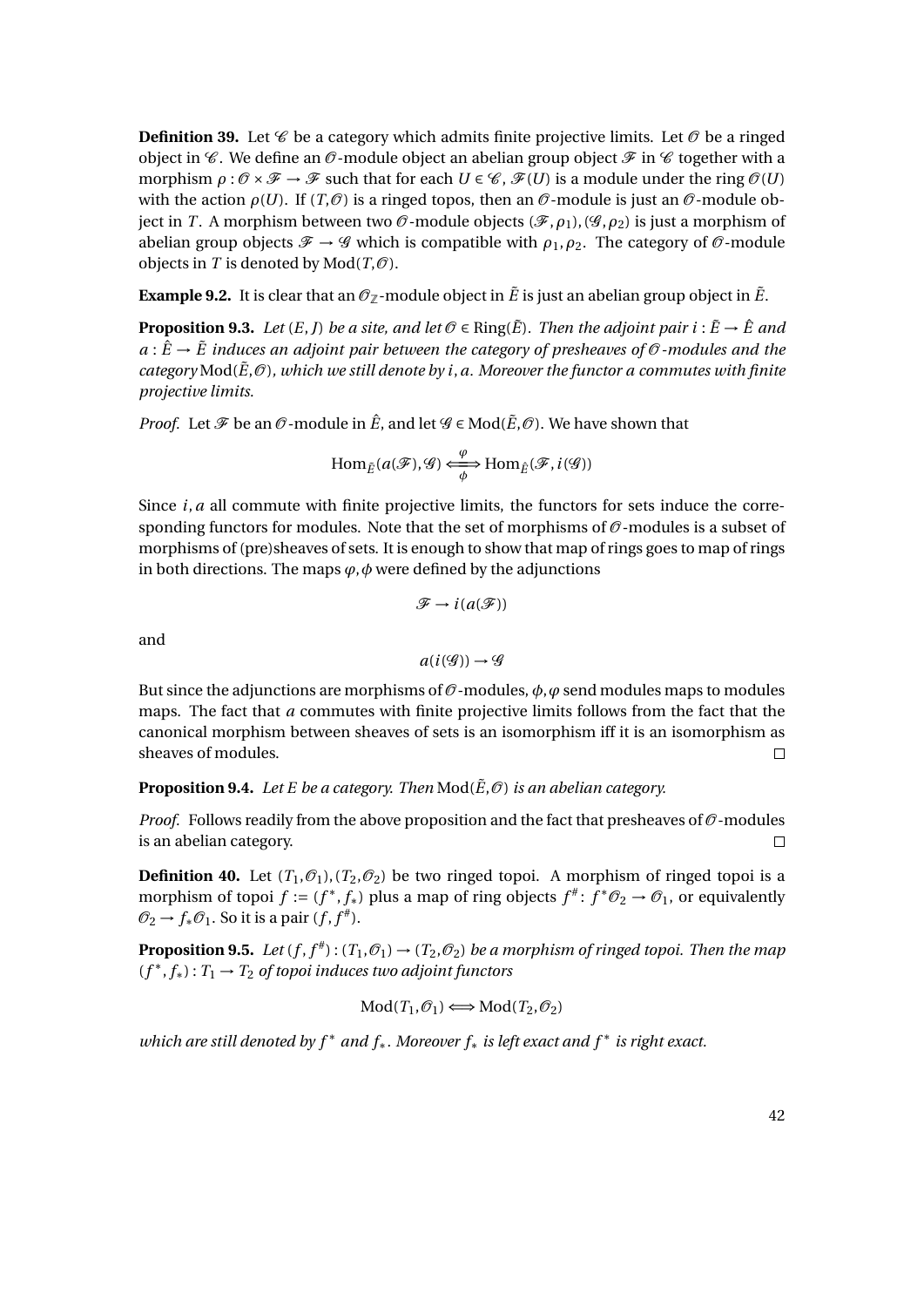*Proof.*  $f_*$ : Mod $(T_1, \mathcal{O}_1) \Longrightarrow Mod(T_2, \mathcal{O}_2)$  is defined using the obvious map  $f1^{\#}$  and the pullback

$$
f^*: \text{Mod}(T_2, \mathcal{O}_2) \Longleftrightarrow \text{Mod}(T_1, \mathcal{O}_1)
$$

is defined by  $\mathscr{F} \mapsto \mathscr{F} \otimes_{f^{-1}\mathscr{O}_2} \mathscr{O}_1$ . Note that there is a confusion between the ringed topoi pullback and the set topoi pullback. Whenever such a confusion exists we will use  $f^{-1}$  to denote the set topoi pullback. The proof of the adjointness is basically the same as [9.3.](#page-41-0) The last statement follows from the general property of adjoint functors.  $\Box$ 

**Example 9.6.** 1. If  $f: (X, \mathcal{O}_X) \to (Y, \mathcal{O}_Y)$  is a morphism of ringed spaces, then we have the usual adjoint pairs (*f* ∗ , *f*∗).

2. If *X* is a scheme, then the functor  $X_{\text{\'et}} \to (\text{Rings})$  sending  $U \to X$  to  $\Gamma(U, \mathcal{O}_U)$  is a sheaf of rings. We call this sheaf of rings  $\mathcal{O}_{X_{\text{\'et}}}$ . If  $X \to Y$  is a map of schemes then there will be a map of ringed topoi ( $\tilde{X}_{\text{\'et}}, \mathcal{O}_{X_{\text{\'et}}}\rightarrow (\tilde{Y}_{\text{\'et}}, \mathcal{O}_{Y_{\text{\'et}}})$ .

### 10 COHOMOLOGY OF RINGED TOPOS (04/01/2017)

Let  $\mathscr A$  be an abelian category.

**Definition 41.** An object  $I \in \mathcal{A}$  is called an injective object if for any injective morphism  $f: A \rightarrow B$  the induced map of groups

$$
Hom_{\mathscr{A}}(B,I) \longrightarrow Hom_{\mathscr{A}}(A,I)
$$

is surjective. We say that the category  $\mathscr A$  has enough injectives if any object  $A \in \mathscr A$  admits an injection  $A \hookrightarrow I$  where *I* is an injective object.

**Theorem 10.1.** *If*  $(T, \mathcal{O})$  *is a ringed topos, then*  $Mod(T, \mathcal{O})$  *has enough injectives.* 

*Proof.* Suppose  $(E, J)$  is a site such that  $T = \tilde{E}$ . By [Stack Project](http://stacks.math.columbia.edu/tag/01DL)  $(\tilde{E}, \mathcal{O}_{\mathbb{Z}})$  has enough injectives. Note that the forgetful functor

$$
\psi: \mathop{\mathrm{Mod}}\nolimits(T, {\mathcal O}) \longrightarrow \mathop{\mathrm{Mod}}\nolimits(T, {\mathcal O}_{\mathbb{Z}})
$$

has a left adjoint  $-\otimes_{\mathcal{O}_{\mathbb{Z}}} \mathcal{O}$ 

 $\varphi$ : Mod(*T*, $\mathcal{O}_\mathbb{Z}$ ) → Mod(*T*, $\mathcal{O}$ )

and a right adjoint

$$
\phi: Mod(T, \mathcal{O}_{\mathbb{Z}}) \longrightarrow Mod(T, \mathcal{O})
$$

sending an object  $M \in Mod(T,\mathcal{O}_{\mathbb{Z}})$  to  $\mathcal{H}om_{Mod(T,\mathcal{O}_{\mathbb{Z}})}(\mathcal{O},M)$ . Now let  $M$  be in  $Mod(T,\mathcal{O})$ , then  $\delta$  :  $\psi(M) \hookrightarrow I$ , where *I* is an injective object in Mod $(T, \mathcal{O}_{\mathbb{Z}})$ . Applying  $\phi$  to  $\delta$  we get

$$
0 \to \phi \circ \psi(M) \to \phi(I)
$$

Since for any injection  $A \hookrightarrow B \in Mod(T, \mathcal{O})$  we want to show that

 $\text{Hom}_{\text{Mod}(T,\mathcal{O})}(B,\phi(I)) \longrightarrow \text{Hom}_{\text{Mod}(T,\mathcal{O})}(A,\phi(I))$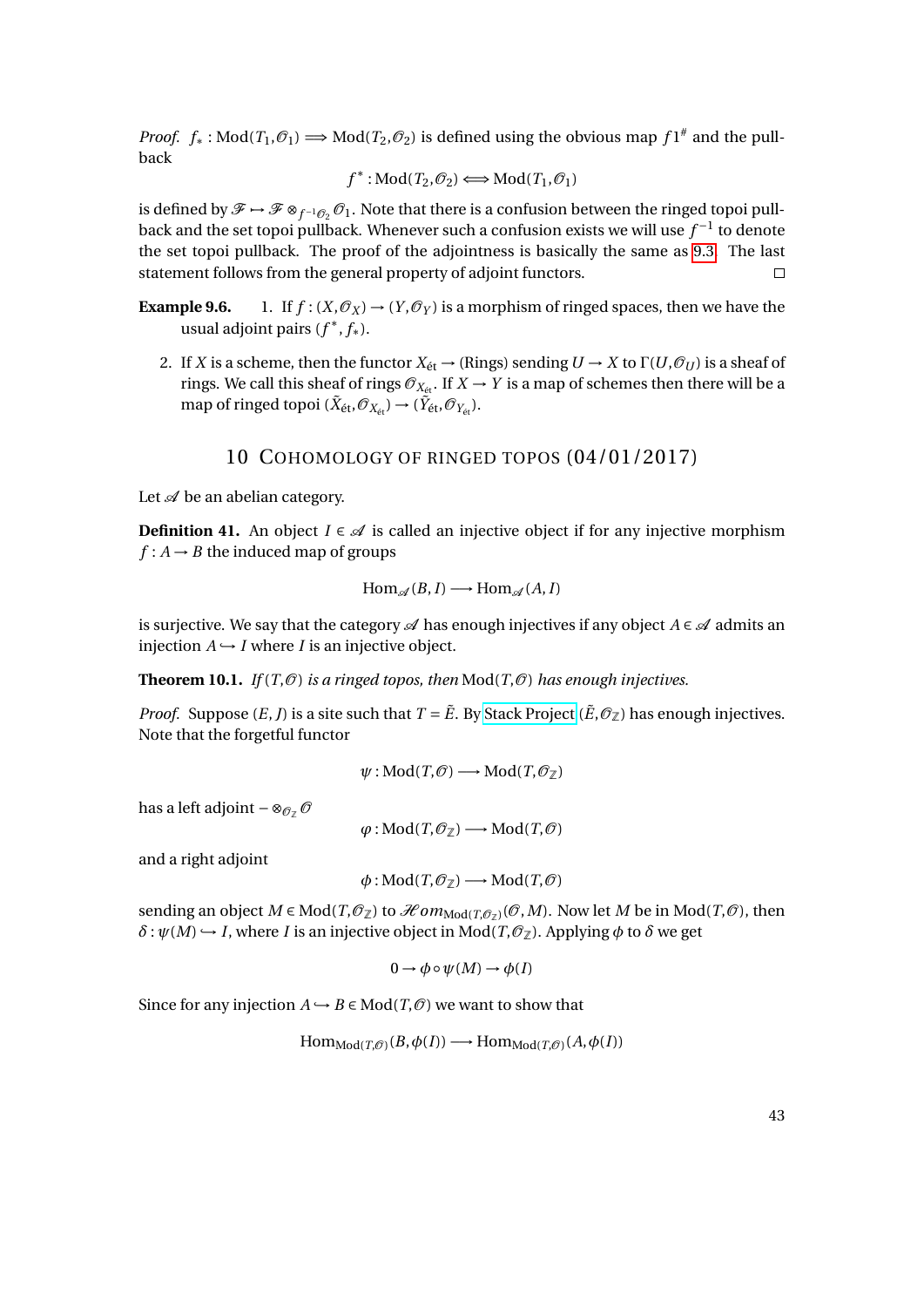is surjective. But the above is equal to

$$
\mathrm{Hom}_{\mathrm{Mod}(T,\mathcal{O}_{\mathbb{Z}})}(\psi(B), I) \longrightarrow \mathrm{Hom}_{\mathrm{Mod}(T,\mathcal{O}_{\mathbb{Z}})}(\psi(A), I)
$$

which is a surjection because  $\psi$  is exact (it admits a left adjoint) and *I* is injective. Therefore  $\phi(I)$  is injective. Since the adjunction map  $M \to \phi \circ \psi(M)$  is clearly injective, we can conclude the proof.  $\Box$ 

In general if  $\mathscr A$  is an abelian category with enough injectives. Then for any object  $A \in \mathscr A$  we have an *injective resolution*

$$
0 \to A \to I_0 \to I_1 \to I_2 \to \cdots
$$

where  $I_n$  are injective objects in  $\mathcal A$ . Moreover if there is a left exact functor  $F : \mathcal A \to \mathcal B$  where  $B$  is another abelian category, then

$$
F(I_0) \to F(I_1) \to \cdots
$$

is a complex in  $\mathscr{B}.$  The  $i$ -th cohomology group is denoted by  $R^iF(A)$  and  $R^iF$  is called the  $i$ -th derived functor. We have  $R^0F = F$ . Indeed the value  $R^iF(A)$  does not depend on the choice of the injective resolution and for any map  $A \rightarrow B$  we could get a natural map  $R^i F(A) \rightarrow R^i F(B)$ this makes  $R^i F$  a functor.

**Definition 42.** Let  $(T, \mathcal{O})$  be a ringed topos. Then we get a left exact functor

$$
\mathrm{Hom}_{\mathrm{Mod}(T, \mathcal{O})}(\mathcal{O}, -): \mathrm{Mod}(T, \mathcal{O}) \to (\mathrm{Abelian Groups})
$$

For any  $M \in Mod(T,\mathcal{O})$  the value of the *i*-th right derived functors are called the cohomology groups of *M*.

**Example 10.2.** If  $(T, \mathcal{O}) = (\tilde{X}_{\text{\'et}}, \mathcal{O}_{X_{\text{\'et}}})$ , then for any  $M \in Mod(T, \mathcal{O})$  we have that

$$
\mathrm{Hom}_{\mathrm{Mod}(T, \mathcal{O})}(\mathcal{O}, M) = M(X)
$$

So the right derived functors are the derived functors of the global section functor. For each *M*, the *i*-th cohomology group of *M* is called the *i*-th étale cohomology of *M*, and this is often denoted by  $H^i(X_{\text{\'et}},M)$ .

### 11 TRIANGULATED CATEGORIES (I) (11/01/2017)

We fix  $\mathcal A$  an abelian category.

**Definition 43.** Let  $f, g: C \to D$  be two maps of cochain complexes in  $\mathcal{A}$ . We say  $f$  is *homotopic* to *g* if there are maps  $s^n$  :  $C^n \to D^{n-1}$  such that the following equation

$$
f^{n} - g^{n} = d^{n-1} s^{n} + s^{n+1} d^{n}
$$

holds. If *g* = 0, then we call *f* null homotopic. We call *f* a *homotopy equivalence* if there exists *h* : *D* → *C* such that *f* ◦ *g* and *g* ◦ *f* are all homotopic to the identities.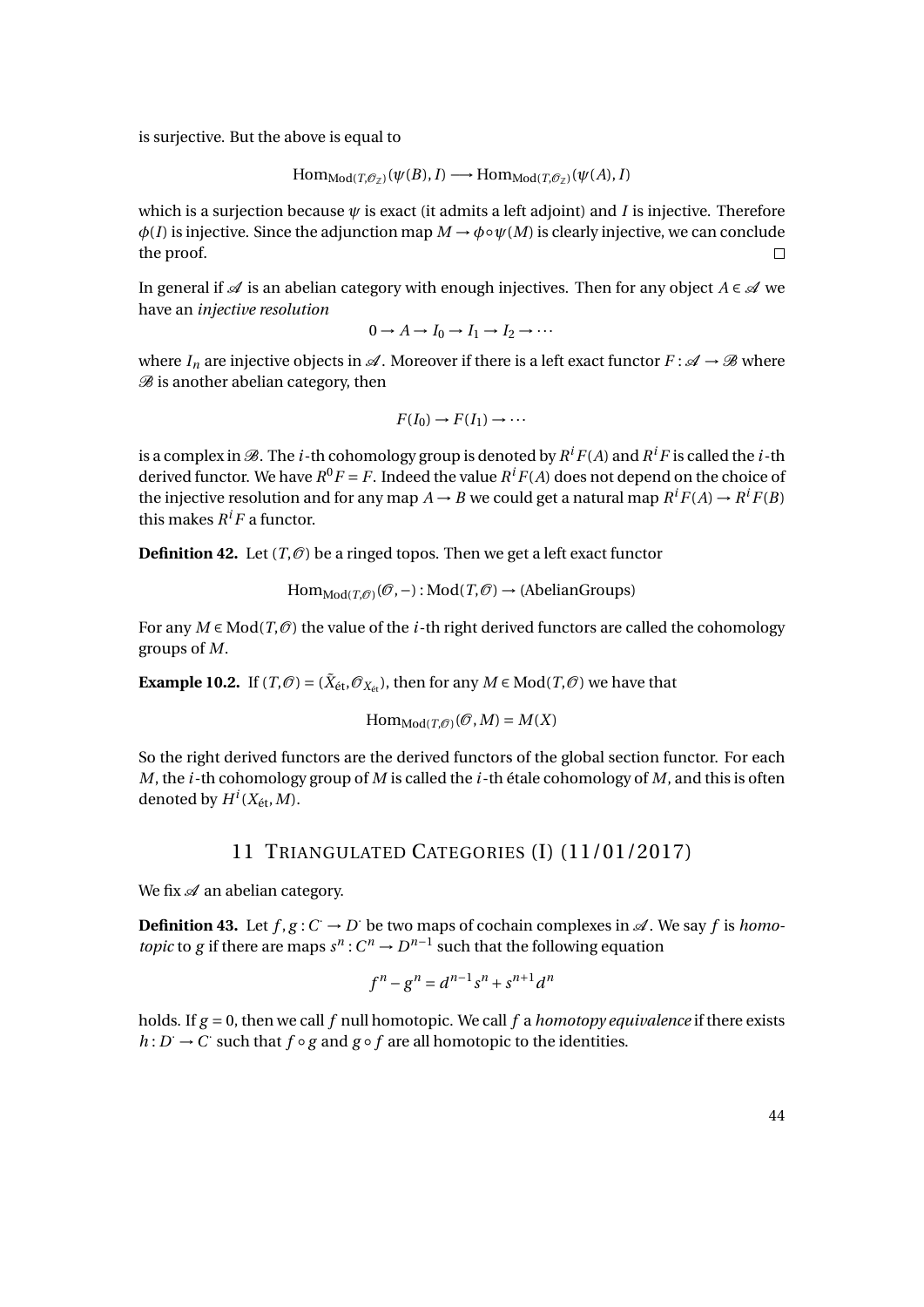**Lemma 11.1.** Let  $f, g: C \to D'$  be two maps of cochain complexes in  $\mathcal{A}$ . If f and g are homo*topic, then the maps*  $H^n(C) \to H^n(D)$  *induced by f and g are the same.* 

*Proof.* This is a direct computation.

**Definition 44.** Let  $f : B \to C$  be a map of cochain complexes in  $\mathcal{A}$ . The *mapping cone* if the *f* is the cochain complex whose *n*-th degree part is  $B^{n+1} \oplus C^n$ , and whose differentials are given by the following formula:

$$
d(b,c) = (b,c) \begin{pmatrix} -d_B & -f \\ 0 & d_C \end{pmatrix} = (-d_B(b), d_C(c) - f(b))
$$

for all  $b \in B^{n+1}$ ,  $c \in C^n$ . Note that in this way we get a complex:

$$
d(d(b, c)) = d(-d_B(b), d_C(c) - f(b)) = (d_B d_B(c), d_C d_C(c) - d_C(f(b)) + f(d_B(b))) = (0, 0)
$$

The new complex is denoted by Cone(*f* ).

- **Lemma 11.2.** *1. If f is taken to be the identity map*  $id: C \rightarrow C$ , *then the complex* Cone(*C*): = Cone(id) *is split exact, that is, it is exact and there are maps*  $s^n$  :  $C^n \to C^{n-1}$  *with the property that*  $d^{n-1} s^n d^{n-1} = d^{n-1}$ .
	- 2. Let  $f: C \to D$  be a map of cochain complexes. Then f is null homotopic if and only if j  $extends to a map of complexes (-s, f): Cone(C') \rightarrow D'.$
	- *3. There is a short exact sequence*

$$
0 \to C' \xrightarrow{\lambda} \text{Cone}(f) \xrightarrow{\delta} B'[1] \to 0
$$

*where*  $\lambda(c) = (0, c)$  *and*  $\delta(b, c) = -b$ . *In this way we get a long exact sequence* 

$$
\cdots \to H^{n-1}(\text{Cone}(f)) \to H^n(B^{\cdot}) \xrightarrow{\partial} H^n(C^{\cdot}) \to H^n(\text{Cone}(f)) \to H^{n+1}(B^{\cdot}) \to \cdots
$$

*where ∂ is exactly the map induced by f .*

*Proof.* For 1, we first show that  $Cone(C)$  is exact. Consider the sequence

$$
C^n\oplus C^{n-1}\xrightarrow{d} C^{n+1}\oplus C^n\xrightarrow{d} C^{n+2}\oplus C^{n+1}
$$

Suppose that  $(b, c) \in C^{n+1} \oplus C^n$  and if  $d(b, c) = (-d_C(b), d_C(c) - b) = 0$ , then we have  $d_C(c) = b$ . Thus for  $(-c, 0) \in C^n \oplus C^{n-1}$  we have  $d(-c, 0) = (d_C(c), c) = (b, c)$ . Thus the sequence is exact. The splitting is given by  $s^n(x, y) = (-y, 0)$ . We have

$$
d^{n-1} s^n d^{n-1}(b,c) = d^{n-1} s^n (-d_C^n(b), d_C^{n-1}(c) - b) = d^{n-1}(b - d_C^{n-1}(c), 0) = (-d_C(b), d_C^{n-1}(c) - b)
$$

For 2, first notice that *f* extends to (−*s*, *f* ) if and only if the following diagram is commutative:

$$
C^{n+1} \oplus C^n \xrightarrow{(-s^n, f^n)} D^n
$$
  

$$
d^n \downarrow \qquad d^n
$$
  

$$
C^{n+2} \oplus C^{n+1} \xrightarrow{(-s^{n+1}, f^{n+1})} D^{n+1}
$$

45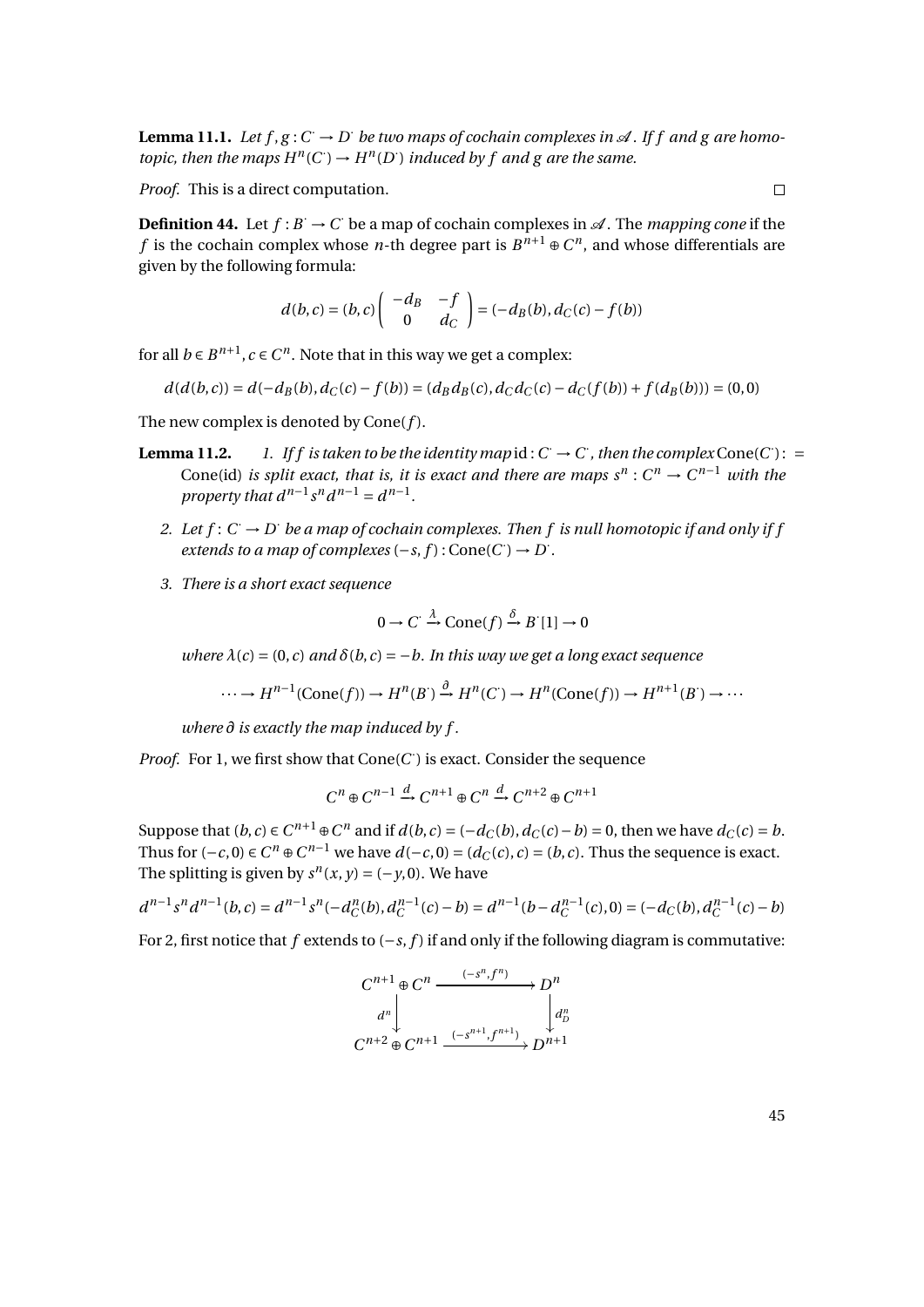This is true if and only if  $d_D^n \circ (-s^n, f^n) = (-s^{n+1}, f^{n+1}) \circ d^n$ . Now take  $(b, c) \in C^{n+1} \oplus C^n$ , we have  $-d_D^n \circ s^{n+1} + d_D^n \circ f^n(c) = s^{n+2} (d^{n+1}(b)) + f^{n+1}(d^n(c)) - f^{n+1}(b)$ . The the above equality holds if and only if  $f^{n+1} = s^{n+2} \circ d^{n+1} + d_D^n \circ s^{n+1}$ , that is, f is null homotopic.

For 3, If *b* ∈  $B^{n+1}$  is a cocycle, then  $(-b, 0) \in B^{n+1} \oplus C^n$  is a lift of *b*. Applying the differential we get  $(d_B^{n+1}(b), f^{n+1}(b)) = (0, f^{n+1}(b))$ . Thus  $\partial(b) = f^{n+1}(b)$ .  $\Box$ 

**Corollary 11.3.** *A map f* :  $B \to C$  *be a map of cochain complexes is a quasi-isomorphism if and only if* Cone(*f* ) *is exact.*

**Definition 45.** Let  $f : B \to C$  be a map of cochain complexes in  $\mathcal{A}$ . A *mapping cylinder* Cyl(*f*) is defined as follows: The degree *n* part is  $B^n \oplus B^{n+1} \oplus C^n$  and the differential is

$$
d(b, b', c) = (b, b', c) \begin{pmatrix} -d_B & 0 & 0 \\ id_B & d_B & -f \\ 0 & 0 & d_C \end{pmatrix} = (d_B(b) + b', -d_B(b'), d_C(c) - f(b'))
$$

In this way we get a complex because

$$
\begin{pmatrix} -d_B & 0 & 0 \\ id_B & d_B & -f \\ 0 & 0 & d_C \end{pmatrix}^2 = \begin{pmatrix} d_B^2 & 0 & 0 \\ d_B - d_B & d_B^2 & f d_B - d_C f \\ 0 & 0 & d_C^2 \end{pmatrix}
$$

<span id="page-45-0"></span>**Proposition 11.4.** Let  $f: B \to C$  be a map of cochain complexes.

- *1.* If f is taken to be the identity map id:  $C \rightarrow C$ , then we have the complex Cyl(C): = Cyl(id). Two cochain maps  $f, g: B \to C$  are homotopic if and only if they extend to a  $map(f, s, g) : Cyl(B') \rightarrow C'.$
- *2. The natural map*  $\alpha$  :  $C \rightarrow Cyl(f)$ ,  $c \rightarrow (0, 0, c)$  *is a chain homotopy, and the map to the other direction is*  $\beta$  :  $(b, b', c) \rightarrow f(b) + c$ .
- *3. There is a commutative diagram with exact rows*

$$
0 \longrightarrow C \xrightarrow{\lambda} \text{Cone}(f) \xrightarrow{\delta} B'[1] \longrightarrow 0
$$
  

$$
0 \longrightarrow B \xrightarrow{\varphi} \text{Cyl}(f) \xrightarrow{\phi} \text{Cone}(f) \longrightarrow 0
$$

 $where \varphi(b) = (b, 0, 0)$  *and*  $\varphi(b, b', c) = (b', c)$ . In this way we get a commutative diagram *with exact rows.*

$$
\cdots \longrightarrow H^{n-1}(B^{r}[1]) \xrightarrow{f_{*}} H^{n}(C^{r}) \xrightarrow{\lambda_{*}} H^{n}(\text{Cone}(f)) \xrightarrow{-\delta_{*}} H^{n}(B^{r}[1]) \longrightarrow \cdots
$$
  

$$
\downarrow \qquad \qquad \downarrow a_{*} \qquad \qquad \downarrow \qquad \qquad \downarrow a_{*}
$$
  

$$
\cdots \longrightarrow H^{n}(B^{r}) \xrightarrow{\varphi_{*}} H^{n}(\text{Cyl}(f)) \xrightarrow{\varphi_{*}} H^{n}(\text{Cone}(f)) \xrightarrow{\partial} H^{n+1}(B^{r}) \longrightarrow \cdots
$$

46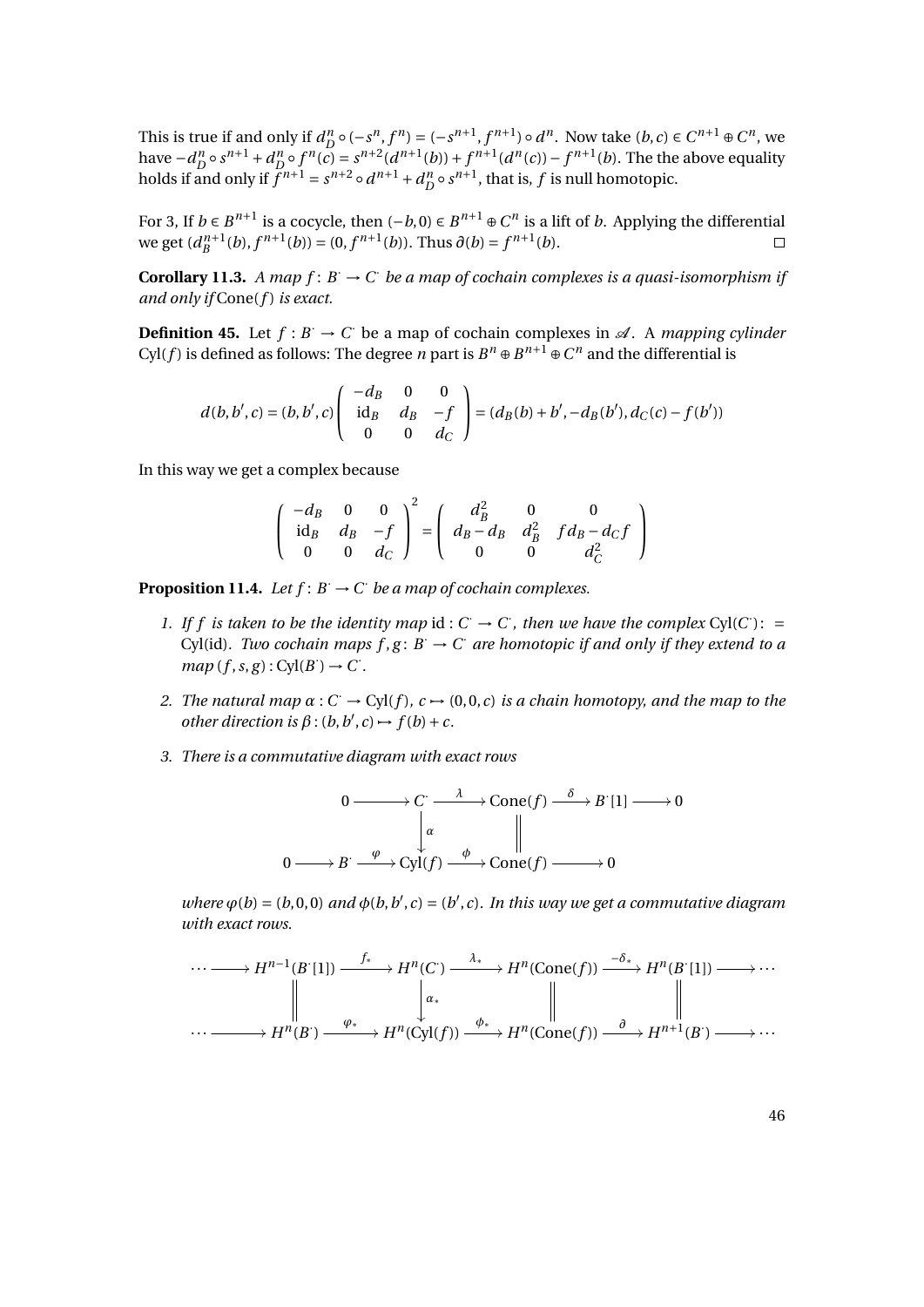*Proof.* For 1, the commutativity of the diagram

$$
B^n \oplus B^{n+1} \oplus B^n \xrightarrow{(f^n, s^{n+1}, g^n)} C^n
$$
  

$$
d^n \downarrow \qquad d^n
$$
  

$$
B^{n+1} \oplus B^{n+2} \oplus B^{n+1} \xrightarrow{(f^{n+1}, s^{n+2}, g^{n+1})} C^{n+1}
$$

is equivalent to that given  $(b, b', c) \in B^n \oplus B^{n+1} \oplus B^n$ , we have

$$
(b, b', c) \mapsto (d_B^n(b) + b', -d_B^{n+1}(b'), d_B^n(c) - b')
$$
  
\n
$$
\mapsto f^{n+1}(d_B^n(b)) + f^{n+1}(b') - s^{n+2}(d_B^{n+1}(b')) + g^{n+1}(d_B^n(c)) - g^{n+1}(b')
$$

is equal to

$$
(b, b', c) \mapsto f^{n}(b) + s^{n+1}(b') + g^{n}(c) \mapsto d_{C}^{n}(f^{n}(b)) + d_{C}^{n}(s^{n+1}(b')) + d_{C}^{n}(g^{n}(c))
$$

Thus we have  $f^{n+1}(b') - g^{n+1}(b') = s^{n+2}(d_B^{n+1}(b')) + d_C^n(s^{n+1}(b'))$  if and only if the diagram is commutative.

For 2, first notice that  $\beta \circ \alpha = \text{id}_C$ . Since  $\alpha \circ \beta(b, b', c) = (0, 0, f(b) + c)$ ,

$$
(\alpha \circ \beta - \mathrm{id}_{\mathrm{Cyl}})(b, b', c) = (-b, -b', f(b))
$$

On the other hand, let  $s^n$ :  $B^n \oplus B^{n+1} \oplus C^n \to B^{n+1} \oplus B^{n+2} \oplus C^{n+1}$  sending  $(b, b', c)$  to  $(0, b, 0)$ . Then  $(d^{n-1} \circ s^n + s^{n+1}d^n)(b, b', c) = (b, -d^n(b), -f(b)) + (0, d^n(b) + b', 0) = (b, b', -f(b)).$  This means that  $\alpha \circ \beta$  is homotopic to id<sub>Cyl</sub>.

For 3, it is enough to show that  $-\delta_* = \partial$ . Let  $(b, c)$  be an *n*-cocycle in Cone(f), so  $d_B^{n+1}(b) = 0$ and  $f^{n+1}(b) = d_C^n(c)$ . Now  $(0, b, c)$  is a lift of  $(b, c)$ . Applying the differential we get

$$
d(0, b, c) = (0 + b, -d_B^{n+1}(b), d_C^n(c) - f^{n+1}(b)) = (b, 0, 0)
$$

Thus  $\partial(b, c) = b$ , but  $-\delta_*(b, c)$  is, by its very definition, also *b*.

**Definition 46.** Let  $\text{Ch}(\mathscr{A})$  or simply Ch, when  $\mathscr{A}$  is clear from the context, be the category of cochain complexes in  $\mathcal{A}$ . Let  $K(\mathcal{A})$  or simply **K**, when  $\mathcal{A}$  is clear from the context, be the *homotopy category* of cochain complexes in A , whose objects are precisely those in **Ch** and whose morphisms between two objects  $\text{Hom}_{\mathbf{K}}(A, B)$  is the set  $\text{Hom}_{\mathbf{Ch}}(A, B)$  modulo the equivalence relation *f* ∼ *g* if and only if *f* and *g* are homotopic. In fact ∼ is an equivalent relation because  $f - g = ds + sd$  and  $g - h = dt + td$  imply that  $f - h = d(s + t) + (s + t)d$ , and we also have that if  $f \sim f'$ ,  $g \sim g'$ , then  $f \circ g \sim f' \circ g \sim f' \circ g'$ .

<span id="page-46-0"></span>**Proposition 11.5.** (Universal property) Let  $F : \mathbf{Ch}(\mathcal{A}) \to \mathcal{D}$  be any functor that sends a cochain *homotopy to an isomorphism. Then F factors uniquely through*  $K(\mathcal{A})$ :

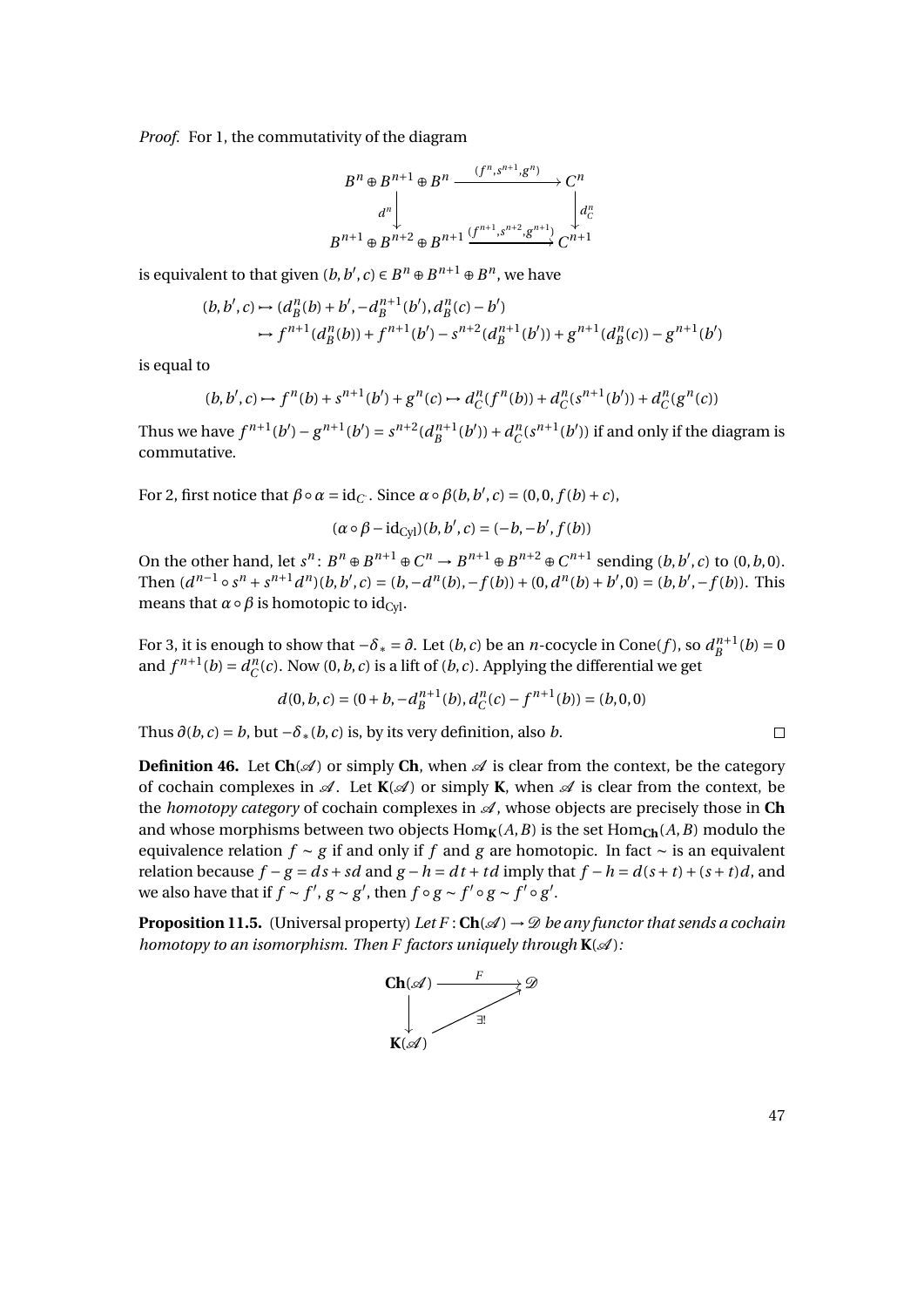*Proof.* By [11.4,](#page-45-0) (2) we have  $\alpha$  is a homotopy equivalence, and since  $\beta \circ \alpha = id$ , we have  $F(\alpha)$ is an isomorphism whose inverse is  $F(\beta)$ . As  $\alpha' : B \to Cyl(B)$ ,  $b \mapsto (b, 0, 0)$  satisfies  $\beta \circ \alpha' = id$ , we have  $F(\alpha) = F(\alpha')$ .

Now if  $f, g: B \to C$  be two cochain homotopies, then by [11.4,](#page-45-0) (1) there is an extension  $\psi$ :  $(f, s, g)$ : Cyl $(B') \to C$ . Moreover  $\psi \alpha' = f$  and  $\psi \alpha = g$ . Hence we have  $F(f) = F(g)$ .  $\Box$ 

# 12 TRIANGULATED CATEGORIES (II) (18/01/2017)

Let  $\mathcal A$  be an abelian category, and let  $K(\mathcal A)$  be the homotopy category of chain complexes. In this lecture we will prove that  $K(\mathcal{A})$  is a triangulated category.

**Definition 47.** Let  $u : A \rightarrow B$  be a morphism in  $\text{Ch}(\mathcal{A})$ . Then we get a split exact sequence

$$
0 \to B' \xrightarrow{\nu} \text{Cone}(u) \xrightarrow{\delta} A'[1] \to 0
$$

This data provides a triangle of maps



in  $\text{Ch}(\mathscr{A})$ . Now if we have any triangle of maps in  $\mathbf{K}(\mathscr{A})$ , i.e. maps  $u : A \to B$ ,  $v : B \to C$  and  $w: C \to A[1]$ , then we will call the triple  $(u, v, w)$  a *distinguished triangle* if there is a triple  $u': A' \rightarrow B'$ ,  $v': B' \rightarrow C'$  and  $w': C' \rightarrow A'$  [1] and a commutative diagram in **K**( $\mathscr A$ )



in which  $f$ ,  $g$ ,  $h$  are isomorphisms in  $K(\mathcal{A})$ .

<span id="page-47-0"></span>**Lemma 12.1.** *Let A*· ∈ **Ch**(A )*. The complex A*· *is split exact, i.e. it is acyclic and* ∃ *a splitting s such that d* = *dsd, if and only if the identity morphism*  $id_A \in \text{Ch}(\mathcal{A})$  *is null homotopic.* 

*Proof.* Let  $B'' \subseteq A^n$  be the image of the composition  $A^{n+1} \xrightarrow{s^{n+1}} A^n \xrightarrow{d^n} A^{n+1} \xrightarrow{s^{n+1}} A^n$ . Since  $d = dsd$ , we have  $d^n s^{n+1}(A^{n+1}) = d^n (B'^n) \subseteq A^{n+1}$ . This implies that  $d^n s^{n+1} : A^{n+1} \to A^{n+1}$ induces the identity map on  $d^n(B'^n) \subseteq A^{n+1}$ . Let  $Z^n \subseteq A^n$  be the cocycle. Then  $Z^n \cap B'^n = 0$ because  $d^n s^{n+1}(x) = 0$  implies  $x = 0$  and hence  $s^{n+1}(x) = 0$  for all  $x \in d^n(B'^n)$ . On the other hand, we have

$$
d^{n}(A^{n}) = d^{n}s^{n+1}d^{n}(A^{n}) \subseteq d^{n}s^{n+1}(A^{n+1}) = d^{n}(B^{n}) \subseteq d^{n}(A^{n})
$$

So  $d^n(A^n) = d^n(B'^n)$ , and this implies that  $Z^n \oplus B'^n = A^n$ . By definition  $A^n \to A^{n+1}$  sends  $Z^n$  to 0, and by exactness  $B'^n$  goes to  $Z^{n+1} = d^n(A^n) = d^n(B'^n)$ . Moreover  $B'^n \longrightarrow Z^{n+1}$  is an isomorphism.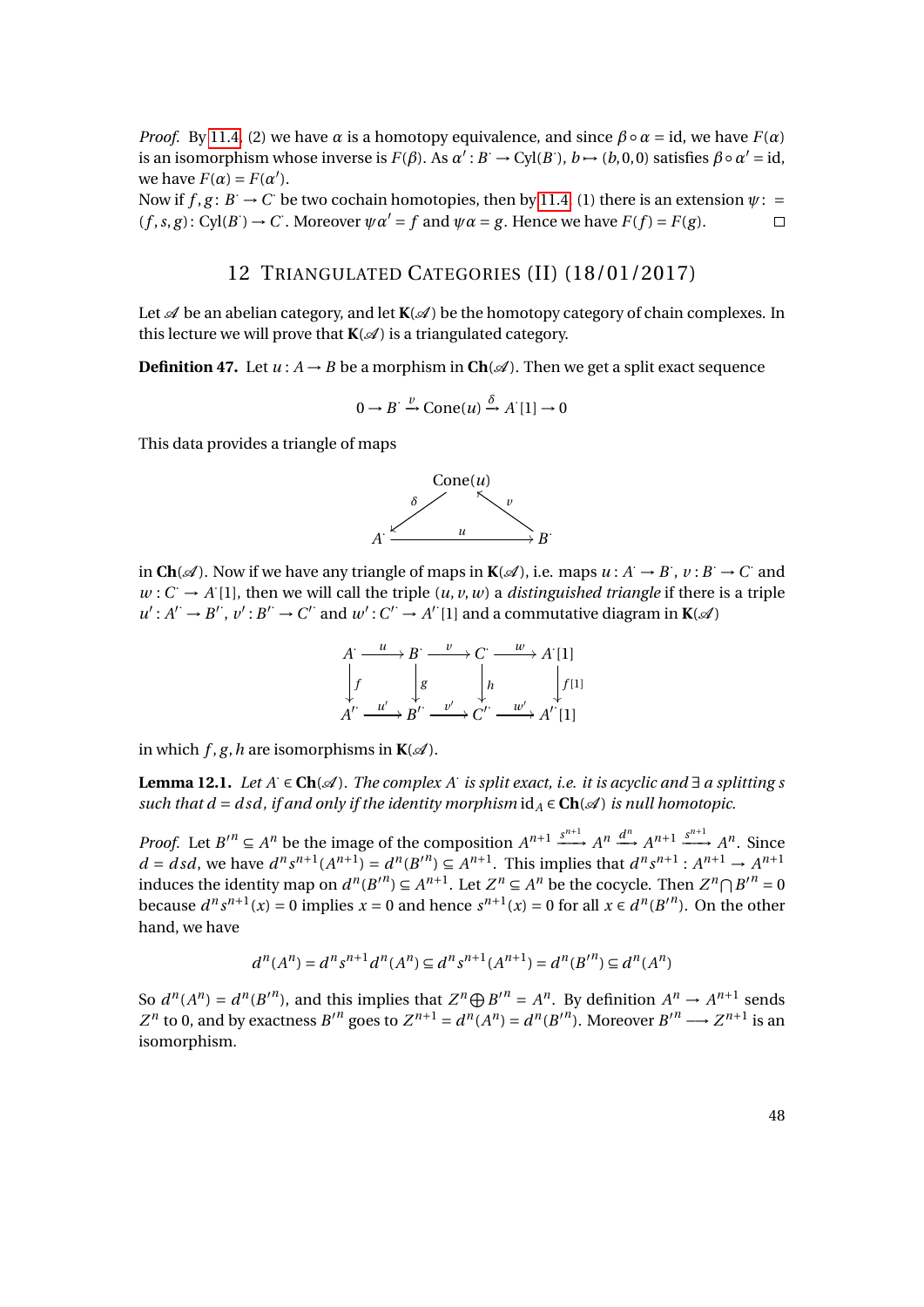Now we define the splittings  $t^{n+1}: A^{n+1} \to A^n$  via the composition

$$
A^{n+1} = Z^{n+1} \bigoplus B'^{n+1} \twoheadrightarrow Z^{n+1} \stackrel{\cong}{\longrightarrow} B'^n \subseteq A^n
$$

It is now clear that  $id_{A^n} = d^{n-1} s^n + s^{n+1} d^n$ .

<span id="page-48-0"></span>**Lemma 12.2.** *Every morphism*  $u : A \to B$  *in*  $\mathbf{K}(\mathcal{A})$  *can be embedded in a distinguished tri*angle  $(u, v, w)$ . If u is  $A = A$  the identity and if  $C = 0$ , then the triangle  $(id_A, 0, 0)$  is a dis*tinguished triangle. Any triangle which is isomorphic to a distinguished triangle is a distinguished triangle.*

*Proof.* We only have to show that the triangle  $(id_A, 0, 0)$  is a distinguished triangle. But by [12.1](#page-47-0) Cone( $A$ ) which is split exact [\(11.2\)](#page-0-0) is null homotopic. Thus  $Cone(A)$  is isomorphic to 0 in  $K(\mathcal{A})$ . Now the claim follows from the following commutative diagram



<span id="page-48-1"></span>**Lemma 12.3.** Let  $(u, v, w)$  be a distinguished triangle on  $(A, B, C)$  in  $K(\mathcal{A})$ , then both of its ro*tates*(*v*,*w*,−*u*[1]) *and*(−*w*[−1],*u*,*v*) *are distinguished triangles on* (*B*, *C*, *A* [1]) *and* (*C*[−1], *A*, *B*) *respectively.*

*Proof.* We can suppose that we have a sequence in  $\text{Ch}(\mathcal{A})$ :

$$
A \xrightarrow{u} B \xrightarrow{v} \text{Cone}(u) \xrightarrow{w} A'[1]
$$

Let's first prove the lemma for  $(v, w, -u[1])$ . Look at the cochain complex

$$
Cone(v)^n = B^{n+1} \oplus Cone(u)^n = B^{n+1} \oplus A^{n+1} \oplus B^n
$$

whose differential is given by

$$
(b', a, b) \mapsto (-d_B^{n+1}(b'), d_{\text{Cone}(u)}^n(a, b) - (0, b')) = (-d_B^{n+1}(b'), -d_A^{n+1}(a), d_B^n(b) - u^n(a) - b')
$$

In this way we get a morphism of complexes  $\phi$  : Cone( $v$ )  $\rightarrow$  *A* [1] via the second projection. We want to show that it is an homotopy equivalence. The homotopy inverse  $\varphi$  : *A* [1]  $\rightarrow$ Cone(*v*) is given by  $a \mapsto (-u(a), a, 0)$ . This defines a map in  $\text{Ch}(\mathscr{A})$  because the following two compositions are identical.

$$
a \mapsto -d_A(a) \mapsto (u(d_A(a)), -d_A(a), 0)
$$
  

$$
a \mapsto (-u(a), a, 0) \mapsto (d_A(u(a)), -d_A(a), 0)
$$

49

 $\Box$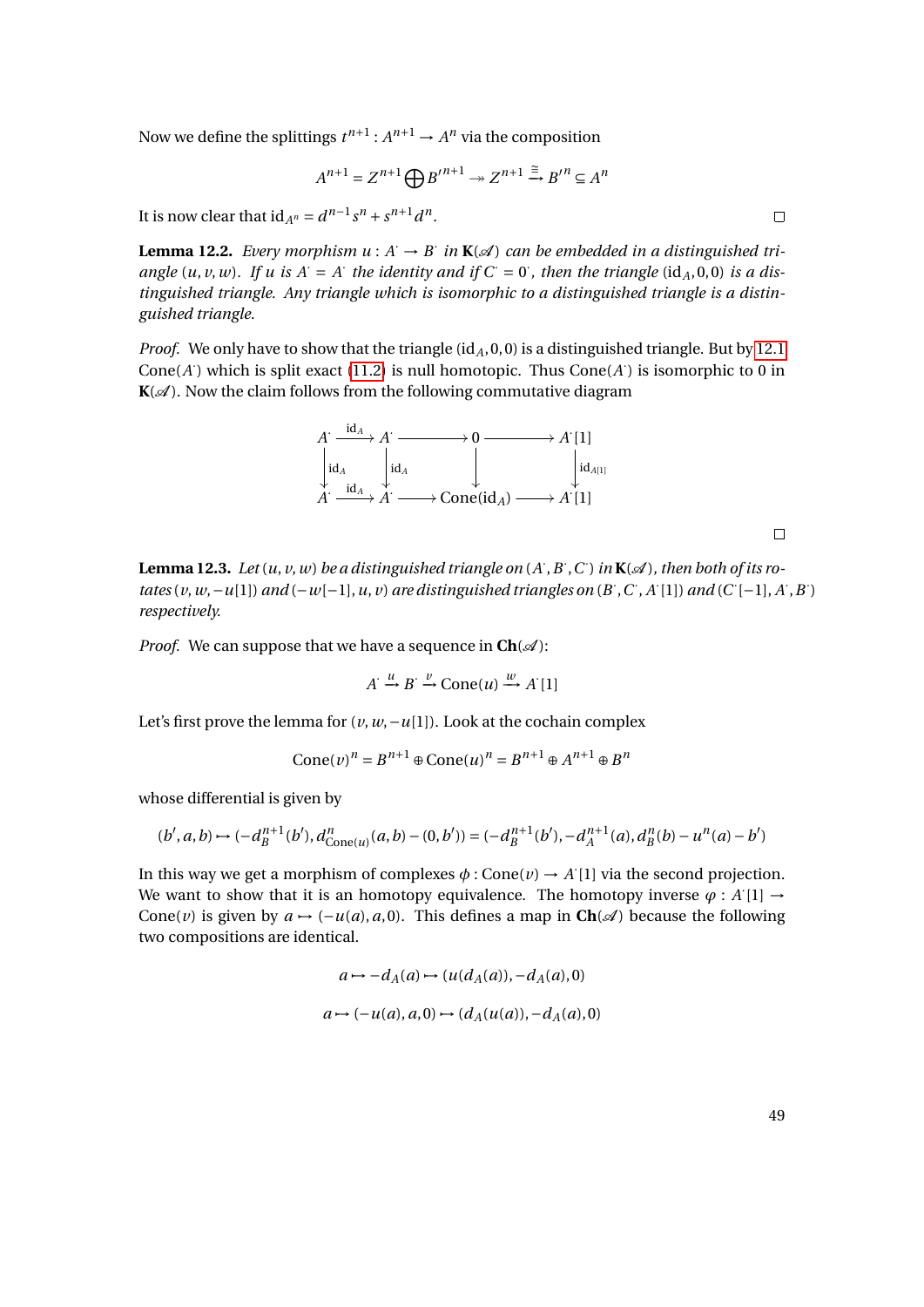Clearly  $\phi \circ \varphi = id \in \mathbf{Ch}(\mathcal{A})$ , so we only have to show that  $\varphi \circ \varphi$  is homotopic to the identity. The homotopy  $s^{n+1}$ : Cone $(v)^{n+1}$   $\rightarrow$  Cone $(v)^n$  is given by  $(b', a, b)$   $\rightarrow$   $(b, 0, 0)$ . Since we have

$$
d_{\text{Cone}(v)}^{n-1}(b,0,0) + s^{n+1}(-d_B^{n+1}(b'), -d_A^{n+1}(a), d_B^n(b) - u^n(a) - b')
$$
  
=  $(-d_B^n(b), 0, -b) + (d_B^n(b) - u^n(a) - b', 0, 0)$   
=  $(-u^n(a) - b', 0, -b)$   
=  $(-u^n(a), a, 0) - (b', a, b)$ 

there is an equation  $\varphi \circ \varphi - id = sd + ds$ . Now consider the following diagrams

$$
B \xrightarrow{v} \text{Cone}(u) \longrightarrow \text{Cone}(v) \xrightarrow{\delta} B'[1]
$$
  

$$
\parallel \qquad \qquad \downarrow \rightarrow \text{Cone}(u) \xrightarrow{w} A'[1] \xrightarrow{-u[1]} B'[1]
$$

It is enough to check that the last diagram is commutative in  $\mathbf{K}(\mathcal{A})$ , i.e. we have  $\delta = u[1] \circ \phi$ . But this is the same as checking  $\delta \circ \varphi = u[1]$  which is obvious.

Now let's first prove the lemma for (−*w*[−1],*u*, *v*). We can write the Cone(*w*[−1]) as the complex  $A^n \oplus A^{n+1} \oplus B^n$  with the differential  $d^n$ :  $A^n \oplus A^{n+1} \oplus B^n \to A^{n+1} \oplus A^{n+2} \oplus B^{n+1}$  sending

$$
(a, a', b) \mapsto (d_A(a) + a', -d_{\text{Cone}(u)[-1]}(a', b)) = (d_A(a) + a', -d_A(a'), d_B(b) - u(a'))
$$

Thus we have  $Cone(w[-1]) = Cyl(u)$ . Now by [11.4](#page-45-0) (2) the following commutative diagrams

$$
\text{Cone}(u)[-1] \xrightarrow{w[-1]} A' \longrightarrow \text{Cone}(w[-1]) = \text{Cyl}(u) \xrightarrow{\delta} \text{Cone}(u)
$$
\n
$$
\downarrow \text{-id} \qquad \qquad \downarrow \text{Cone}(u)[-1] \xrightarrow{-w[-1]} A' \xrightarrow{u} B' \xrightarrow{v} \text{Cone}(u)
$$

with the same trick as above provides the desired distinguished triangle.

**Definition 48.** Suppose that **K** is an additive category equipped with an automorphism *T* :  $K \rightarrow K$ . We call **K** a *triangulated category* if **K** is equipped with a class of distinguished triangles which are subject to the following four axioms:

- 1. (TR1) Any triangle isomorphic to a distinguished triangle is a distinguished triangle. Any triangle of the form  $(X, X, 0, id, 0, 0)$  is distinguished. For any morphism  $f: X \rightarrow Y$ of **K** there exists a distinguished triangle of the form  $(X, Y, Z, f, g, h)$ .
- 2. (TR2) The triangle  $(X, Y, Z, f, g, h)$  is distinguished if and only if the triangle  $(Y, Z, T(X), g, h, -T(f))$ is.
- 3. (TR3) Given a solid diagram

$$
X \xrightarrow{f} Y \xrightarrow{g} Z \xrightarrow{h} T(X)
$$
  
\n
$$
\downarrow a \qquad \qquad \downarrow b \qquad \exists \downarrow c \qquad \qquad \downarrow T(a)
$$
  
\n
$$
X' \xrightarrow{f'} Y' \xrightarrow{g'} Z' \xrightarrow{h'} T(X')
$$

50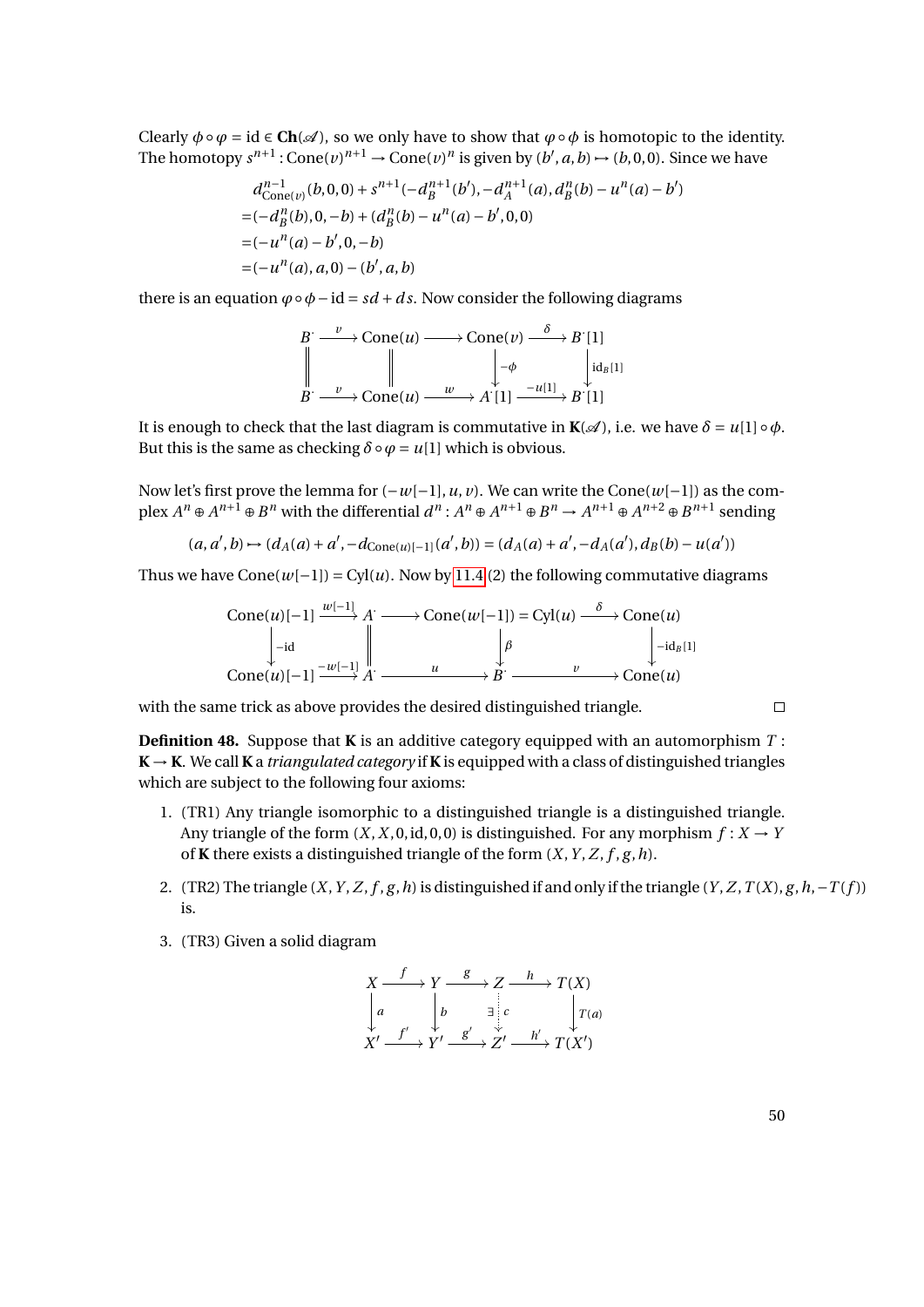whose rows are distinguished triangles and which satisfies  $b \circ f = f \circ a$ , there exists a morphism  $c: Z \to Z'$  such that  $(a, b, c)$  is a morphism of triangles.

- 4. (TR4) Given objects *X*, *Y*, *Z* of **K**, and morphisms  $f : X \rightarrow Y$ ,  $g : Y \rightarrow Z$ , and distinguished triangles  $(X, Y, Q_1, f, p_1, d_1)$ ,  $(X, Z, Q_2, g \circ f, p_2, d_2)$ , and  $(Y, Z, Q_3, g, p_3, d_3)$ , there exist morphisms  $a: Q_1 \rightarrow Q_2$  and  $b: Q_2 \rightarrow Q_3$  such that
	- a)  $(Q_1, Q_2, Q_3, a, b, T(p_1)d_3)$  is a distinguished triangle,
	- b) the triple ( $\text{id}_X$ , *g*, *a*) is a morphism of triangles (*X*, *Y*, *Q*<sub>1</sub>, *f*, *p*<sub>1</sub>, *d*<sub>1</sub>)  $\rightarrow$  (*X*, *Z*, *Q*<sub>2</sub>, *g f* ,*p*2,*d*2), and
	- c) the triple  $(f, id_Z, b)$  is a morphism of triangles

$$
(X, Z, Q_2, g \circ f, p_2, d_2) \rightarrow (Y, Z, Q_3, g, p_3, d_3)
$$

The category **K** is called a *pre-triangulated category* if TR1-TR3 hold.

**Corollary 12.4.** *Let* **K** *be a triangulated category, and let*  $(X, Y, Z, f, g, h)$  *be a distinguished triangle. Then g*  $\circ$  *f*,  $h \circ g$  *and*  $f[1] \circ h$  *are all 0.* 

*Proof.* By TR1 (*X*,*X*, 0, 1, 0, 0) is a distinguished triangle. Applying TR3 we have a commutative diagram

$$
X \xrightarrow{\text{id}} X \xrightarrow{0} 0 \xrightarrow{\exists} T(X)
$$
  
\n
$$
\downarrow id \qquad \qquad \downarrow f \qquad \qquad \downarrow i c \qquad \qquad \downarrow id
$$
  
\n
$$
X \xrightarrow{f} Y \xrightarrow{g} Z \xrightarrow{h} T(X)
$$

we get the dashed arrow *c* which has to be the unique arrow 0. Thus  $g \circ f = 0$  and TR2 takes care of the others.  $\Box$ 

**Proposition 12.5.** *The category*  $K(\mathcal{A})$  *is a triangulated category.* 

*Proof.* TR1 and TR2 are proved in [12.2](#page-48-0) and [12.3.](#page-48-1) TR3 is obvious from the functoriality of the mapping cone. For TR4 we recommend [Stack Project.](http://stacks.math.columbia.edu/download/derived.pdf)  $\Box$ 

### 13 DERIVED CATEGORIES (25/01/2017)

**Definition 49.** Let *S* be a collection of morphisms in a category  $\mathscr C$ . A *localization of*  $\mathscr C$  *with respect to S* is a category  $S^{-1}$ C together with a functor  $q: \mathcal{C} \to S^{-1}\mathcal{C}$  such that

- 1. *q*(*S*) is an isomorphism in *S*<sup>-1</sup> $\mathcal{C}$  for every *s*  $\in$  *S* and,
- 2. any functor  $F: \mathscr{C} \to \mathscr{D}$  such that  $F(s)$  is an isomorphism for all  $s \in S$  factors in a unique way through *q*.

**Example 13.1.** If  $\mathcal A$  is an abelian category,  $\mathcal C := \mathbf{Ch}(\mathcal A)$  and *S* is the collection of all the homotopy equivalences in  $\text{Ch}(\mathcal{A})$ . We have seen in [11.5](#page-46-0) that **K**( $\mathcal{A}$ ) with the natural projection **Ch**( $\mathcal{A}$ ) → **K**( $\mathcal{A}$ ) is the localization of **Ch**( $\mathcal{A}$ ) at the homotopy equivalences.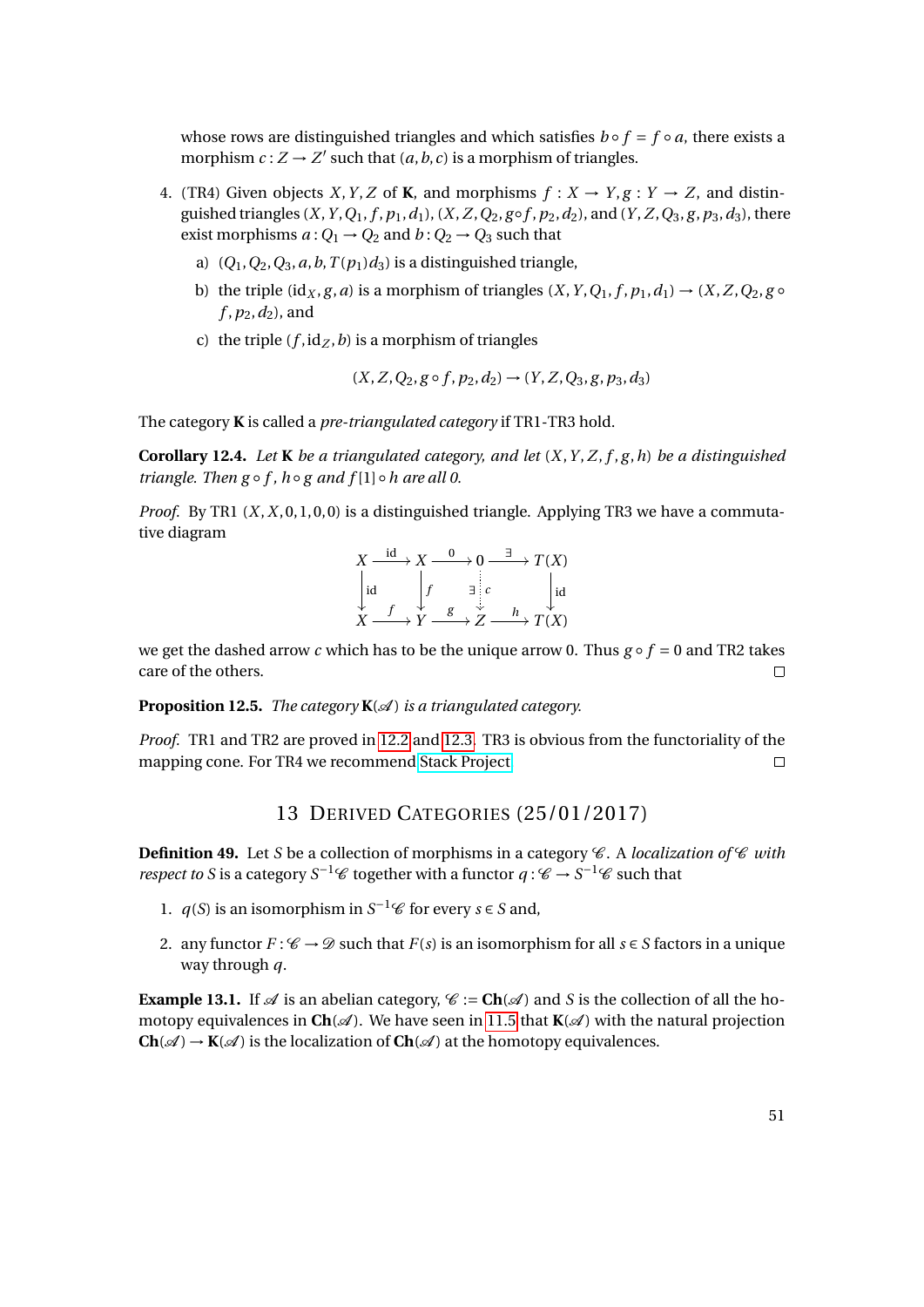<span id="page-51-0"></span>**Definition 50.** A collection *S* of morphisms in a category  $\mathscr C$  is called a *multiplicative system* in  $\mathscr C$  if it satisfies the following axioms:

- 1. The collection *S* is closed under composition and contains all the identity morphisms.
- 2. If  $t: Z \to Y$  is in S, then for every  $g: X \to Y$  in  $\mathscr C$  there is a commutative diagram  $gs = tf$ in  $\mathscr C$  with  $s \in S$ .



Moreover, the symmetric statement holds for any *s* and *f* .

- 3. If  $f, g$  are parallel morphisms in  $\mathcal C$ , then the following two conditions are equivalent:
	- a)  $sf = sg$  for some  $s \in S$  and,
	- b)  $ft = gt$  for some  $t \in S$ .

**Example 13.2.** Let *R* be a possibly non-commutative ring, and let  $\mathscr C$  be the category with only one object  $E \in \mathscr{C}$  whose morphisms are defined by the elements in *R* with its multiplicative structure. If  $S \subseteq R$  is a subset which is contained in the center, then *S* is a multiplicative subset if and only if it is a multiplicative subset in the usual sense.

**Construction.** Let  $\mathscr C$  be a category, and let *S* a multiplicative system of  $\mathscr C$ . We are going to construct  $S^{-1}\mathscr{C}$  and  $q: \mathscr{C} \to S^{-1}\mathscr{C}$ .

Let  $S^{-1}\mathscr{C}$  be the category whose objects are precisely those of  $\mathscr{C}$ , and whose morphisms Hom<sub>*S*<sup>-1</sup>'€</sub> (*X*, *Y*) are the equivalent classes of (left) fractions  $fs^{-1}: X \xleftarrow{s} X_1 \xrightarrow{f} Y$  where  $s \in S$ , and  $fs^{-1} \sim t^{-1}g$  for  $gt^{-1}: X \xleftarrow{t} X_2 \xrightarrow{g} Y$  if and only if there exists a left fraction  $\phi \alpha^{-1}: X \xleftarrow{\alpha} Y_2$  $X_4 \xrightarrow{\phi} Y$  with morphisms  $\phi \alpha^{-1} \Rightarrow fs^{-1}$  and  $\phi \alpha^{-1} \Rightarrow gt^{-1}$  making all the diagrams commutative. To check that ~ is an equivalence relation we have to show that if  $hr^{-1}$  :  $X \xleftarrow{r} X_3 \xrightarrow{h} Y$ is equivalent to  $fs^{-1}$  :  $X \xleftarrow{s} X_1 \xrightarrow{f} Y$  by a fraction  $\phi \beta^{-1}$  :  $X \xleftarrow{\beta} X_5 \xrightarrow{\phi} Y$  then  $hr^{-1} \sim gt^{-1}$ . It is enough to show that  $a : \phi \alpha^{-1} \Rightarrow fs^{-1}$  and  $a : \phi \beta^{-1} \Rightarrow fs^{-1}$  implies that  $\phi \alpha^{-1} \sim \phi \beta^{-1}$ . Apply [50,](#page-51-0) 2 to  $\alpha$ ,  $\beta$  we get  $X \leftarrow X'_6$  with two arrows  $X'_6 \rightarrow X_4$  and  $X'_6 \rightarrow X_5$ . Applying [50](#page-51-0) 3 to *s* and  $X'_6 \to X_4 \to X_1, X'_6 \to X_5 \to X_1$  we get a morphism  $X_6 \to X'_6$  $\frac{7}{6}$  in *S* so that the two morphisms  $X_6 \rightarrow X_1$  coincide. Now there is a unique morphism  $e : X_6 \rightarrow Y$  and a morphism  $u : X_6 \rightarrow X_7$ which provides the left fraction  $eu^{-1}: X \stackrel{u}{\leftarrow} X_6 \stackrel{e}{\rightarrow} Y$  and morphisms  $eu^{-1} \Rightarrow \phi \alpha^{-1}, eu^{-1} \Rightarrow$  $\varphi\beta^{-1}$ .

The composition

 $\text{Hom}_{S^{-1}\mathscr{C}}(X, Y) \times \text{Hom}_{S^{-1}\mathscr{C}}(Y, Z) \to \text{Hom}_{S^{-1}\mathscr{C}}(X, Z)$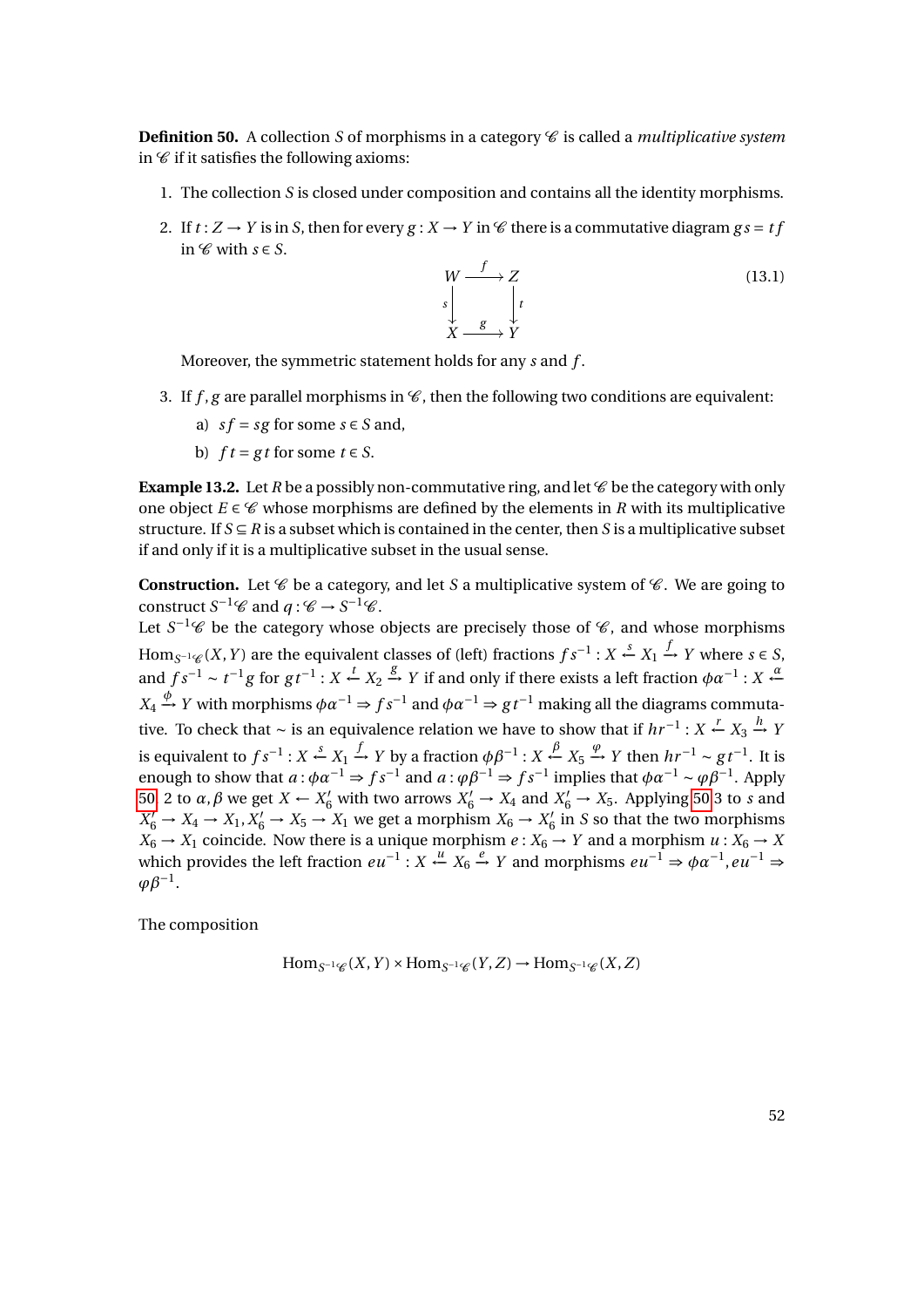is given by the following commutative diagram applying [50,](#page-51-0) 2:

$$
W \xrightarrow{u} W_2 \xrightarrow{g} Z
$$
  
\n
$$
\downarrow v \qquad \qquad \downarrow t
$$
  
\n
$$
X \xleftarrow{s} W_1 \xrightarrow{f} Y
$$
 (13.2)

where  $fs^{-1}$  ∈ Hom $_{S^{-1}\mathscr{C}}(X,Y)$  and  $gt^{-1}$  ∈ Hom $_{S^{-1}\mathscr{C}}(Y,Z)$ . We define the product of  $fs^{-1}$  and *g*t<sup>-1</sup> to be  $(gu)(sv)^{-1}$ . Suppose that there is  $f's'^{-1}$  :  $X \xleftarrow{s'} W'_1$  $f'$  *Y* and a map  $f's'^{-1} \Rightarrow fs^{-1}$ , then we apply [50,](#page-51-0) 2 to *v* and  $W'_1 \rightarrow W_1$  we get the desired equivalence. Suppose that there is  $g' t'^{-1} : Y \stackrel{t'}{\leftarrow} W_2'$  $g'$  *z* and a map  $g' t'^{-1} \Rightarrow gt^{-1}$ , then we apply [50,](#page-51-0) 2 to *tu* and  $W'_2 \to W_2 \xrightarrow{t} Y$ and use [50,](#page-51-0) 3 to get the desired equivalence. The other direction can be proved similarly.

For the associativity is indicated in the following diagrams

$$
Z
$$
\n
$$
W_2 - \rightarrow Y
$$
\n
$$
W_3 - \rightarrow W_1 - \rightarrow X
$$
\n
$$
W_6 - \rightarrow W_5 - \rightarrow W_4 - \rightarrow T
$$

where the dashed arrows are all in *S*. In this way  $S^{-1}\mathscr{C}$  becomes a category and  $q:\mathscr{C}\to S^{-1}\mathscr{C}$ is defined in an obvious way.

**Theorem 13.3.** *The category*  $\mathscr C$  *with the functor*  $q : \mathscr C \to S^{-1} \mathscr C$  *is the localization of*  $\mathscr C$  *at* S.

*Proof.* The fact that elements of  $q(S)$  are convertible in  $S^{-1}\mathscr{C}$  can be seen via the diagrams

*X X s X X X <sup>s</sup>* /*Y X X s* /*Y X X <sup>s</sup>* o *Y* (13.3)

For any functor  $F: \mathscr{C} \to \mathscr{D}$  which sends *S* to isomorphisms, we define  $G: S^{-1}\mathscr{C} \to \mathscr{D}$  by sending

$$
(X \xleftarrow {s} W \xrightarrow {f} Y) \mapsto (F(X) \xrightarrow {F(s)^{-1}} F(W) \xrightarrow {F(f)} F(Y))
$$

This does not depend on the choice of the representative, and using the diagrams we drew it is clear that *G* is functor. We also have  $G \circ q = F$ . Clearly the functor *G* is unique, because for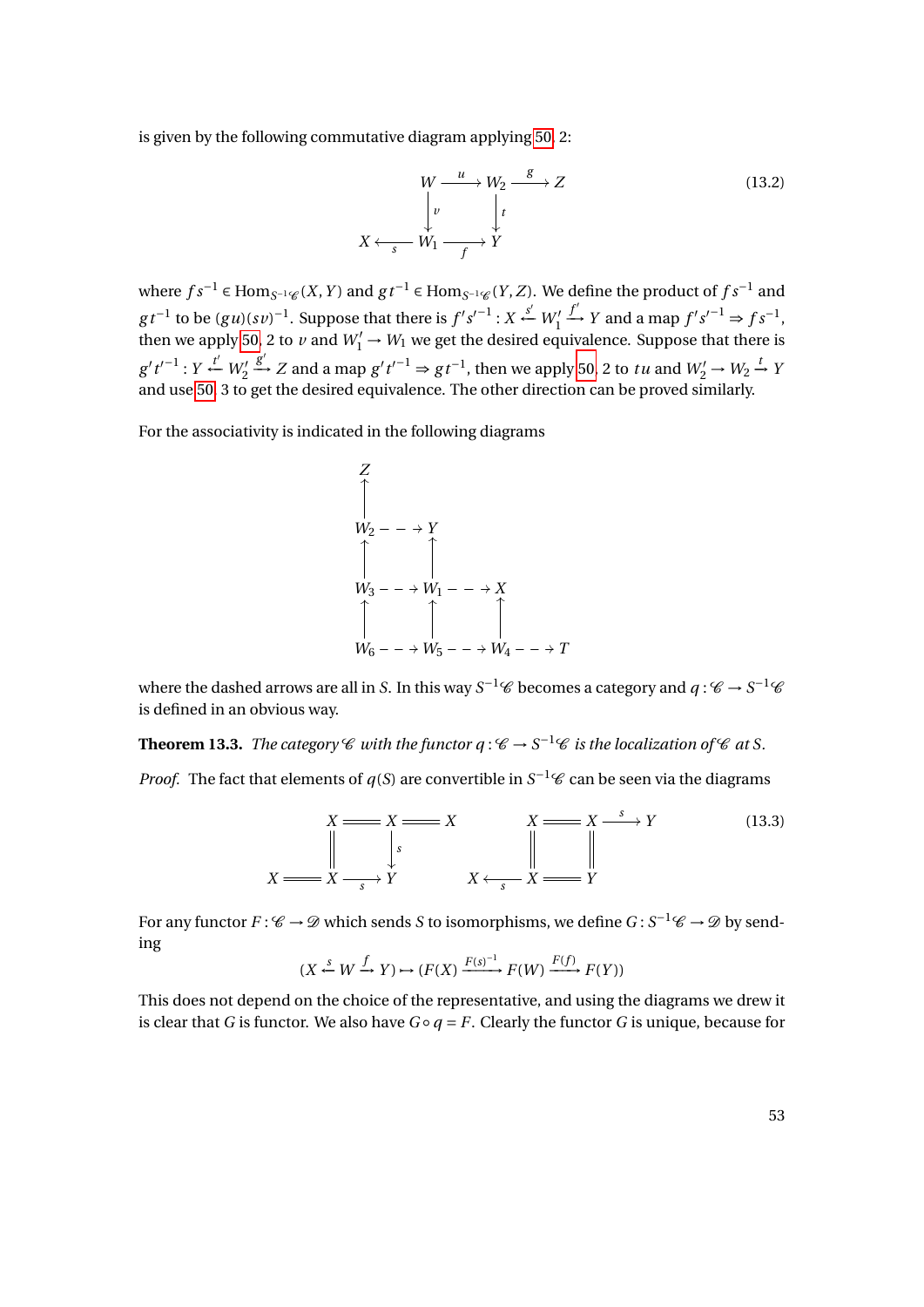a morphism  $fs^{-1}$  :  $X \xleftarrow{s} W \xrightarrow{f} Y \in \text{Hom}_{S^{-1}\\\mathscr{C}}(X, Y)$  we can write  $fs^{-1} = q(f) \circ q(s)^{-1}$  according to the following diagram



**Lemma 13.4.** *If* C *is an additive category, then*  $S^{-1}$ C *is also an additive category, and a is an additive functor.*

*Proof.* The proof is routine and will be left as an exercise.

Let **K** be triangulated category, and let  $H: K \to \mathcal{A}$  be a cohomological functor. We define *S* to be the collection of morphisms of **K** whose image under  $H \circ T^i$  are all isomorphisms for  $i \in \mathbb{Z}$ .

**Theorem 13.5.** *Notations being as above, we have*

- *1. S is a multiplicative system;*
- 2.  $S^{-1}$ **K** is still a triangulated category and q is a morphism between triangulated cate*gories.*

*Proof.* Let's prove 1. [50,](#page-51-0) 1 is obvious. For 50, 2 we start with  $f: X \rightarrow Y$  and  $s: Y \rightarrow Z$ , and assume that  $s \in S$ . Embed *s* into a distinguished triangle  $(s, u, \delta, Y, Z, W)$  and complete  $uf$ :  $X \rightarrow C$  to an distinguished triangle (*t*, *u* f, *v*, *W*, *X*, *C*). Now have the following commutative diagram by TR3:



The fact that  $H^i(s)$  is an isomorphism implies that  $H^i(C) = 0$ , which implies that  $H^i(s)$  is an isomorphism.

To see [50,](#page-51-0) 3 let's consider the difference  $f - g : X \to Y$ . Given  $s : Y \to Y'$  in *S* with  $sf = sg$ , embed *s* in an exact triangle  $(u, s, \delta, Z, Y, Y')$ . Note that  $H^i(Z) = 0$ . Since Hom<sub>K</sub>(*X*,−) is a cohomological functor,

 $\text{Hom}_{\mathbf{K}}(X, Z) \xrightarrow{u} \text{Hom}_{\mathbf{K}}(X, Y) \xrightarrow{s} \text{Hom}_{\mathbf{K}}(X, Y')$ 

is exact. Since  $s(f - g) = 0$ , there is a *h* such that  $f - g = uh$ . Embed *h* into a distinguished triangle  $(t, h, w, X', X, Z)$  we get  $ht = 0$ , so  $(f - g)t = hut = 0$ . Since  $H^i(Z) = 0$  we have that  $t \in S$ , and this finishes the proof of 1.

For the second one define a distinguished triangle in  $S^{-1}$ **K** to be those which are isomorphic to an image of a distinguished triangle in **K** under *q*. One checks easily that TR1-TR3 are satisfied. For details see [Stack Project.](http://stacks.math.columbia.edu/download/derived.pdf)  $\Box$ 

 $\Box$